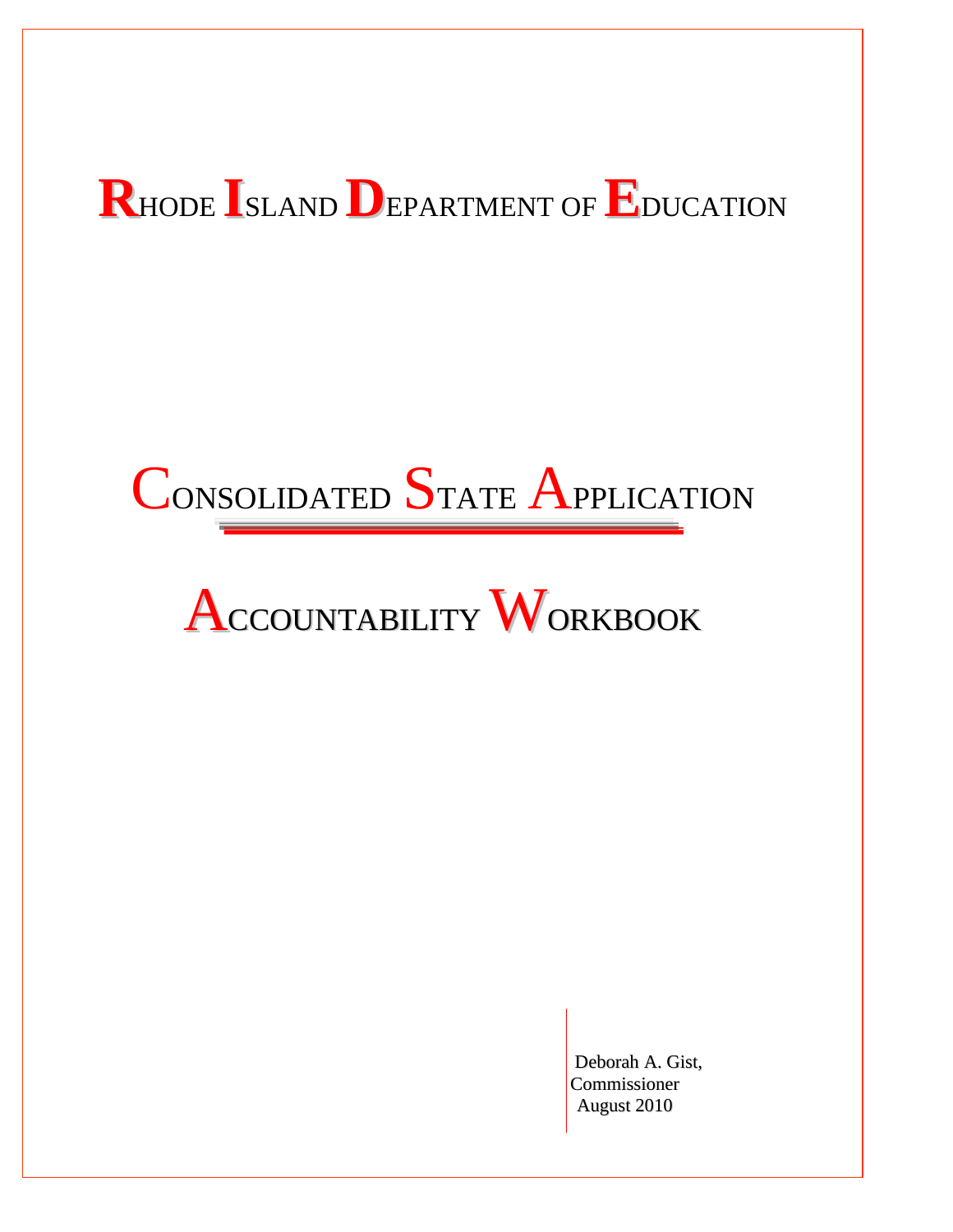#### **Summary of Implementation Status for Required Elements of State Accountability Systems**

|             | <b>Status</b>    | <b>State Accountability System Element</b><br>Principle 1: All Schools                                                                   |  |  |  |  |  |
|-------------|------------------|------------------------------------------------------------------------------------------------------------------------------------------|--|--|--|--|--|
| F           |                  |                                                                                                                                          |  |  |  |  |  |
|             | 1.1              | Accountability system includes all schools and districts in the state.                                                                   |  |  |  |  |  |
| F           | 1.2              | Accountability system holds all schools to the same criteria.                                                                            |  |  |  |  |  |
| F           | 1.3              | Accountability system incorporates the academic achievement standards.                                                                   |  |  |  |  |  |
| F           | 1.4              | Accountability system provides information in a timely manner.                                                                           |  |  |  |  |  |
| F           | 1.5              | Accountability system includes report cards.                                                                                             |  |  |  |  |  |
| F           | 1.6              | Accountability system includes rewards and sanctions.                                                                                    |  |  |  |  |  |
|             |                  |                                                                                                                                          |  |  |  |  |  |
|             |                  | <b>Principle 2: All Students</b>                                                                                                         |  |  |  |  |  |
| F           | 2.1              | The accountability system includes all students                                                                                          |  |  |  |  |  |
| $\mathsf F$ | 2.2              | The accountability system has a consistent definition of full academic year.                                                             |  |  |  |  |  |
| F           | 2.3              | The accountability system properly includes mobile students.                                                                             |  |  |  |  |  |
|             |                  |                                                                                                                                          |  |  |  |  |  |
|             |                  | <b>Principle 3: Method of AYP Determinations</b>                                                                                         |  |  |  |  |  |
| F           | 3.1              | Accountability system expects all student subgroups, public schools, and LEAs to reach<br>proficiency by 2013-14.                        |  |  |  |  |  |
| F           | 3.2              | Accountability system has a method for determining whether student subgroups, public<br>schools, and LEAs made adequate yearly progress. |  |  |  |  |  |
| $\mathsf F$ | 3.2a             | Accountability system establishes a starting point.                                                                                      |  |  |  |  |  |
| F           | 3.2 <sub>b</sub> | Accountability system establishes statewide annual measurable objectives.                                                                |  |  |  |  |  |
| F           | 3.2 <sub>c</sub> | Accountability system establishes intermediate goals.                                                                                    |  |  |  |  |  |
|             |                  | <b>Principle 4: Annual Decisions</b>                                                                                                     |  |  |  |  |  |
| F           |                  |                                                                                                                                          |  |  |  |  |  |
|             | 4.1              | The accountability system determines annually the progress of schools and districts.                                                     |  |  |  |  |  |

#### **STATUS Legend:**

**F** – Final state policy **P** – Proposed policy, awaiting State approval **W** – Working to formulate policy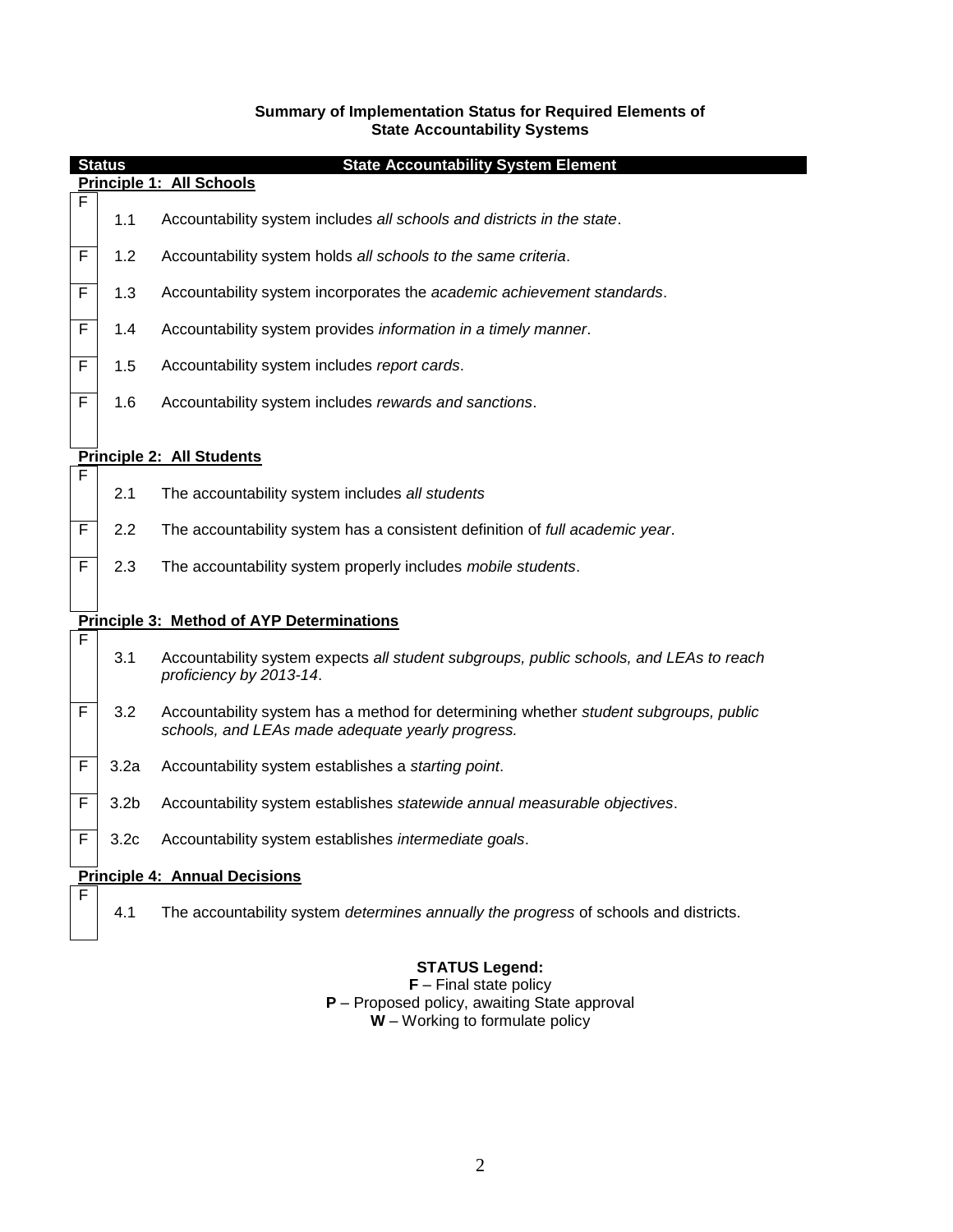#### **Principle 5: Subgroup Accountability**



#### **Principle 7: Additional Indicators** F

F

F

F

- 7.1 Accountability system includes *graduation rate for high school*s.
- F 7.2 Accountability system includes an *additional academic indicator for elementary and middle school*s.
- $\overline{F}$  7.3 Additional indicators are valid and reliable.

#### **Principle 8: Separate Decisions for Reading/Language Arts and Mathematics**

8.1 Accountability system holds students, schools and districts separately accountable for *reading/language arts* and *mathematics*.

#### **Principle 9: System Validity and Reliability**

- 9.1 Accountability system produces *reliable decisions*.
- F 9.2 Accountability system produces *valid decisions*.
- F 9.3 State has a plan for addressing *changes in assessment and student population*.

#### **Principle 10: Participation Rate**

- 10.1 Accountability system has a means for calculating the *rate of participation* in the statewide assessment.
- F 10.2 Accountability system has a means for *applying the 95% assessment criteria to student subgroups and small schools.*

#### **STATUS Legend:** F – Final policy P – Proposed Policy, awaiting State approval W– Working to formulate policy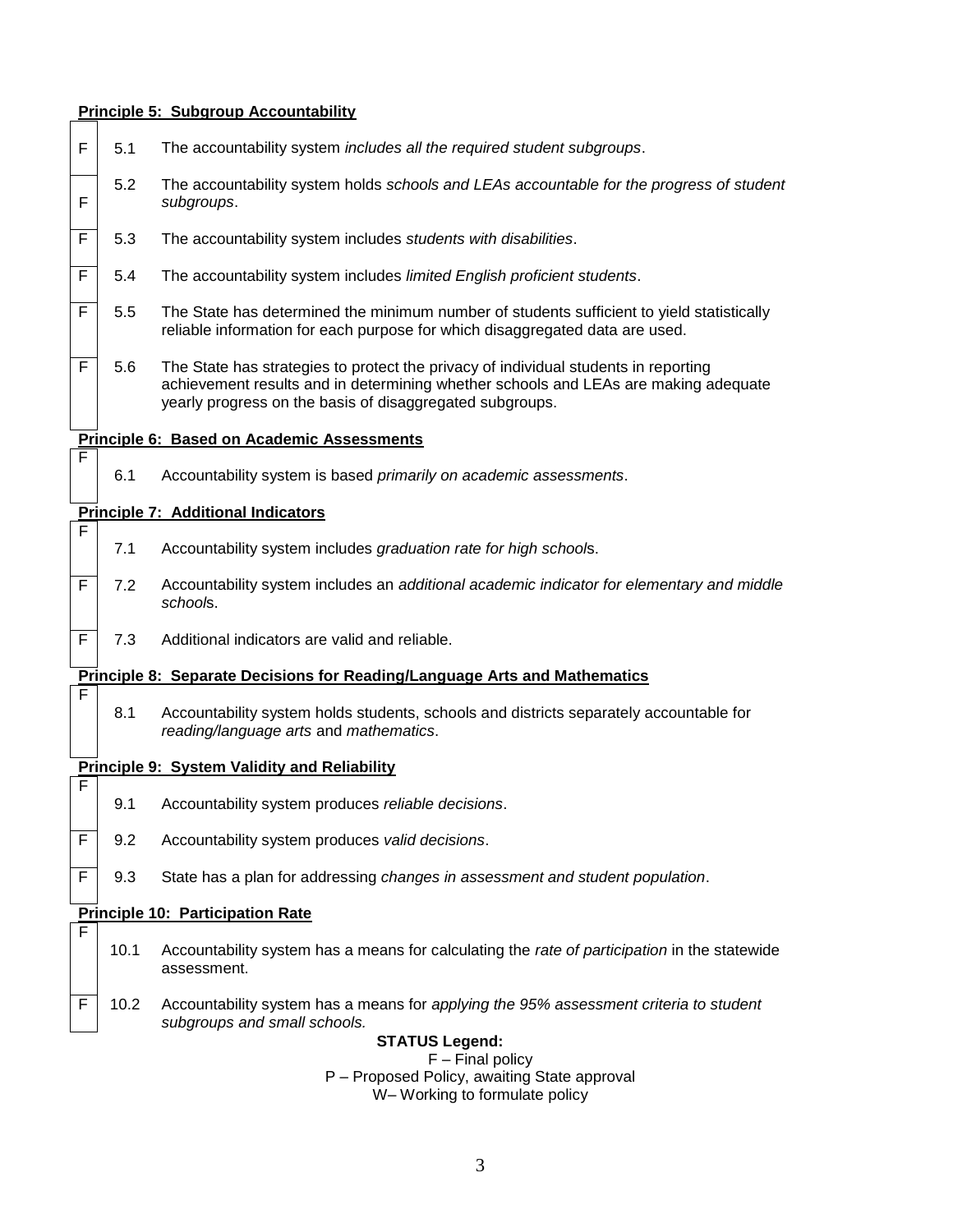# **PRINCIPLE 1. A single Statewide Accountability System applied to all public schools and LEAs.**

## **CRITICAL ELEMENT**

## **1.1 How does the State Accountability System include every public school and LEA in the State?**

Rhode Island's State Assessment Program (RISAP) is a statewide program established in state law. As of 2005-06 it assesses students with newly developed NECAP exams at grades 3-8 and as of 2007-08, a newly developed NECAP exam is being used at grade 11. In previous years, the *New Standards Reference Examination* (NSRE) was used at grade 11. Every school and district in the State is included in the State Accountability System using these assessments except those schools that are only K or K-1. These primary level schools always represent fewer than 10 schools statewide. The early elementary schools that stop at grade two (2) will be held accountable using NECAP test scores from the fall of grade 3.

We use the Developmental Reading Assessment (DRA) in grades K and 1 for accountability. These assessments were administered to these schools for the first time in the 2003-2004 school year. This English language arts assessment is reflective of our content standards.

All publicly funded students are accounted for. Regardless of their school placement, all students are tested and their student performance results are reviewed. If they are outplaced from district schools, their test scores are assigned back to the school district that has fiscal responsibility.

All schools K-12 receive "Learning Support Indicator" (LSI) results, which include attendance and graduation rates for high schools. This system will continue. The Learning Support Indicators provide a valuable context for the above enumerated accountability assessments. The attendance rates are part of the information that is used to categorize elementary and middle schools in the accountability system; graduation rates are part of high school accountability.

#### **Examples of Evidence:**

- **Test Administration Manuals for NECAP Assessments, 2007-08**
- **Statutory Citation for the State Assessment Program**
- **Transition Plan for RISAP**
- **"Learning Support Indicators, Technical Assistance Bulletin"**
- **"School Performance Classifications, Technical Assistance Bulletin"**
- **•** DRA Materials
- **SALT Survey Instructions**
- **Definitions of Public School, District**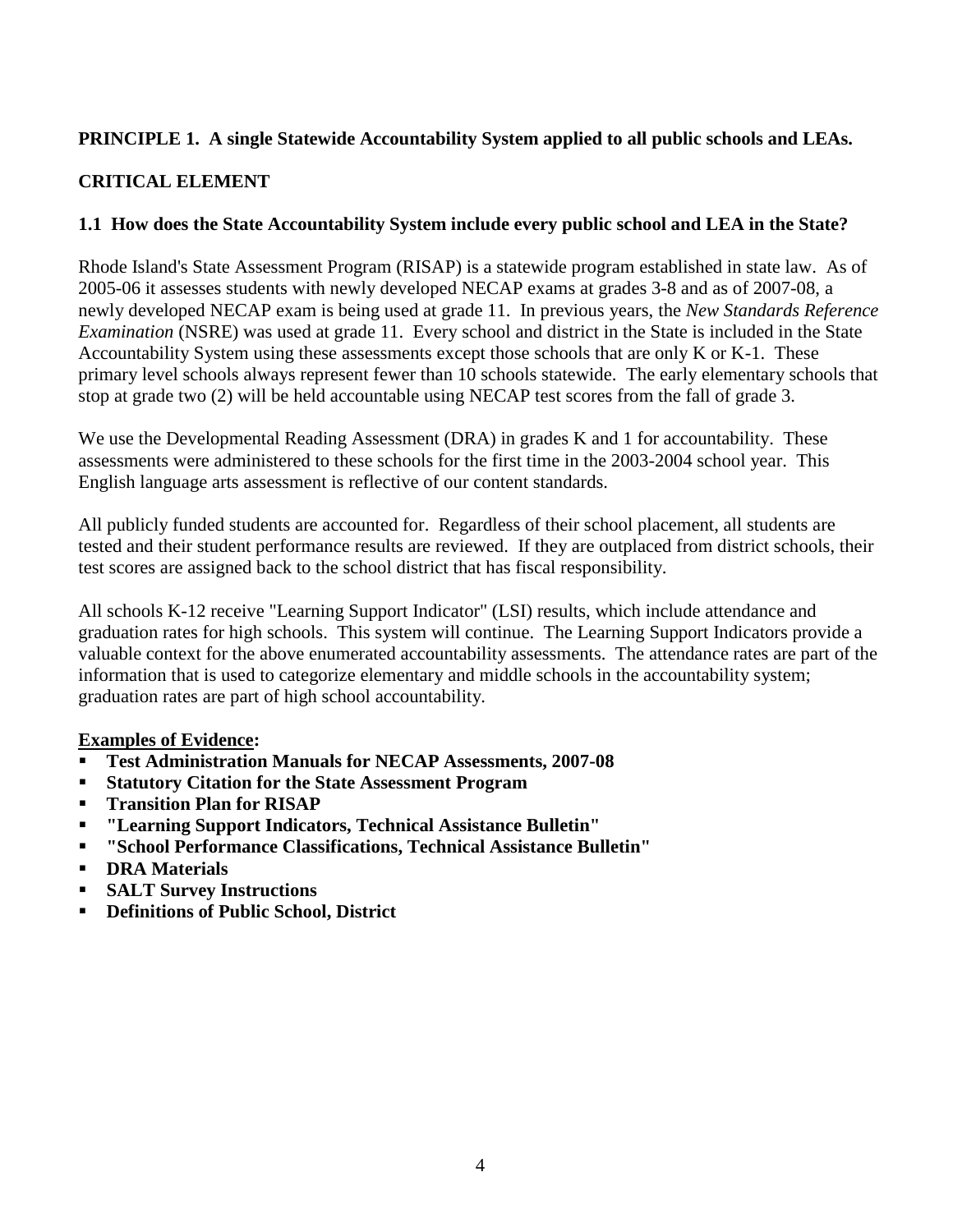## **1.2 How are all public schools and LEAs held to the same criteria when making an AYP determination?**

Rhode Island has preserved the core values of its accountability system while designing modifications to meet the requirements of the No Child Left Behind Act (NCLB). Schools in Rhode Island will continue to be held to identical criteria for achieving adequate yearly progress (AYP). Improvement is defined for all schools in a consistent manner. The provisions of the NCLB accountability guidelines on AYP were incorporated into the Rhode Island Accountability system to achieve compliance. Learning Support Indicators (LSI) are another feature of the current accountability system. These indicators do not, however, affect a school's performance category except for graduation rate and attendance rate. To capture accurately all levels of student achievement, an indexing of proficiency is used. The indexing system increases reliability and validity of the school accountability system because it includes the performance levels of all students within the educational system. An "Index Proficiency" approach is used to make AYP determinations on categorizing schools. Baselines were established for every school and LEA based on assessment data combined for 2000, 2001 and 2002.

# **BUSINESS RULES**

## **DEFINITION OF "PUBLIC SCHOOL" FOR ACCOUNTABILITY PURPOSES:**

The definition of public school for accountability purposes is the same definition as public school for general purposes in Rhode Island, to whit: "A publicly funded school, operated by a local city or town school committee or school board, or operated by the State through a Board of Trustees, or a public charter school established pursuant to Chapter 77 of Title 16 of the General Laws, or a school program operated by the Department for Children, Youth and Families (DCYF)."

## **DEFINITION OF "LEA" FOR ACCOUNTABILITY PURPOSES:**

For accountability, reporting and other purposes the State's definition of LEA is "any city, town, state or regional school district."

# *Category of Schools Number of Schools in Category*  Public schools 304 Public schools operated by local school districts 292 Public schools operated by the State through Board of **Trustees** 3 Public schools operated by the State through DCYF 1 Public charter schools operated by local school districts  $\begin{bmatrix} 3 \end{bmatrix}$ Charter schools not operated by school districts  $\begin{array}{|l|l|}8\end{array}$ Schools receiving public funds from the State 307 (all public schools including 2 schools that are pre-k only plus Hasbro Children's Hospital which receives a direct grant from the legislature to educate hospitalized students) Public schools receiving Title I funds 142 Public schools not receiving Title I funds 162 **Total number of LEAs** 36 **Total number of LEAs receiving Title I funds** 35

#### **THE FOLLOWING CATEGORIES OF SCHOOLS RECEIVE PUBLIC FUNDS FROM THE STATE:**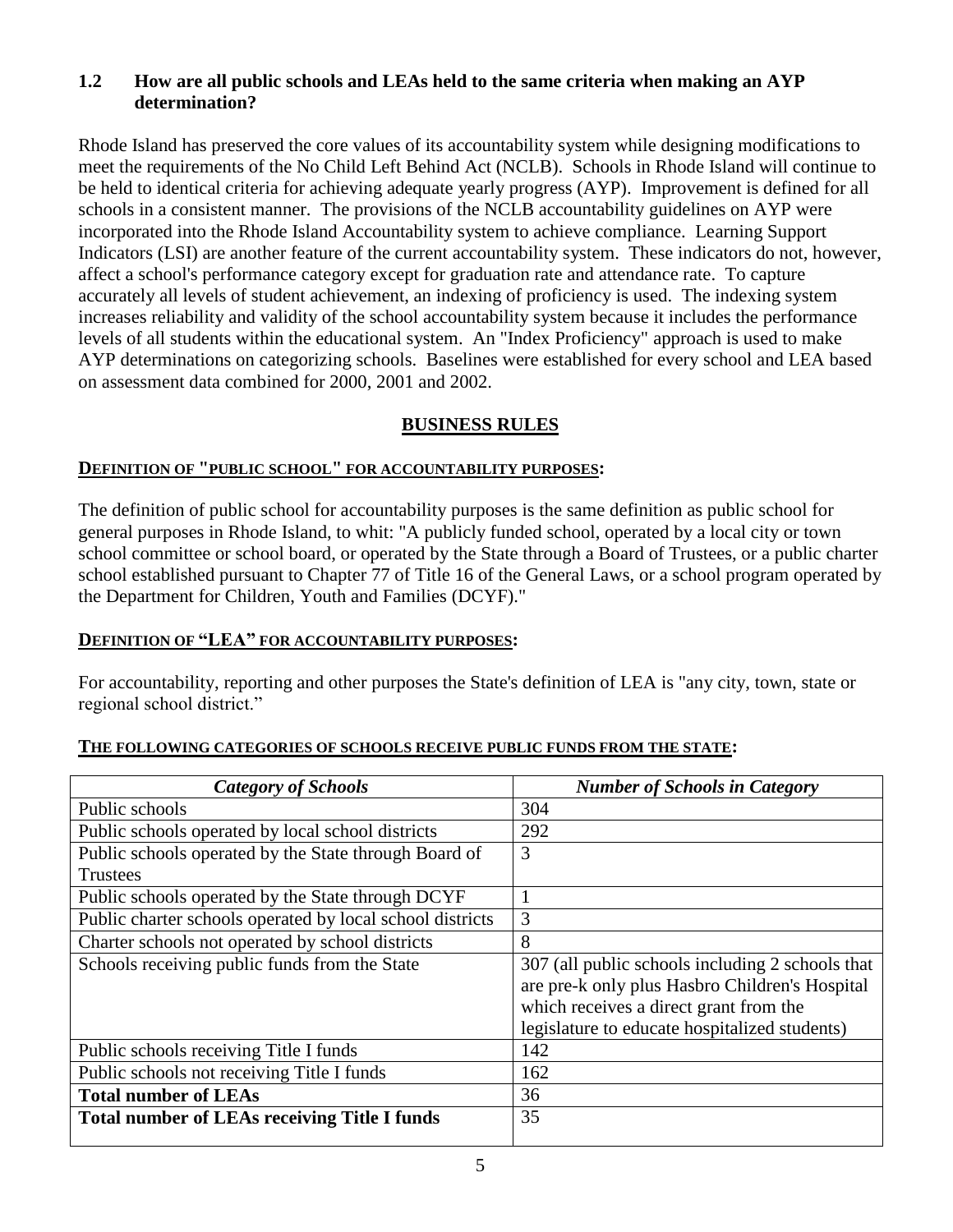## **1.3 Does the State have, at a minimum, a definition of basic, proficient and advanced student achievement levels in reading/language arts and mathematics?**

The Assessment System for Accountability is aligned to the standards which are provided to districts to adopt. These assessments are required by State law (R.I.G.L. 16-7.1). The NECAP assessments in both English language arts (ELA) and mathematics report student results in the following categories for all schools: Proficient with Distinction, Proficient, Partially Proficient, Substantially Below Proficient, No Score.

To increase the reliability and validity of our accountability system, we define an "Index Proficiency" scale. NECAP achievement levels are assigned index proficiency points as follows:

| <b>NECAP</b> Score                                     | <b>Index Proficiency</b> |
|--------------------------------------------------------|--------------------------|
| Proficient with<br>Distinction                         | 100                      |
| Proficient                                             | 100                      |
| <b>Partially Proficient</b>                            | 75                       |
| <b>Substantially Below</b><br>Proficient (Upper Range) | 50                       |
| <b>Substantially Below</b><br>Proficient (Lower Range) | 25                       |
| No Score                                               |                          |

The Index Proficiency is used as the measure of proficiency for our accountability system.

#### **Examples of Evidence:**

- **NSRE (New Standards Reference Exams Criteria/Score Reports, etc.)**
- NAEP Chart American Institute for Research NAEP Comparison to Statewide Assessment Results
- NECAP Student Report/School Summary Report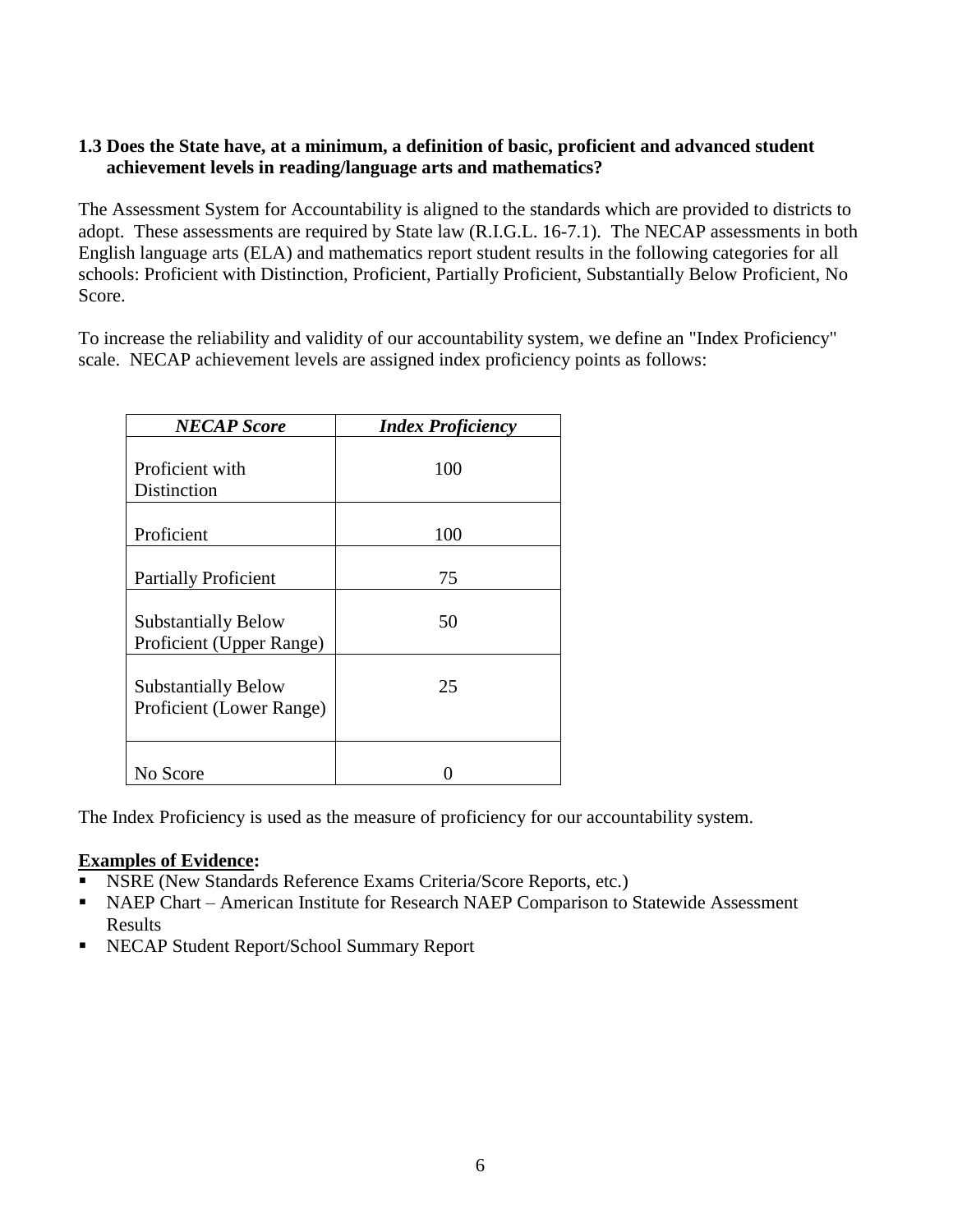## **1.4 How does the State provide accountability and Adequate Yearly Progress decisions and information in a timely manner?**

With the addition of the NECAP grade 11 assessment in October 2007, Rhode Island has now moved all NECAP assessments from March to October to improve the sequence of planning, budgeting and implementation. The preliminary assessment results are made available in January. Based on the release of this information, those schools that will be responsible to provide choice and supplemental services will be provided notice of that fact before the end of each school year. School performance categories are targeted for release in May of each year.

## **TIMELINE FOR AYP NOTIFICATION AND APPEALS**

| NECAP                   |                                                                                                                                                   |
|-------------------------|---------------------------------------------------------------------------------------------------------------------------------------------------|
| October 2008            | <b>Testing Window</b>                                                                                                                             |
| <b>Feb.-March, 2009</b> | Analysis of assessment data for accuracy and<br>application of processing rules (e.g., disaggregating, October $1st$<br>enrollment checks, etc.). |
| <b>April 2009</b>       | Appeal process occurs for all schools and districts<br>especially those low performing schools in jeopardy<br>of not meeting AYP.                 |
| <b>May 2009</b>         | Final release of proficiency index to all schools and districts.                                                                                  |

## **Examples of Evidence:**

**NECAP**

Agreements with the Testing Contractor stipulating when student results will be provided.

## **1.5 Does the State Accountability System produce an annual State Report Card?**

*Information Works*! is Rhode Island's state report card. In the 2008-2009 school year, it will include assessment data, teacher quality information, disaggregations, and all other data elements required by NCLB of the state report card. *Information Works*! [\(www.infoworks.ride.uri.edu\)](http://www.infoworks.ride.uri.edu/) will also include all data elements required of district and school report cards. These report cards will be presented to the public through a press release in September. The state, district, and school report cards will be available on line and will be presented in a form suitable for printing and dissemination by each district and school. Districts and schools will be responsible for distributing their report cards by mail, e-mail, and at "school report night," which is required by the state's accountability regulations.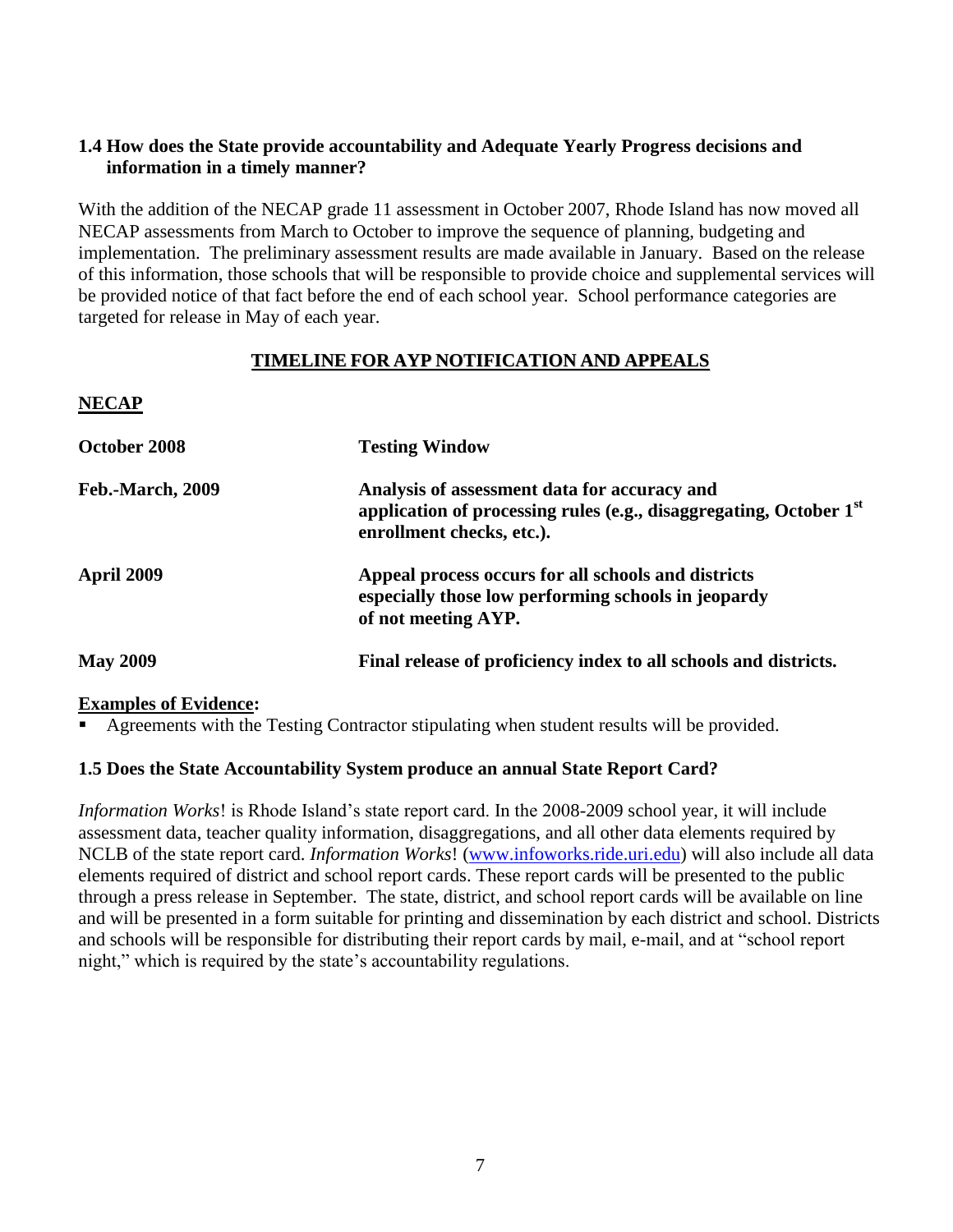The *Information Works*! website will be expanded and kept up to date through the course of the school year with extensive additional information to be added on such topics as school finances, school demographics, data on discipline and grievances, and results of parent, teacher, and student surveys. The report also includes "value-added" (predictability bands) information, which compares the assessment results for each school with the results of similar students statewide; this is a way by which one can determine how each school is performing in relation to the challenges that its students face (e.g., high poverty, LEP). The *Information Works*! web-site contains all data elements required for state, district, and school report cards, as well as all the additional information described above. This annual report on education is required by state law (16-7.1-4). Current and previous editions of *Information Works*! are available on the department's Web site, [www.ride.ri.gov.](http://www.ride.ri.gov/) Our State report card captures value-added by presenting a graphic representation of predictable results for students in similar schools and indicating whether a school is "beating the odds" with their students.

The State translates report cards into Spanish. Districts will be responsible for translating this information into the other languages called for by the district's demographics and for disseminating this information through parent information sessions and other means.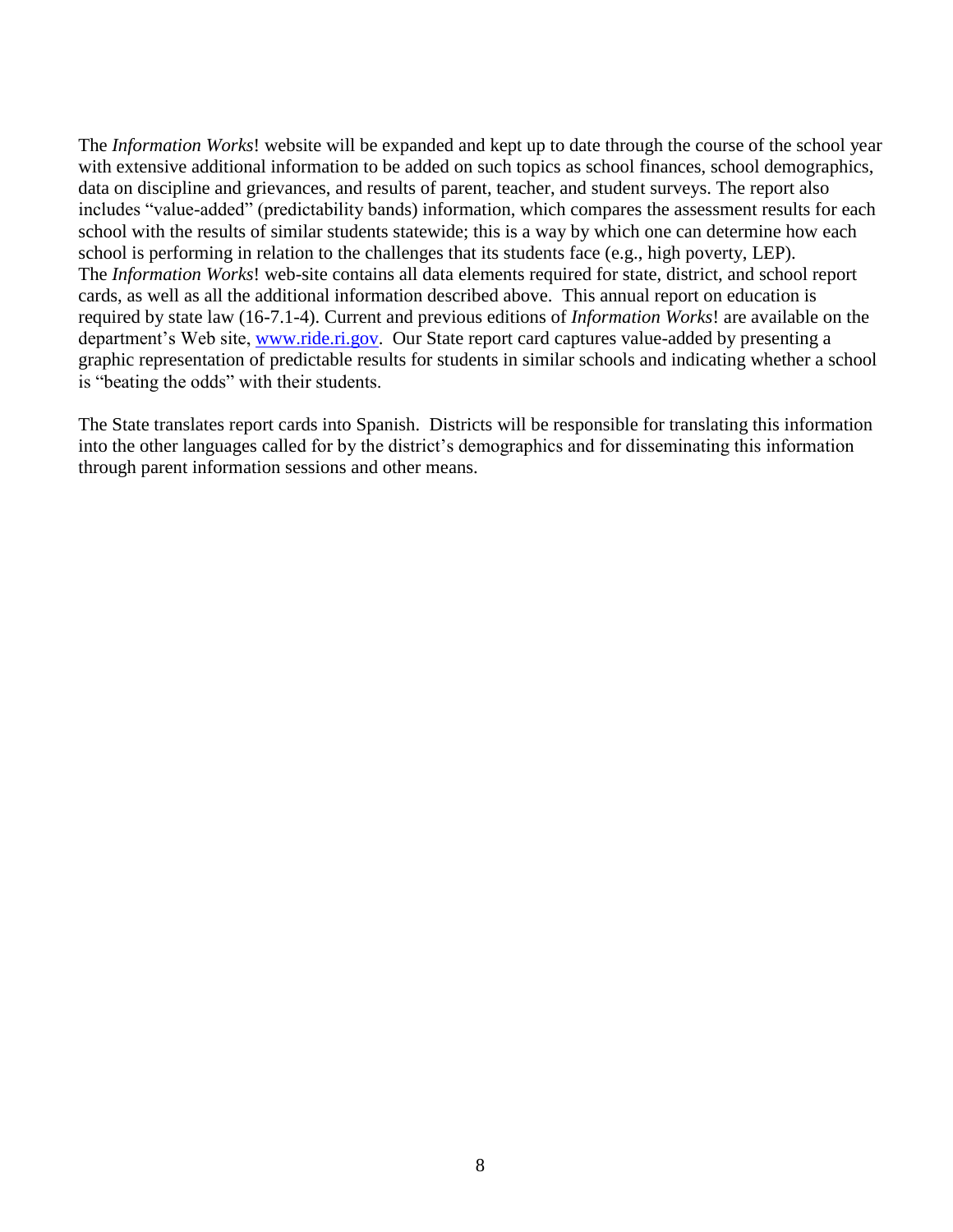## **DISTRIBUTION PLAN**

The State Report Card: *Information Works*! 2009 will be published in booklet form and posted on its own website, [www.infoworks.ride.uri.edu,](http://www.infoworks.ride.uri.edu/) with links to the RI Department of Elementary and Secondary Education (RIDE) website, [www.ride.ri.gov.](http://www.ride.ri.gov/) As in the past, the State Report Card will be announced in a press release.

The report will be made available to all media statewide, in electronic format suitable for downloading and publication, along with background explanatory information.

The report will be sent in electronic format and in published format to:

- All school districts
- All public schools

The report will be sent in published format to:

- $\blacksquare$  Key public libraries
- Key state agencies and nonprofit agencies concerned with education
- Key legislators and public officials

Communications regarding the State Report Card will note that copies are available free of charge from both RIDE and NCPE and that the entire report, along with all district and school reports and reports from previous years, are posted on the RIDE website.

## **Examples of Evidence**:

- *Information Works*! and Users Guide
- Timeline for when a) Graduation Rate and b) Attendance Rates are available (see 7.1 and 7.2)
- **Teacher Quality information**
- Technical report explaining "value-added" bands in *Information Works*!
- School Performance Classifications: An Explanation of the Process (December 2007)
- Supplementary information is also posted and disseminated through annual School/District/State Report Cards and through the annual NECAP Reports (see RIDE Website under "school reports cards").

## **1.6 How does the State Accountability System include rewards and sanctions for public schools and LEAs?**

Rewards for schools that improve or reach high targets for two consecutive years exist through the Rhode Island "Regents Commended Schools" and Blue Ribbon Schools identification system. These schools' names are released to the public and they receive commended school recognition.

Schools districts which fail to perform (making Insufficient Progress) for two or more consecutive years are designated as Progressive Support and Intervention (PS&I) districts. These school districts are required to meet with the Commissioner of Education (or his designee) in a "Face-to-Face" meeting. These "Face to Face" meetings are part of the Rhode Island Progressive Support and Intervention continuum and are used to both diagnose district and school challenges and to enter into agreements with districts for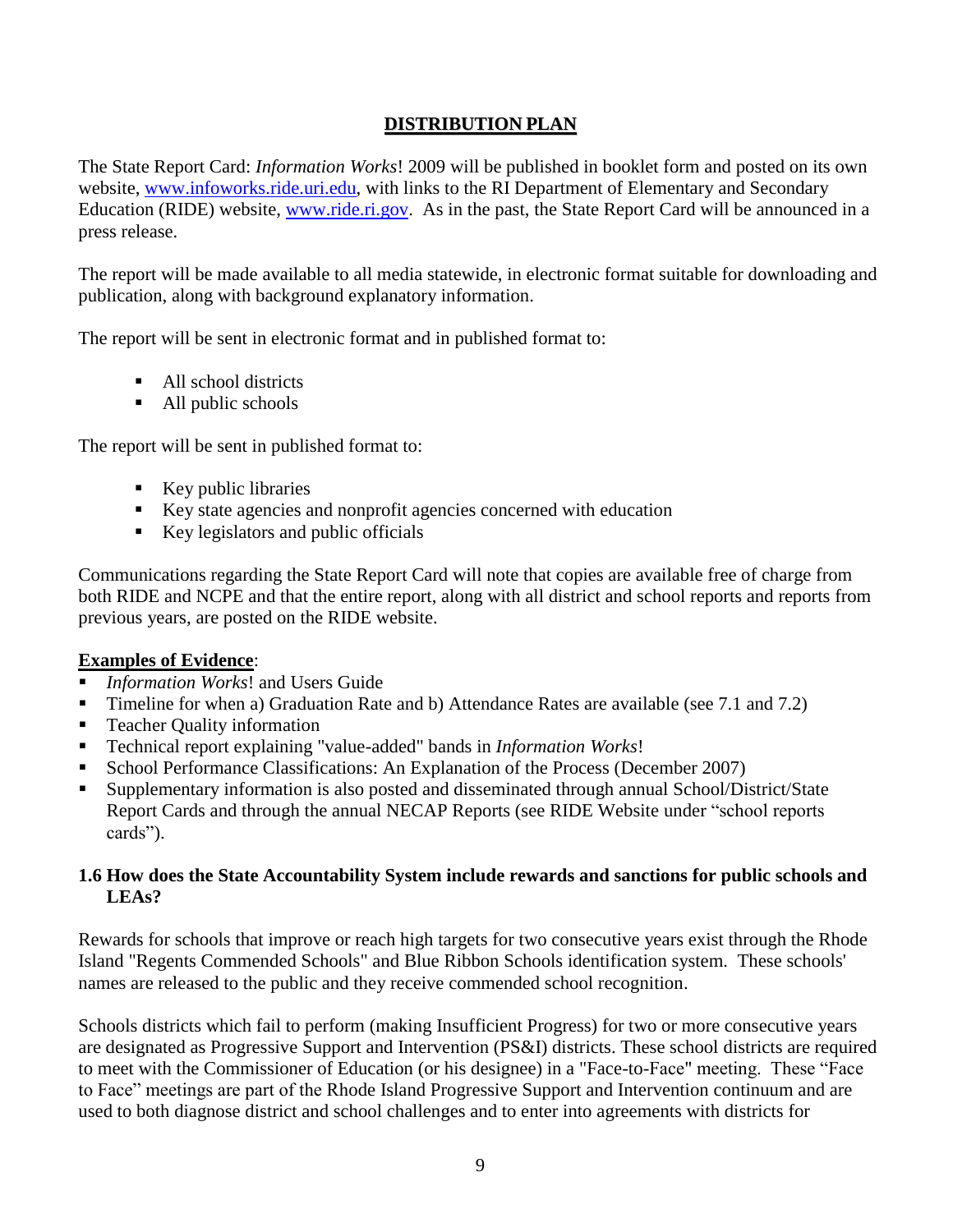remediation of the barriers to improving student performance in its schools. Subsequently, school districts must report on the status of the strategies outlined in the "Face-to-Face" meeting prior to the opening of the next school year. The Commissioner of Education also has the authority through Progressive Support and Intervention to control set-asides allocated by the General Assembly, which target resources in specific ways. In a similar effort to align school improvement goals, low performing districts must incorporate their improvement plans into their Consolidated Resource Plans/District/School Strategic Plans that are due May  $1<sup>st</sup>$  of each year.

NCLB sanctions call for school choice, supplemental services, corrective action and restructuring. Rhode Island has implemented each of those remedies. In Rhode Island, schools identified as in need of improvement are largely clustered in a very small number of (approximately seven) districts. These districts receive support from the SEA, which advises or directs the LEA in implementing agreements for improvement of student performance in the schools. (See Progressive Support and Intervention, November 2003, process). The Commissioner also retains authority under state law to require remedial action in districts and schools and to restructure a school as a necessary element of Progressive Support and Intervention particularly if assessment data and Learning Support Indicators (LSI) are continuously flat. Rhode Island developed a "Framework for Accountability" which specifies protocols and sanctions for Title I and non-Title I schools.

## **Examples of Evidence:**

- Rhode Island School and District Accountability System: Technical Bulletin (July 2008)
- Consolidated Resource Application
- "Progressive Support and Intervention" (November 2003)
- **Learning Support Indicators Bulletin**
- Title 16, The Rhode Island Student Investment Initiative Statute
- Approved Supplemental Education Service Providers
- District Negotiated Agreements
- **Corrective Action Partnership Agreement for Providence Schools**
- Hope High School Decision and Order of Reconstitution (February 4, 2005)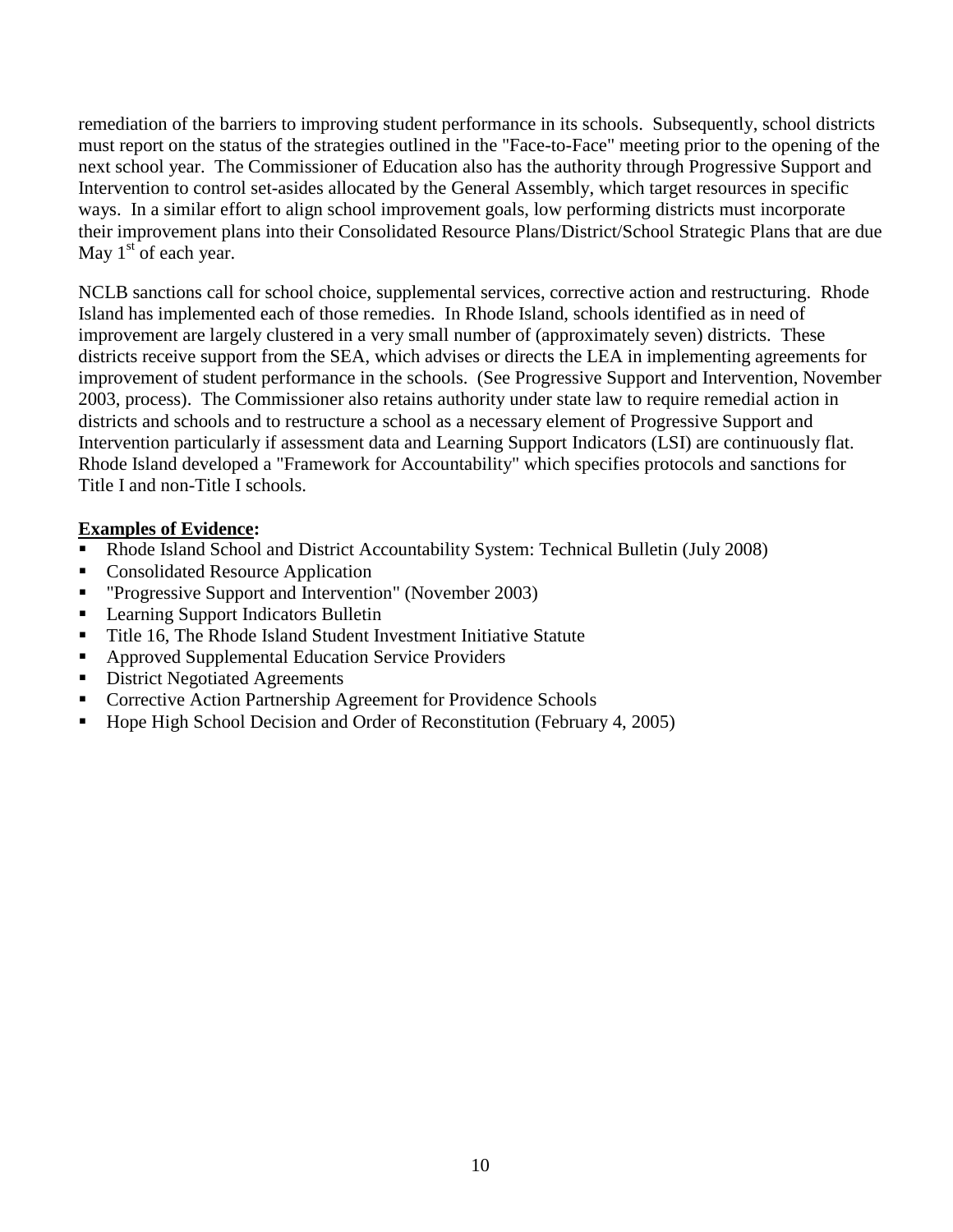# **PRINCIPLE 2. All students are included in the State Accountability System.**

## **CRITICAL ELEMENT**

## **2.1 How does the State Accountability System include all students in the State?**

All students in the State are tested according to statewide policy. Students may participate with or without accommodations and special needs students who qualify may take the Rhode Island Alternate Assessment (less than 1% of the student population). Rhode Island includes these results in its accountability system. Students who have been in the State prior to the October  $1<sup>st</sup>$  enrollment count of the prior year will be included in the Accountability System. Students who arrive in a district/school after the October 1<sup>st</sup> enrollment count of the prior year will be included in the State Assessment reports but excluded from the Accountability System.

### **Examples of Evidence:**

- "Testing Manuals for Rhode Island's State Assessment Program," annual
- *Information Works*! [\(www.infoworks.ride.uri.edu\)](http://www.infoworks.ride.uri.edu/)
- **NECAP Accommodation Guidelines**

### **2.2 How does the State define "full academic year" for identifying students in AYP decisions?**

The criterion for defining what constitutes "a full academic" year is applied consistently statewide. It is set at the October 1<sup>st</sup> enrollment count date (this is the date designated in state law to calculate state aid to districts). For NECAP tests taken in October, scores are assigned to the location of each student at the end of the prior school year. Full academic year is then defined as being enrolled in the same school (or district) from October 1 to the end of that prior school year. Students who have been continuously enrolled are counted. Students who have not been continuously enrolled at the school but have remained in the district (in another school) will be counted in the district AYP. A student who is not in the school or district for a continuous entire school year will not be counted for school level or district accountability but will be reported in the state results. (see also 10.1)

## **2.3 How does the State Accountability System determine which students have attended the same public school and/or LEA for a full academic year?**

Schools/districts are required by regulation to submit October  $1<sup>st</sup>$  enrollments to the Rhode Island Department of Education (RIDE) each year.

- The official enrollments, together with the assessment results are used to account for all students in the system.
- Students who migrate from one school to another school within the district are tested and included in the district AYP provided they were in the district prior to October  $1<sup>st</sup>$ .
- Students who migrate from a school in a district to another school in a different district will be tested and included for accountability in the state AYP review.

## **Examples of Evidence:**

- Student Demographic Forms (header sheets) for the State Assessment Program
- **State eRIDE Electronic Information System template**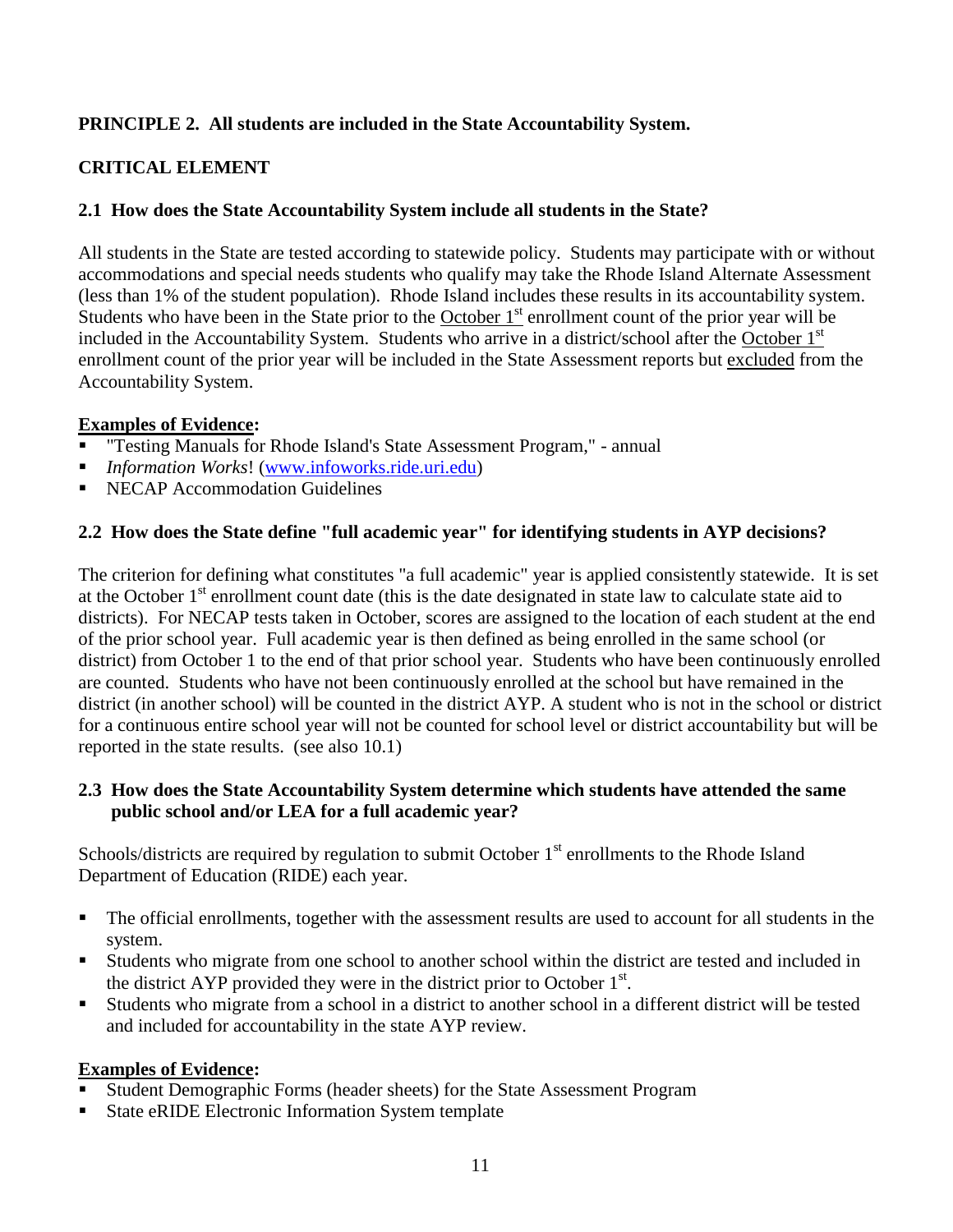**PRINCIPLE 3. State definition of AYP is based on expectations for growth in student achievement that is continuous and substantial, such that all students are proficient in reading/language arts and mathematics no later than 2013-2014.**

**3.1 How does the State's definition of Adequate Yearly Progress require all students to be proficient in reading/language arts and mathematics by the 2013-2014 academic year?**

#### **Methods: Incorporating the NCLB Accountability System into Rhode Island's Model**

Rhode Island redesigned its accountability system to integrate the requirements of NCLB beginning with the 2003 testing cycle. All schools, districts and targeted subgroups are expected to achieve 100% proficiency by the 2014 school year.

Using the federal guidelines for establishing Adequate Yearly Progress (AYP) was the first step in making determinations for school performance. Rhode Island originally used a three-year averaging system when only three grades were tested. Because more grades are now tested, a single year of test data will first be used to compare with AMO targets, but when additional data accumulates, three-year averaging will be allowed as a second option. AMO calculations will be done separately for English language arts and mathematics. Results are disaggregated by the required subgroups outlined in NCLB.

## **A RATIONALE FOR AN INDEXING SYSTEM**

Rhode Island's State Assessments have historically been among the most demanding in the nation (see AIR study). Simply tallying students meeting the standard does not acknowledge the progress many schools are making as students move from showing no or little evidence of proficiency to nearly meeting the proficiency standard. Rhode Island devised an indexing system to recognize the progress schools make in moving students from the bottom categories to nearly meeting the standards. In a sense, credit is given for demonstrated improvement towards meeting the standards.

Getting all students to meeting the standards is an arduous task because it is dependent upon a multitude of factors relating to the classroom change process. Another way of stating this is that change takes time because of internal and external influences on teaching and learning in the classroom. Knowing that the single most important factor in student achievement is the quality of the teacher, it is imperative that teachers engage in professional development that will enhance their knowledge, skills, and ability to teach students content and process skills and how to apply them to solve problems as demanded by the standards-based classroom.

Standards-based classrooms require students to know more than memorizing facts and using rules. Standards are asking students to organize data, think critically, analyze information, communicate ideas, critique ideas and materials, apply knowledge, use technology, predict results, and solve problems to name a few demands. The NECAP and previously, the New Standards Reference Examinations require students to demonstrate evidence of understanding the content standards. These demands for higher levels of thinking skills require a classroom environment filled with opportunities for students to experience situations requiring these skills and abilities.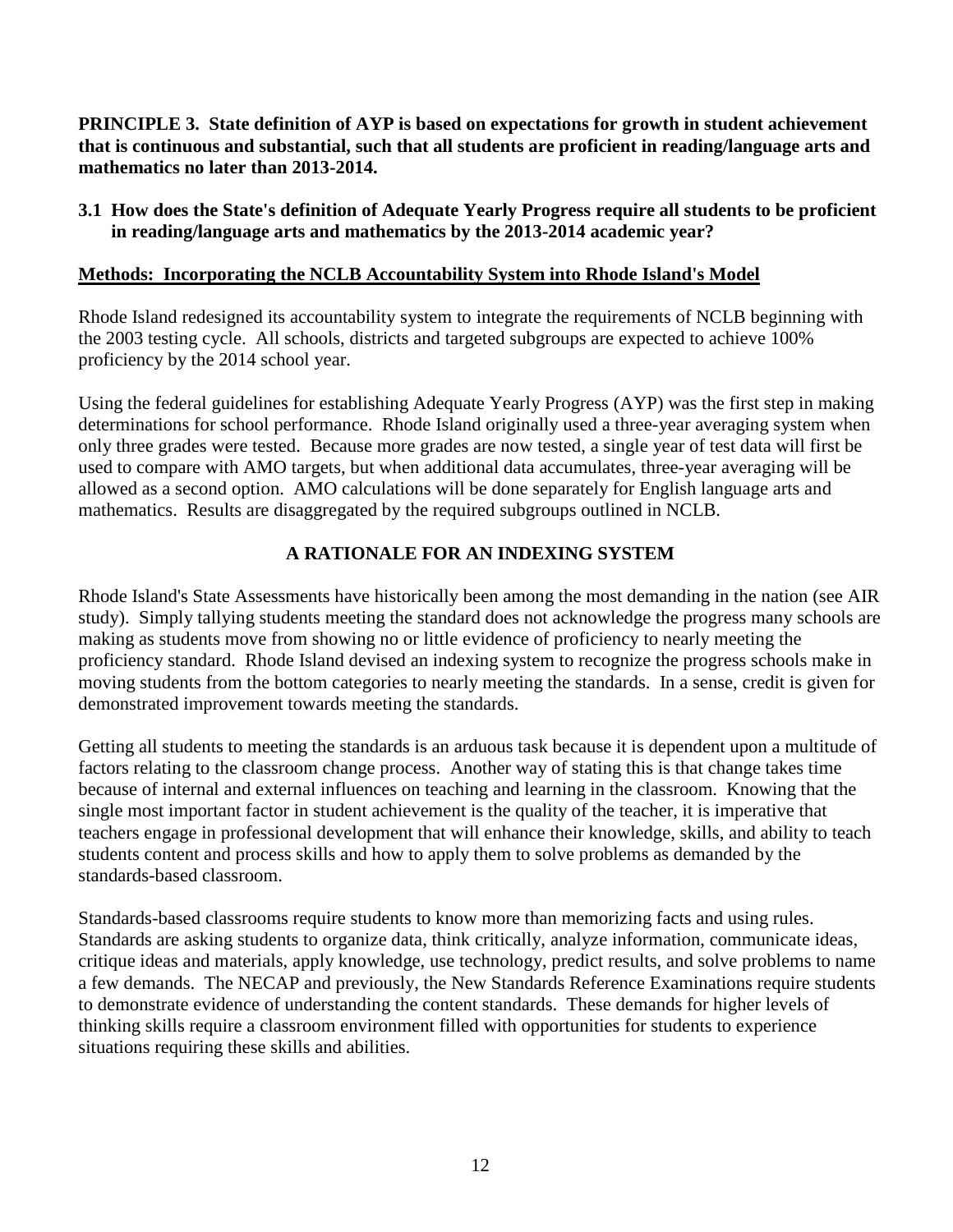Since teaching in a standards-based classroom is very different from how many teachers were trained to teach, teachers have engaged in professional development over time to develop their expertise and ability to create a standards-based environment. Changes in teacher beliefs and practice have to occur before change in student performance is seen. Since dramatic changes in student performance are not immediate, giving schools credit for incremental changes through an index system acknowledges the efforts made by schools in striving to get all students to perform at high standards.

Creating a cohesive school where all teachers work on a consistent curriculum aimed at having all students meet the standards takes effective leadership and a unified faculty. This task too takes time and requires ongoing commitment by all school staff. These examples of systemic change to enhance teaching and learning and student achievement are all indicators of schools making strides towards improvement. Without the state indexing system, schools showing gradual improvement would not be credited for their growth. A lack of recognition for improved teaching and learning could contribute to a loss of enthusiasm for changing and enhancing teaching practices.

# **ACCOUNTABILITY DESIGN**

The Assessment System for Accountability is aligned to standards which are provided to districts to adopt. The assessments are required by State law (Article 31 - 1997). For all NECAP assessments, the achievement levels are: Proficient with Distinction, Proficient, Partially Proficient, Substantially Below Proficient and No Score.

To increase the reliability and validity of our accountability system, we define an "Index Proficiency" scale. NECAP achievement levels are assigned index proficiency points as described in Figure 2.

| <b>NECAP Score</b>                                      | <b>Index Proficiency Scale</b> |
|---------------------------------------------------------|--------------------------------|
| <b>Proficient with Distinction</b>                      | <b>100</b>                     |
| <b>Proficient</b>                                       | <b>100</b>                     |
| <b>Partially Proficient</b>                             | 75                             |
| <b>Substantially Below Proficient (Upper</b><br>Range)  | 50                             |
| <b>Substantially Below Proficient (Lower)</b><br>Range) | 25                             |
| <b>No Score</b>                                         | 0                              |

**FIGURE 2**

The Index Proficiency measure is valuable because it encourages continuous improvement for students and teachers in terms of making progress toward achieving the standard. Given the high "proficiency bar" on the Rhode Island assessments, schools can be given credit for making progress toward our final goal of 100% proficiency.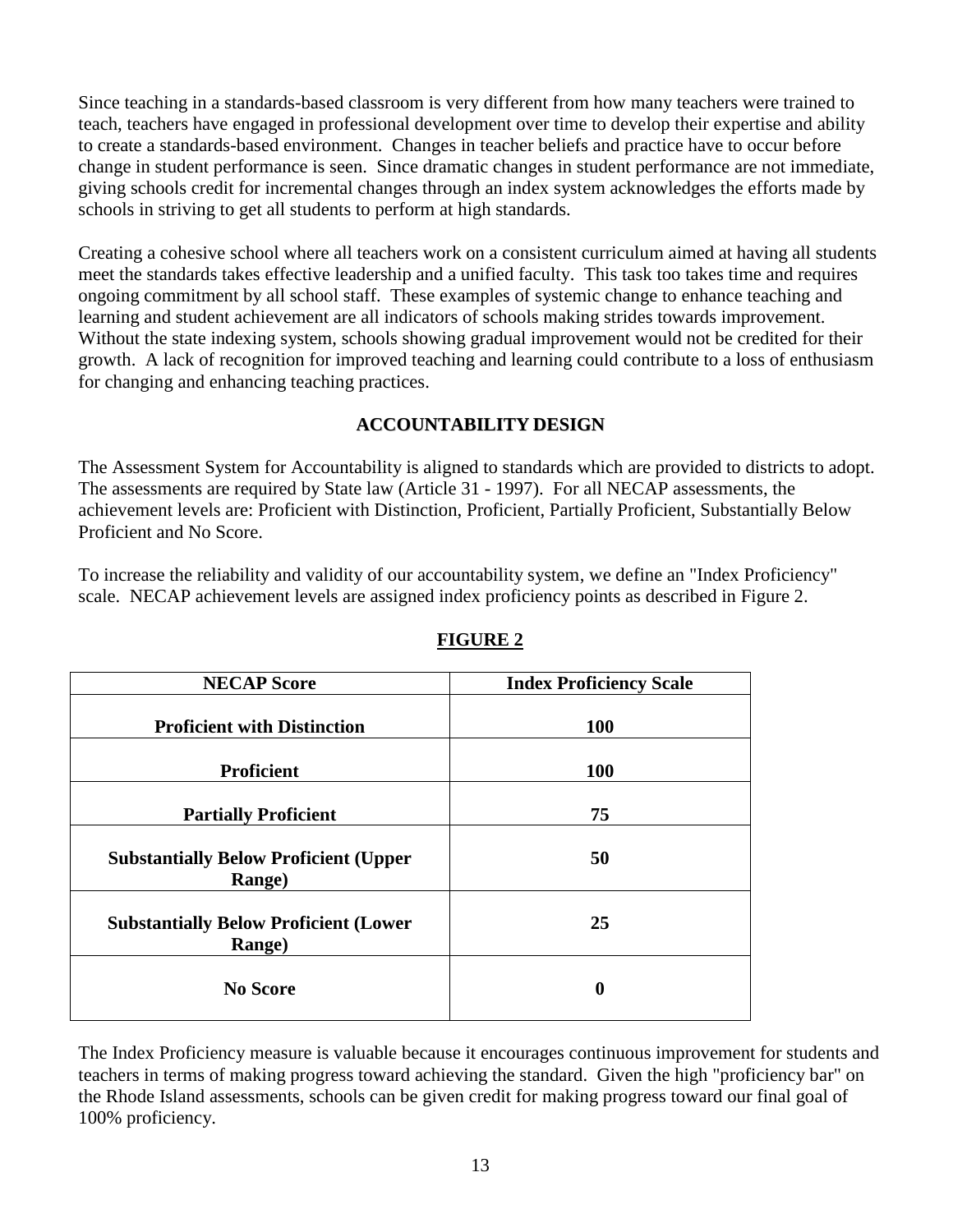## **EFFECT OF IMPROVEMENT OF NON-PROFICIENT STUDENTS ON INDEX PROFICIENCY**

One of the purposes of using an Index Model is to recognize efforts made by schools to improve the performance of all their students. We realize that some of these schools start from low proficiency rates and that they need to get their students to improve gradually to a proficient status. While we recognize this graduated improvement and reward the schools for this, we also know that it is not sufficient. At the same time, schools must also steadily increase the percent of students who are proficient in order to meet their Annual Measurable Objective (AMO).

The chart below (from our original study) lists the 33 elementary schools which had 2002 index scores below the original baseline for 2002. Data are from 2000 to 2002 aggregate English language arts results at grade 4. To test the effect of improvements limited to non-proficient students on our Index Proficiency, we implemented an exaggerated growth rate model. In this exercise, the AMO for 2003 for this subject and grade was set at 76%. Under the column "50% Improv", we have held the number of students who are proficient fixed at their current numbers and projected a 50% growth for all the other performance levels which are not proficient. These are performance levels 1, 2, 3 and No Scores. This is a generous growth rate that does not reflect our expected gains for these schools since they were at varying stages of school reform. Corresponding results for 30% improvement in the non-proficient students are shown under the column "30% Improv". As shown on the table, most of the schools still failed to meet the Annual Measurable Objective of 76%. Out of 33 schools, 26 schools failed to meet their AMO when there was 30% improvement and 20 schools failed to meet their AMO when there was a 50% improvement within the low performing students. As the growth rate decreases and becomes more realistic, the number of schools that fail to meet their AMO increases. **This simulation clearly shows that schools must increase the number of students who are proficient in order to meet their AMO.** The Index Model gives schools credit for moving students along to proficiency, but this credit is not enough to get the schools to meet their AMO. Ultimately, the only way that a school can continue to meet its AMO is to get more students into the proficient category.

|                       |             | <b>INDEX PROFICIENCY SIMULATION</b> |                   |               |               |
|-----------------------|-------------|-------------------------------------|-------------------|---------------|---------------|
| <b>DISTRICT</b>       | <b>CODE</b> | <b>SCHOOL</b>                       | Index $%$<br>Prof | 30%<br>Improv | 50%<br>Improv |
|                       |             |                                     |                   |               |               |
| <b>WOONSOCKET</b>     | 39116       | Second Avenue School                | 47.92             | 53.67         | 57.50         |
| <b>PROVIDENCE</b>     | 28156       | Robert L. Bailey, IV                | 57.88             | 62.05         | 64.83         |
| <b>PROVIDENCE</b>     | 28180       | The Sergeant Cornel                 | 58.08             | 61.88         | 64.41         |
| <b>PROVIDENCE</b>     | 28121       | Alfred Lima, Sr. El                 | 58.74             | 62.51         | 65.03         |
| <b>CENTRAL FALLS</b>  | 4109        | Alan Shawn Feinstein                | 63.93             | 67.49         | 69.86         |
| <b>CVS HIGHLANDER</b> | 28601       | <b>CVS HIGHLANDER</b>               | 64.51             | 67.52         | 69.53         |
| <b>PROVIDENCE</b>     | 28165       | <b>Pleasant View School</b>         | 64.96             | 68.29         | 70.50         |
| <b>PROVIDENCE</b>     | 28134       | Laurel Hill Avenue S                | 65.28             | 68.48         | 70.61         |
| <b>PAWTUCKET</b>      | 26119       | Henry J. Winters Sch                | 65.70             | 68.63         | 70.59         |
| <b>PROVIDENCE</b>     | 28162       | The Charlotte Woods                 | 66.67             | 69.84         | 71.95         |
| <b>PROVIDENCE</b>     | 28148       | <b>Windmill Street Scho</b>         | 66.88             | 69.92         | 71.94         |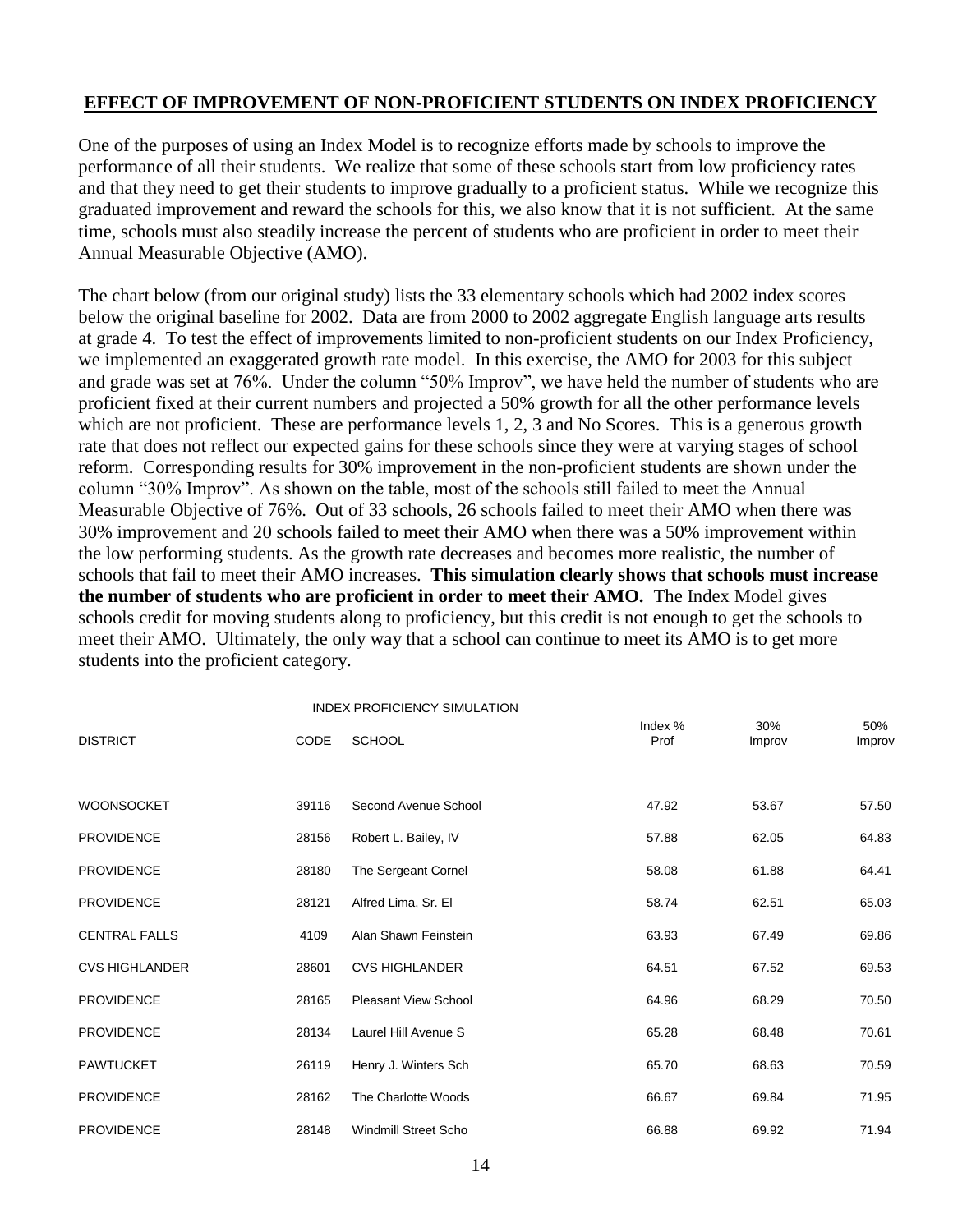| PROVIDENCE           | 28130<br>Veazie Street School |                             | 68.11 | 71.47 | 73.71 |
|----------------------|-------------------------------|-----------------------------|-------|-------|-------|
|                      |                               |                             |       |       |       |
| <b>PROVIDENCE</b>    | 28160                         | Mary E. Fogarty Scho        | 68.75 | 71.77 | 73.78 |
| <b>WOONSOCKET</b>    | 39109                         | Social Street School        | 69.39 | 72.44 | 74.48 |
| <b>PROVIDENCE</b>    | 28102                         | West Broadway School        | 69.72 | 72.56 | 74.45 |
| <b>PROVIDENCE</b>    | 28122                         | Charles Fortes El. S        | 70.04 | 72.75 | 74.56 |
| <b>PROVIDENCE</b>    | 28127                         | Webster Avenue Schoo        | 70.17 | 73.08 | 75.03 |
| <b>PROVIDENCE</b>    | 28116                         | Alan Shawn Feinstein        | 70.22 | 73.27 | 75.29 |
| <b>CENTRAL FALLS</b> | 4105                          | Robertson School            | 70.30 | 73.28 | 75.27 |
| <b>CENTRAL FALLS</b> | 4101                          | Ella Risk School            | 70.75 | 73.69 | 75.66 |
| PROVIDENCE           | 28161                         | Harry Kizirian Eleme        | 72.04 | 74.78 | 76.61 |
| <b>NEWPORT</b>       | 21110                         | Sullivan School             | 72.05 | 74.77 | 76.58 |
| <b>NEWPORT</b>       | 21105                         | Sheffield School            | 72.59 | 75.02 | 76.65 |
| <b>PROVIDENCE</b>    | 28158                         | Edmund W. Flynn Scho        | 72.90 | 75.15 | 76.65 |
| <b>PROVIDENCE</b>    | 28140                         | Carl G. Lauro School        | 72.98 | 75.57 | 77.30 |
| <b>PROVIDENCE</b>    | 28135                         | George J. West Schoo        | 73.19 | 75.64 | 77.27 |
| WOONSOCKET           | 39128                         | Kevin K. Coleman Sch        | 74.10 | 76.43 | 77.99 |
| <b>PAWTUCKET</b>     | 26115                         | Flora S. Curtis Scho        | 74.68 | 76.71 | 78.06 |
| <b>PROVIDENCE</b>    | 28153                         | William D'Abate Scho        | 74.82 | 77.02 | 78.48 |
| <b>PROVIDENCE</b>    | 28181                         | Anthony Carnevale El        | 75.27 | 77.70 | 79.32 |
| WOONSOCKET           | 39117                         | <b>Citizens Memorial Sc</b> | 75.61 | 77.83 | 79.32 |
| <b>WOONSOCKET</b>    | 39110                         | Pothier School              | 75.93 | 77.97 | 79.32 |
| <b>NEWPORT</b>       | 21103                         | Carey School                | 76.09 | 78.17 | 79.56 |

#### **ADEQUATE YEARLY PROGRESS**

Rhode Island's Adequate Yearly Progress (AYP) calculation determines the performance of schools using the Index Proficiency in English language arts and mathematics and the results of the "other academic indicators."

**Baseline** - Rhode Island's baseline was originally calculated by averaging 2000, 2001, and 2002 statewide assessment results. Baselines were established for English language arts and mathematics at each of three levels - - elementary (grades K-5), middle (grades 6-8) and high (grades 9-12). In each instance the baseline was the index score of the school building which contained the 20<sup>th</sup> percentile of Rhode Island's total enrollment after schools were ranked ordered by their index score.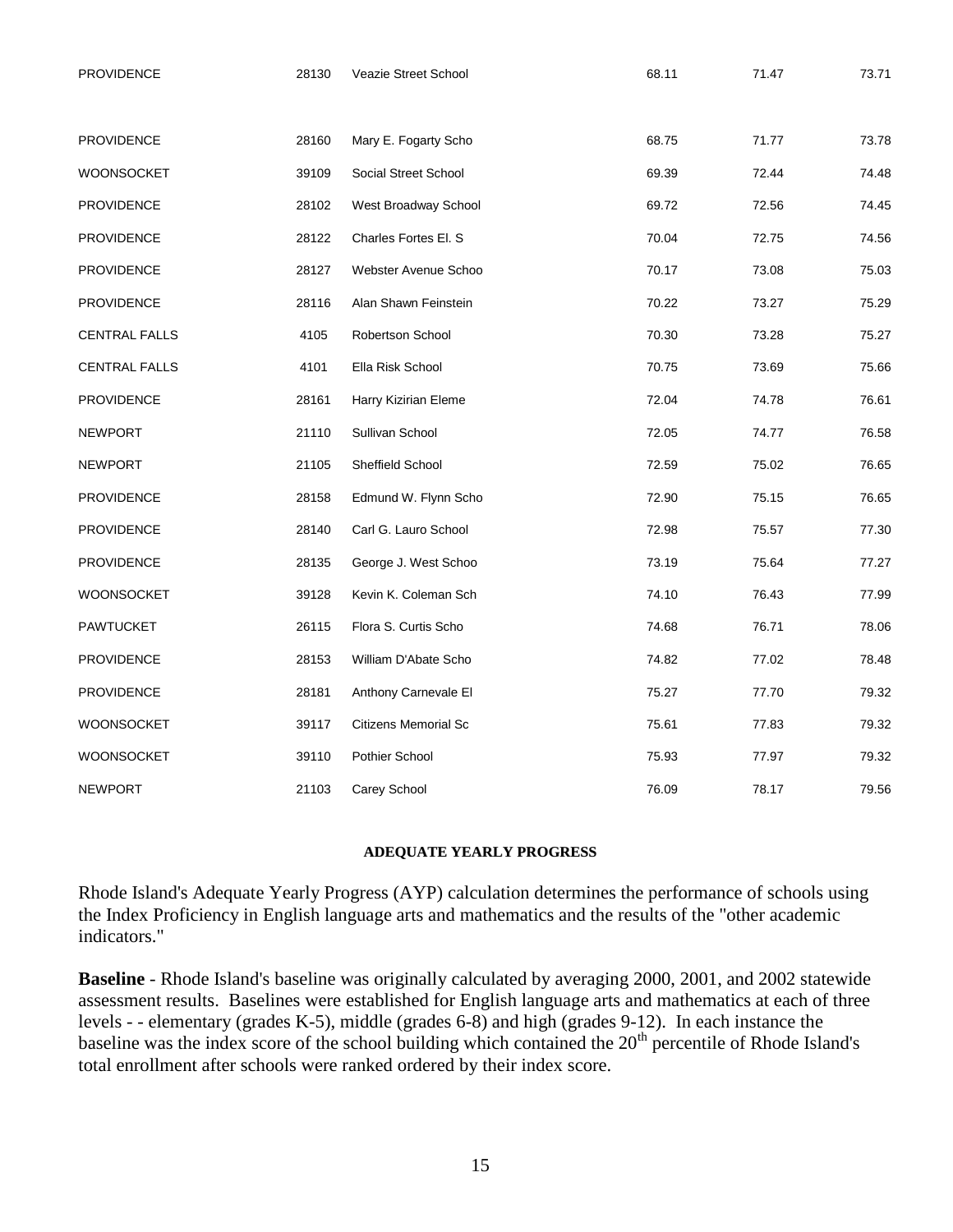The English language arts and mathematics baselines were applied to each school and district, as well as to each subgroup at the school, district and State levels to determine AYP status. Figure 3 presents Rhode Island's baseline scores on its proficiency index.

## **FIGURE 3**

|                   | <b>English Language Arts</b> | <b>Mathematics</b> |
|-------------------|------------------------------|--------------------|
| <b>Elementary</b> | 76.1                         | 61.7               |
| <b>Middle</b>     | 68.0                         | 46.1               |
| <b>High</b>       | 62.6                         | 44.8               |

#### **RHODE ISLAND'S 2002 BASELINE SCORES (STARTING POINTS)**

**INTERMEDIATE GOALS** - The Intermediate Goals for elementary, middle and high schools were set to increase in six equal increments over the 12-year timeline (figure 4). There were separate intermediate goals for English language arts and mathematics at each of the grade levels (elementary, middle and high schools). These targets are applied to each school and district, as well as to each subgroup at the school, district and statewide levels to determine AYP status. Most Intermediate Goals are concentrated to take effect in the later years, as the grade level standards, assessments, teacher practices and schools culture align and respond to improvement initiatives tracked and assessed by Rhode Island's SALT Accountability Process, In\$ight Data, and our Learning Support Indicators. The Intermediate Goals provide time for school reform efforts to be fully implemented. The AMO targets increase in this school year, 2007-08.

#### **FIGURE 4**

#### **RHODE ISLAND'S INTERMEDIATE GOALS FOR NCLB/AYP ASSESSMENT**

| <b>ELEMENTARY</b> |            |             |            | <b>MIDDLE</b> | <b>HIGH</b> |             |
|-------------------|------------|-------------|------------|---------------|-------------|-------------|
|                   | <b>ELA</b> | <b>Math</b> | <b>ELA</b> | <b>Math</b>   | <b>ELA</b>  | <b>Math</b> |
| 2014              | 100        | 100         | 100        | 100           | 100         | 100         |
| 2013              | 96.1       | 93.7        | 94.5       | 91.1          | 93.6        | 90.8        |
| 2012              | 92.1       | 87.3        | 89.2       | 82.1          | 87.4        | 81.6        |
| 2011              | 88.1       | 80.9        | 83.9       | 73.1          | 81.2        | 72.4        |
| 2008              | 84.1       | 74.5        | 78.6       | 64.1          | 75.0        | 63.2        |
| 2005              | 80.1       | 68.1        | 73.3       | 55.1          | 68.8        | 54.0        |
| <b>Baseline</b>   | 76.1       | 61.7        | 68.0       | 46.1          | 62.6        | 44.8        |

Cohen, D.K., Raudenbush, S., & Ball, D. (November 2000).

*Resources, Instruction and Research*. A working paper from the Center for Teaching Policy

Elmore, Richard F. (2002). Testing Trap. *Harvard Magazine*, 105 (1), 35+.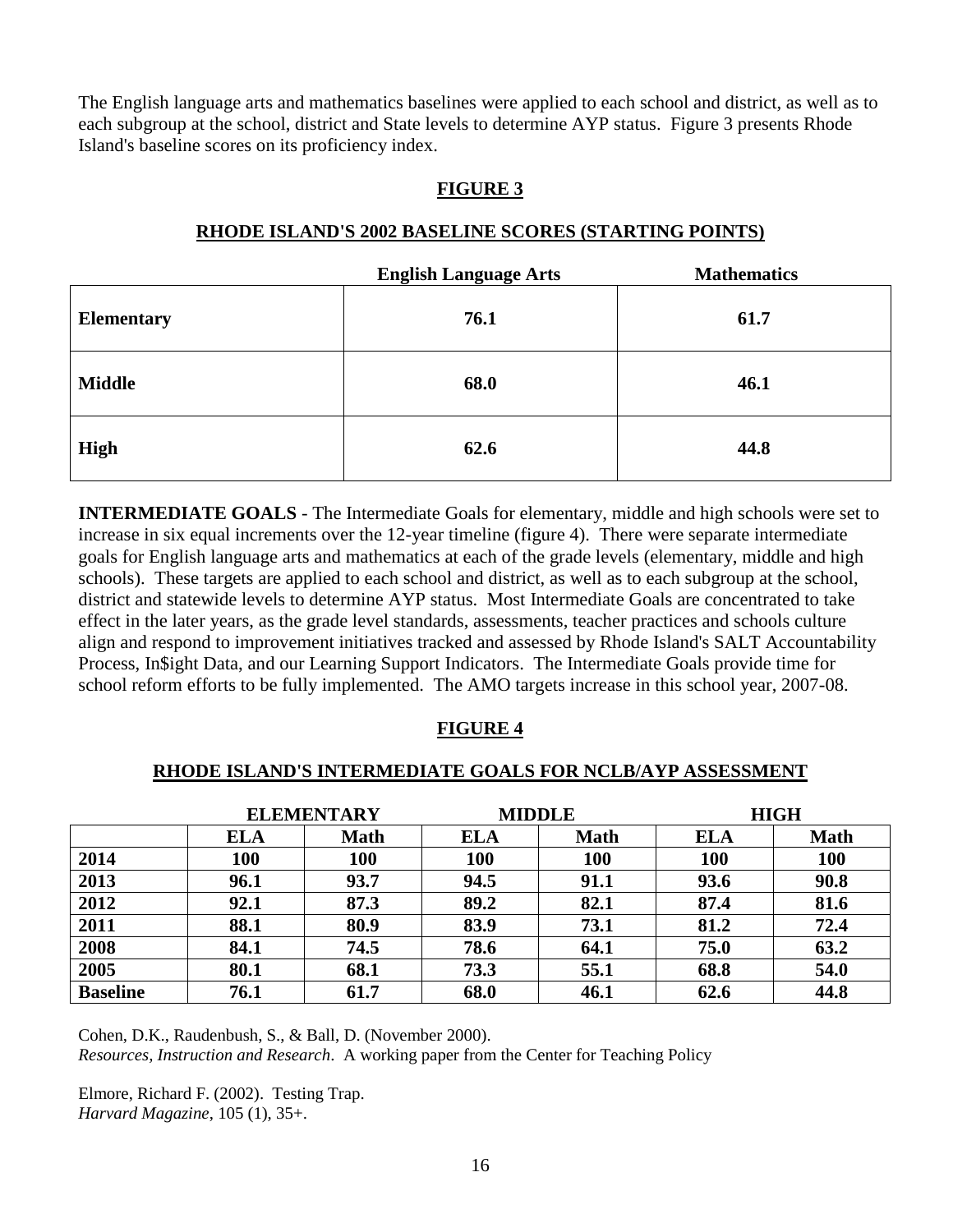**ANNUAL MEASURABLE OBJECTIVES**: Likewise, using Index Proficiency, Rhode Island established a system of annual measurable objectives which is the basis for making yearly determinations of Adequate Yearly Progress (AYP) using the NCLB guidelines. The entire system of Intermediate Goals and Annual Measurable Objectives for Rhode Island is identified in Figure 5.

#### **FIGURE 5**

#### **RHODE ISLAND'S ANNUAL MEASURABLE OBJECTIVES FOR NCLB/AYP**

|                                   |            | <b>ELEMENTARY</b> | <b>MIDDLE</b> |             | <b>HIGH</b> |             |
|-----------------------------------|------------|-------------------|---------------|-------------|-------------|-------------|
|                                   | <b>ELA</b> | <b>Math</b>       | <b>ELA</b>    | <b>Math</b> | <b>ELA</b>  | <b>Math</b> |
| 2013-2014                         | 100        | 100               | <b>100</b>    | <b>100</b>  | 100         | <b>100</b>  |
| 5 <sup>th</sup> Intermediate Goal |            |                   |               |             |             |             |
| 2012-2013                         | 96.1       | 93.7              | 94.5          | 91.1        | 93.6        | 90.8        |
| 4 <sup>th</sup> Intermediate Goal |            |                   |               |             |             |             |
| 2011-2012                         | 92.1       | 87.3              | 89.2          | 82.1        | 87.4        | 81.6        |
| 3 <sup>rd</sup> Intermediate Goal |            |                   |               |             |             |             |
| 2010-2011                         | 88.1       | 80.9              | 83.9          | 73.1        | 81.2        | 72.4        |
| 2009-2010                         | 84.1       | 74.5              | 78.6          | 64.1        | 75.0        | 63.2        |
| 2008-2009                         | 84.1       | 74.5              | 78.6          | 64.1        | 75.0        | 63.2        |
| 2 <sup>nd</sup> Intermediate Goal |            |                   |               |             |             |             |
| 2007-2008                         | 84.1       | 74.5              | 78.6          | 64.1        | 75.0        | 63.2        |
| 2006-2007                         | 80.1       | 68.1              | 73.3          | 55.1        | 68.8        | 54.0        |
| 2005-2006                         | 80.1       | 68.1              | 73.3          | 55.1        | 68.8        | 54.0        |
| 1 <sup>st</sup> Intermediate Goal |            |                   |               |             |             |             |
| 2004-2005                         | 80.1       | 68.1              | 73.3          | 55.1        | 68.8        | 54.0        |
| 2003-2004                         | 76.1       | 61.7              | 68.0          | 46.1        | 62.6        | 44.8        |
| 2002-2003                         | 76.1       | 61.7              | 68.0          | 46.1        | 62.6        | 44.8        |
| <b>Baseline</b>                   | 76.1       | 61.7              | 68.0          | 46.1        | 62.6        | 44.8        |

The annual measurable objectives in some years maintain the same proficiency index score as the most recent Intermediate Goal. For example, the annual measurable objectives in 2003 and 2004 were the same as the baseline. Rhode Island's application of intermediate goals and annual measurable objectives is consistent with our theory of change. We anticipate that the strongest academic gains will take place in the latter end of the timeline. The earlier years will recognize growth from lower levels of performance toward reaching proficiency. Low performing schools and districts need time to adjust curriculum, improve teachers' knowledge base and instructional practices, and organize their resources to support all students. Trajectories illustrating this progression are found in Graphs 1 through 6 following this section. The charts compare the progression of the Index Proficiency with the actual Proficiency Rate that is calculated by counting the number of students who are proficient. Even though the trajectories are different, they are equivalent and each reaches a value of 100 by the year 2014. These charts are simulations based on the original NSRE testing.

Rhode Island has traditionally introduced state defined terms to characterize schools as high performing, moderately performing, making insufficient progress, in a first-year caution status and, finally, as commended for strong performance. These terms are Rhode Island defined and may vary from year to year.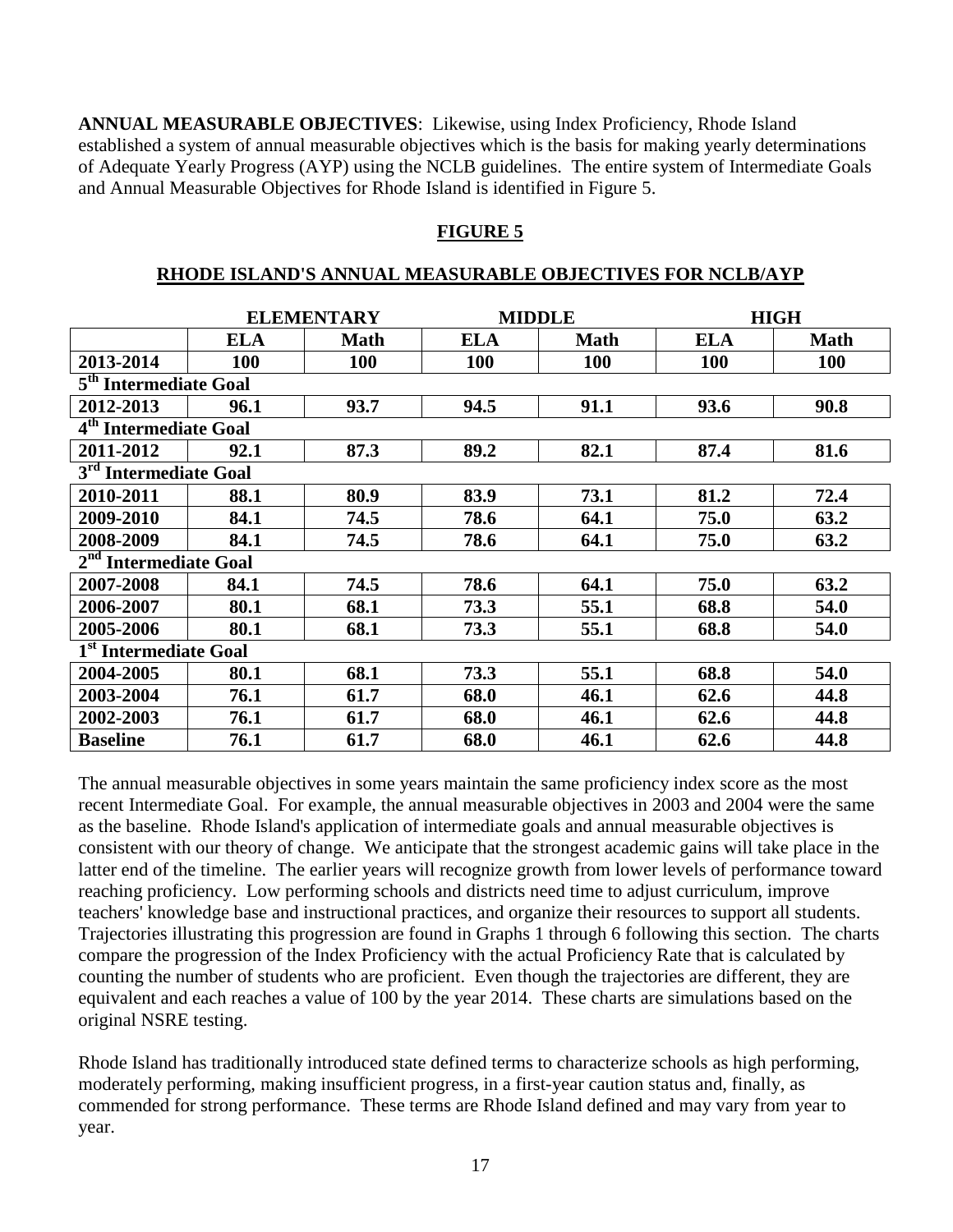For the 2008-09 school year, the AYP classifications of schools and districts will have the following elements:

- Comparison of test score results against the official state annual measurable objectives for 2008-09.
- The same requirements of performance for disaggregated subgroups of the student population where the number of students reliably supports such an analysis.
- Separate analysis for English language arts performance and mathematics performance.
- A final check to determine if "annual measurable objectives" have been met for the graduation rate (high schools) or the attendance rate (elementary and middle schools).
- Proper participation rates as required by NCLB.
- Appeals review period to accept data corrections.

Under the new NECAP assessments for grades 3-8 beginning in 2005-06 and for grade 11 in 2007-08, the great majority of schools have several grades involved in the assessment and accountability system. Thus, there are many more students with assessment scores to support reliable estimates of performance and to create large enough data sets for disaggregation of results for subpopulations. Consequently, NECAP analysis will be done on a single year basis as the primary method of testing against AMO targets and to determine whether the minimum N criterion has been met for subgroups. If the single year index score does not meet the AMO target, three-year averaging of NECAP scores will be allowed as a second option for meeting the AMO.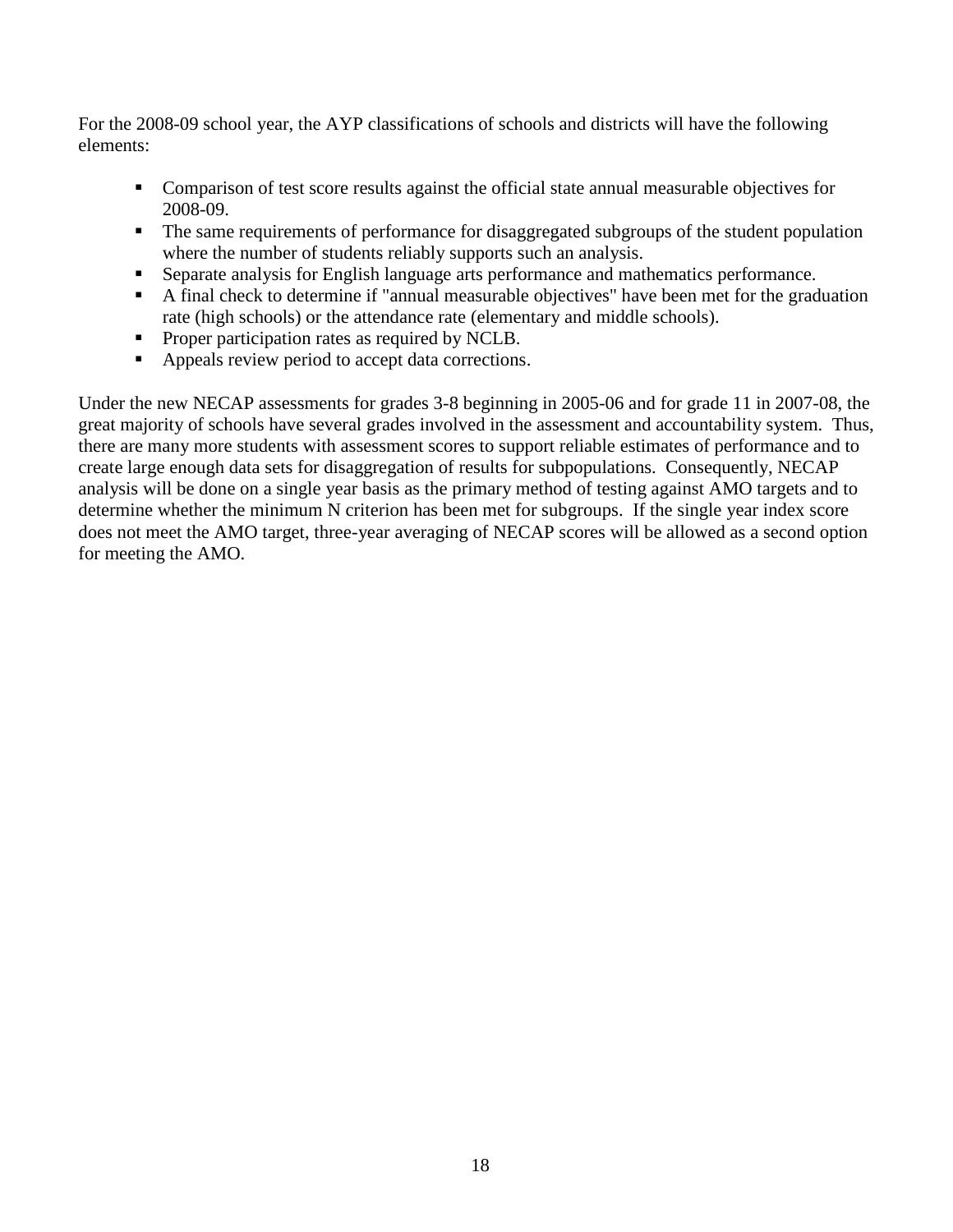

Graph 2: MIDDLE - ENGLISH LANGUAGE ARTS INTERMEDIATE GOALS BY YEAR

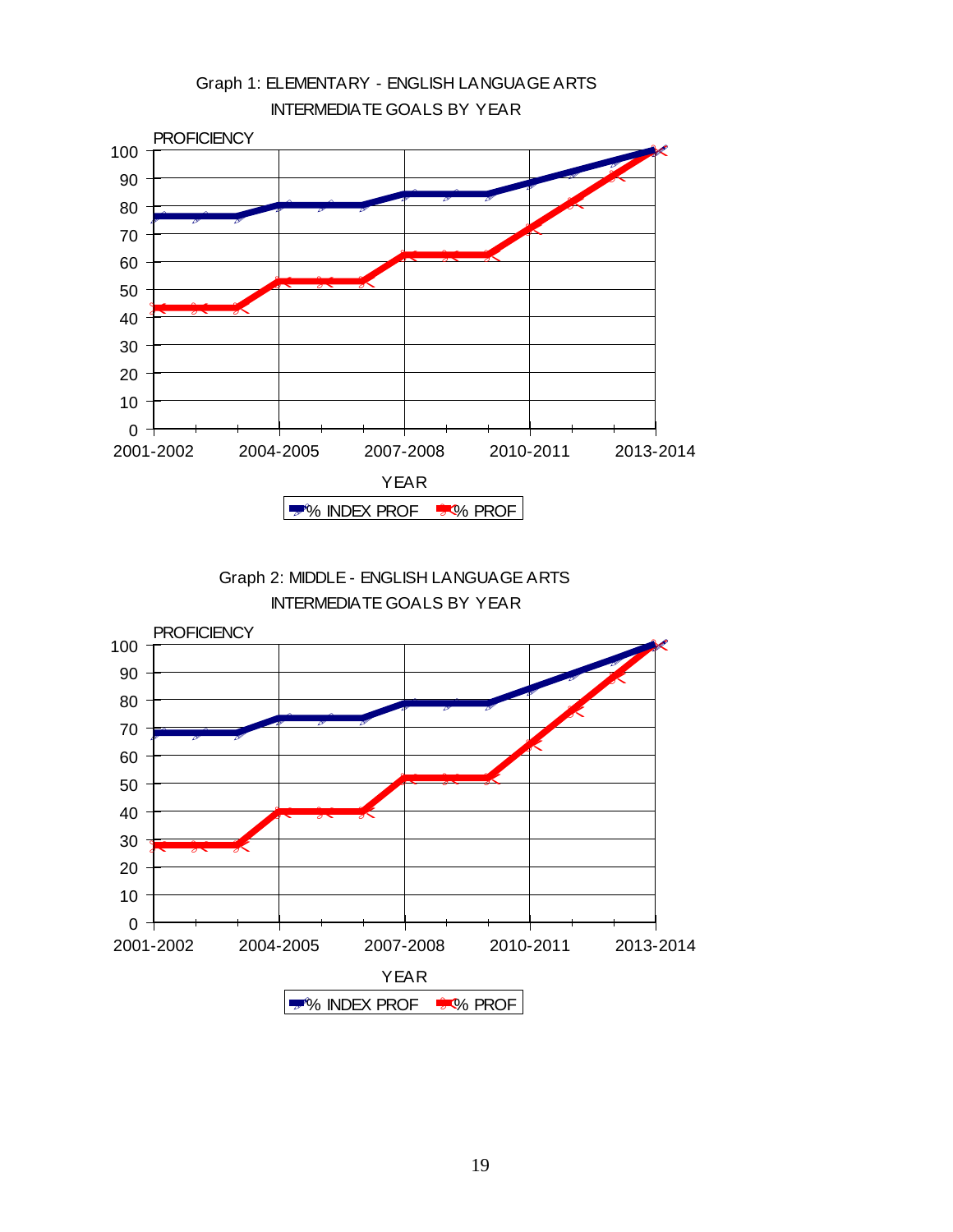

Graph 4: ELEMENTARY - MATHEMATICS INTERMEDIATE GOALS BY YEAR

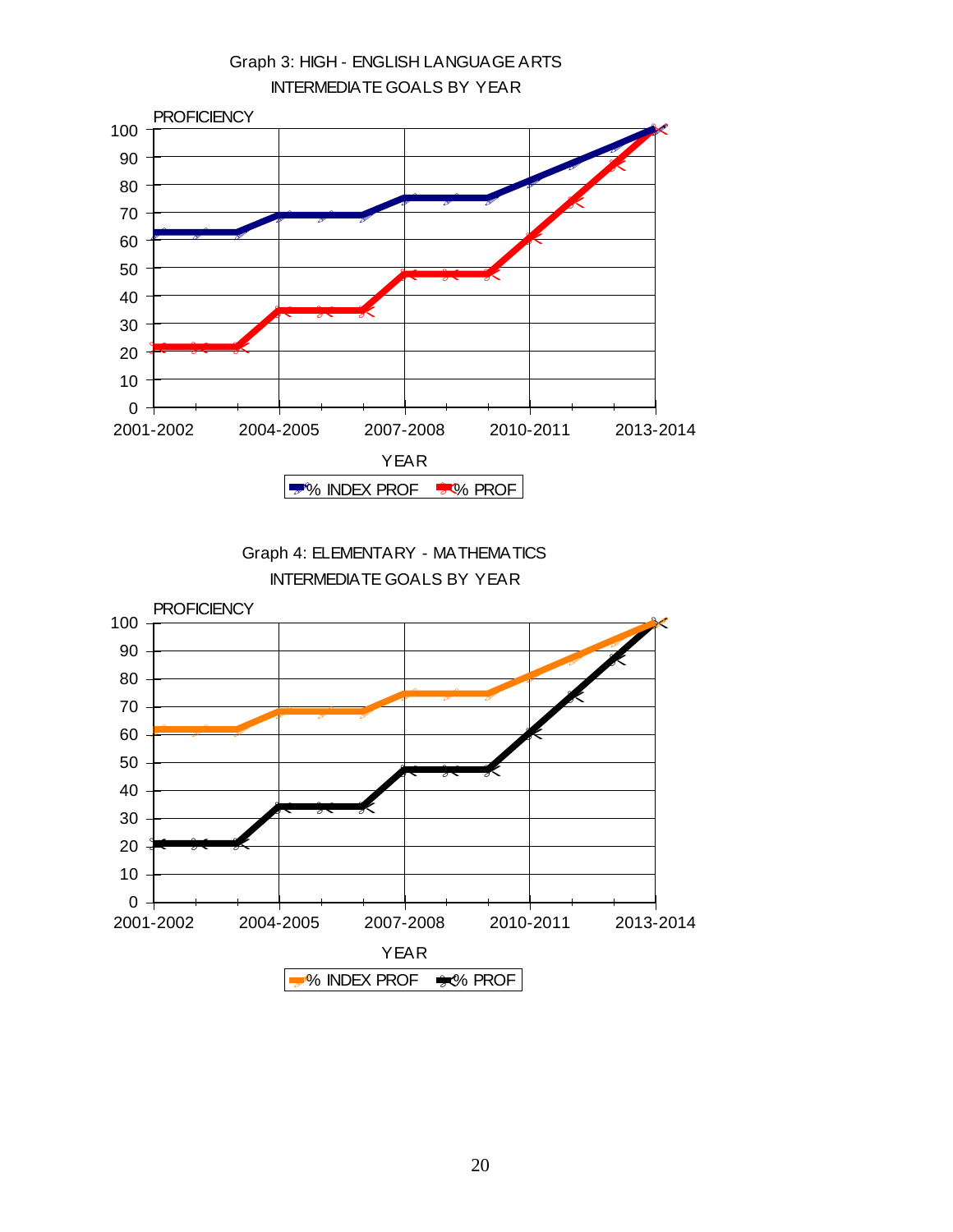

Graph 6: HIGH - MATHEMATICS INTERMEDIATE GOALS BY YEAR

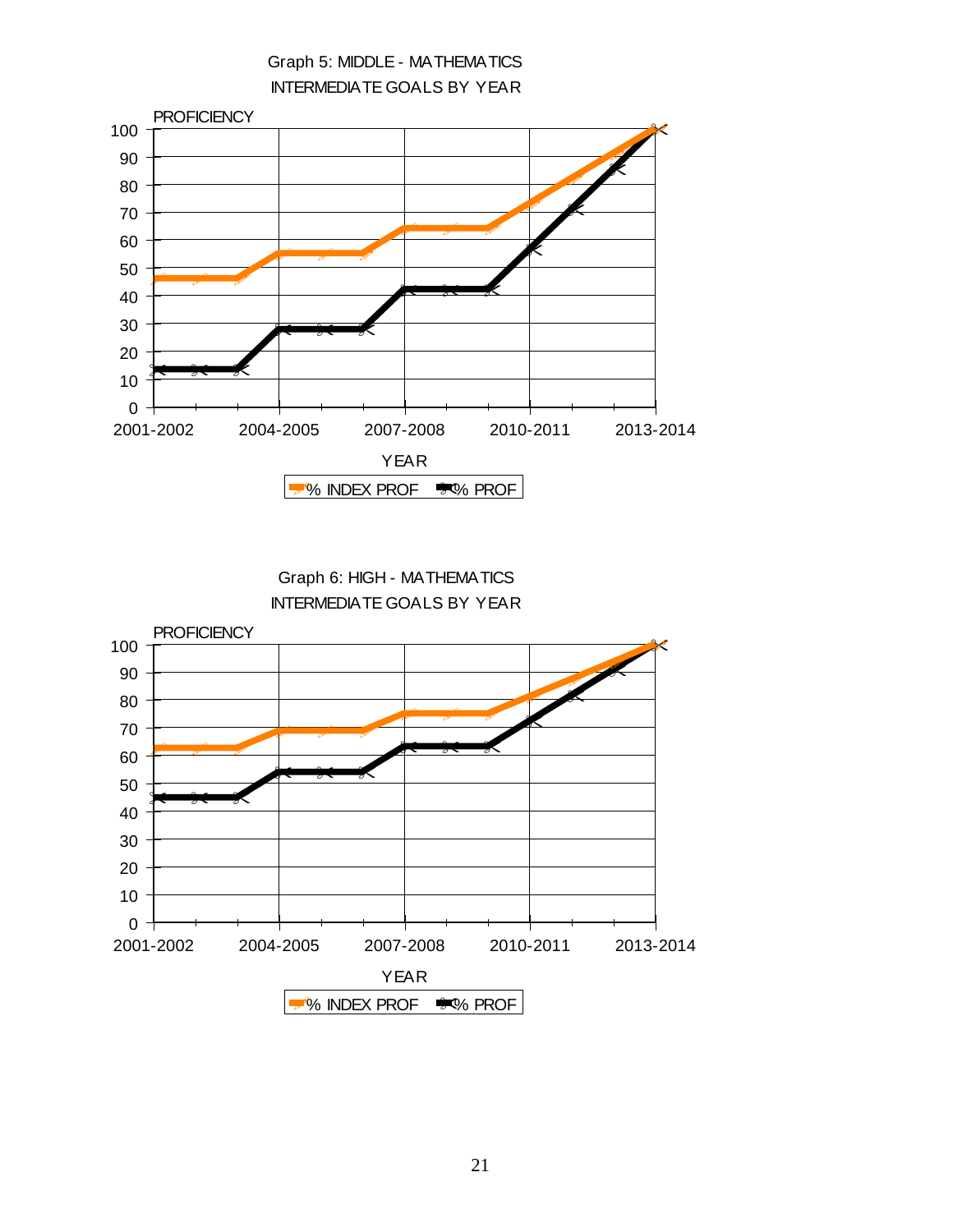#### **SAFE HARBOR PROVISIONS**

When an entire school (or district) or any of the designated subgroups within the schools (or district) fails to meet the Annual Measurable Objective (AMO), such a school (or district) is considered to have failed "status review" and may be identified for improvement. However, the provisions of NCLB give these schools (or districts) the opportunity for further review of their performance before a final decision is made on their status. The first of these reviews is Safe Harbor. Safe Harbor review is available for schools as well as districts. To pass AYP after this review the school or district must also:

- a) Have graduation rates (high schools) or an attendance rate (elementary and middle schools) at or above the annual measurable objective or improving at an adequate rate of progress, and
- b) Have all required assessment participation rates at 95 percent or higher.

For the NECAP assessment systems, a single year of current testing will be compared to the previous three year aggregation of NECAP data for safe harbor purposes. This continues the process that was used in the prior NSRE assessment system.

For a school to pass the Safe Harbor review it must:

Decrease the percent of students who are not proficient by 10 percent. If in the prior year a district, school or subgroup has an Index Proficiency equal to P, then the Safe Harbor target score in the current year required by the group in order to meet Safe Harbor provisions is given by: T=P+0.1\*(100-P). Rhode Island, like many other states, uses an Index score to measure school and subgroup proficiency rates. There is no direct translation from the number of students required in the original Safe Harbor definition in the statute to the Index Proficiency score. Simulations using different models of Safe Harbor were carried out in 2005-06 before we settled on our current method. Our aim has been to select a model that similarly identifies schools and subgroups, as would be identified by the definition of Safe Harbor in the statute and regulations. To illustrate that our method yields similar results to the definition in statute, we applied both definitions to aggregate English language arts test data from 1999 to 2001 and to 2002 in establishing our original AYP workbook procedures. Out of a total of 111 schools identified by statute for meeting Safe Harbor provisions, 97 were identified by our procedure. That was an 87% success rate.

A final provision for review of schools and districts which have failed both status review and Safe Harbor review is the appeal process. Schools and districts have 30 days from the date of notification to challenge their proposed placement due to data errors or other statistical issues.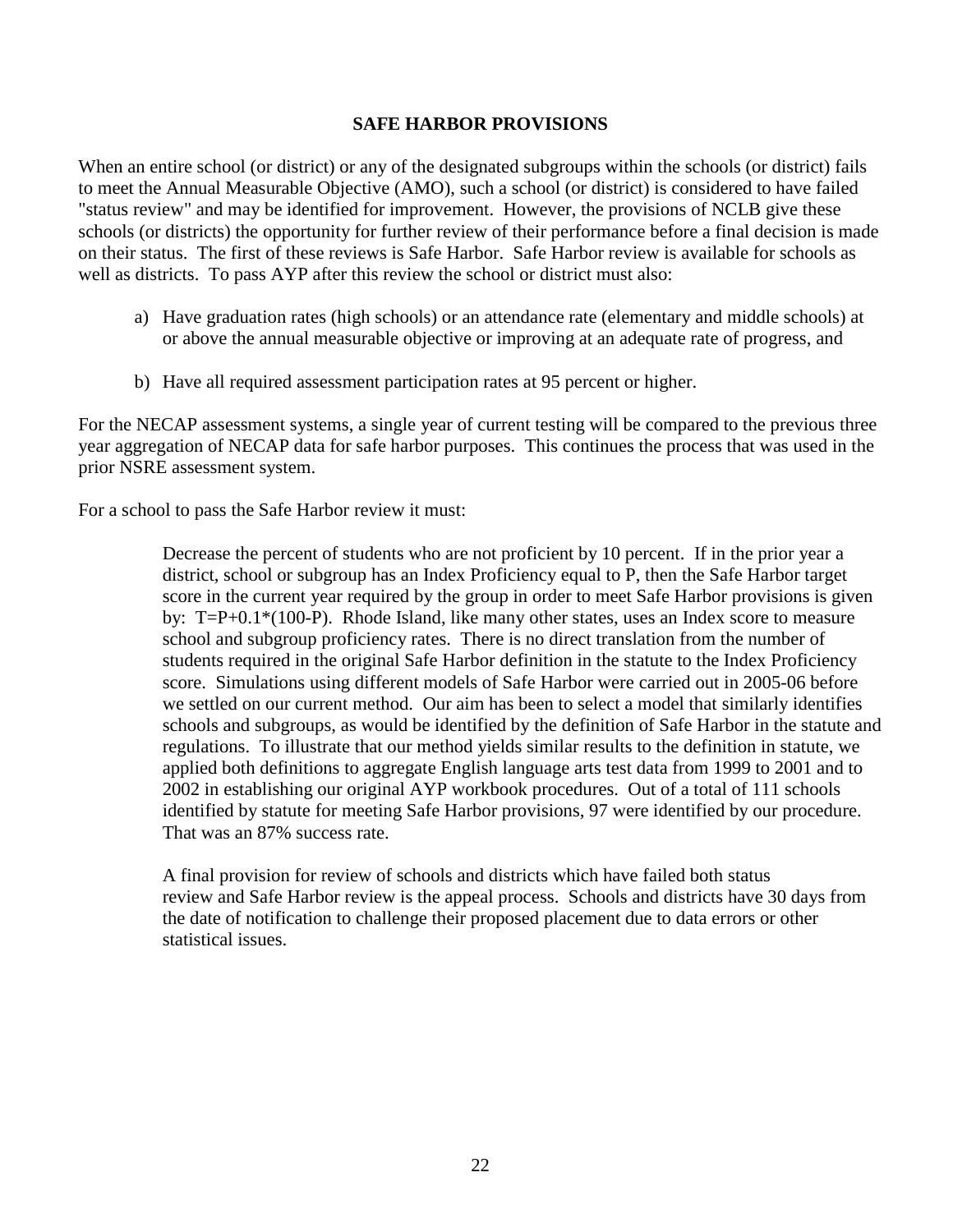### **3.2 How does the State Accountability System determine whether each student subgroup, public school and LEA makes AYP?**

The State Assessment system draws from a department-wide demographic system where each student has centrally recorded his or her racial category, IEP status, LEP status and free and reduced lunch status. This enables us to determine the proficiency levels of each student subgroup. The State now has an individual student identifier system, which makes possible a calculation of subgroup participation rates and has improved the accuracy of disaggregated data. We calculate the proficiency levels and participation rates of disaggregated subgroups within each school and district.

We have set the Annual Measurable Objective (AMO) for each subgroup, school and district to be the same (within each level of schooling and subject area). Subgroups, schools and districts that fail to meet their AMO are reviewed for Safe Harbor before a final determination is made on their status. After Safe Harbor review, if a school or one of the subgroups within the school fails to meet its target, then the school has not met AYP and is subject to the appropriate corrective action. Schools must also meet the required participation rate targets and attendance/graduation targets.

Districts are reviewed at three levels (elementary, middle, high school) and subjected to the same AMO requirements as schools. Any district that misses any target at two (or three) levels of schooling is defined as not making AYP. In addition, a district does not make AYP at a level of schooling (elementary, middle or high school) if forty percent or more of the schools at that level did not make AYP. Similar to the handling of schools, there is a content area match rule for districts to move from a "watch" to an "identified for improvement" status. To advance a district to "identified for improvement" we look for the same content area to have a missed target two years in a row at the educational level being reviewed (elementary, middle or high school).

## **3.2a What is the State's starting point for calculating Adequate Yearly Progress?**

Baselines for mathematics and ELA were created at the school level for elementary, middle and high schools. Under NECAP, performance and improvement is evaluated first based on averaging data for multiple grades for a single year. If the AMO is not met, a three-year average is added as a second option. Originally, for the 2002 starting point, data from 2000, 2001, and 2002 were used as the basis for establishing starting points for ELA and mathematics at the elementary, middle, and high school using the NCLB guidance regarding the setting of starting points, intermediate goals, and annual measurable objectives culminating in 100% proficiency in 2014. Safe Harbor provisions are granted to any schools or districts which decrease by 10% the percent of students who are not proficient on the Index Proficiency Score.

Rhode Island identified six starting points for calculating AYP. The starting points were for each separate assessment (ELA/Math) and at three levels -- elementary, middle and high schools. In each case the baseline was the Index Proficiency of the school building which enrolled the student at the  $20<sup>th</sup>$  percentile of Rhode Island's total enrollment. Limited English proficient students who were exempted from State testing for one year were not included in determining the baseline. The index was calculated by assigning a point value to each level of performance on the State assessment using the aggregated results of the 2000, 2001, 2002 State assessments. All schools have their school-wide results and disaggregated results compared to the annual measurable objectives for determinations of AYP.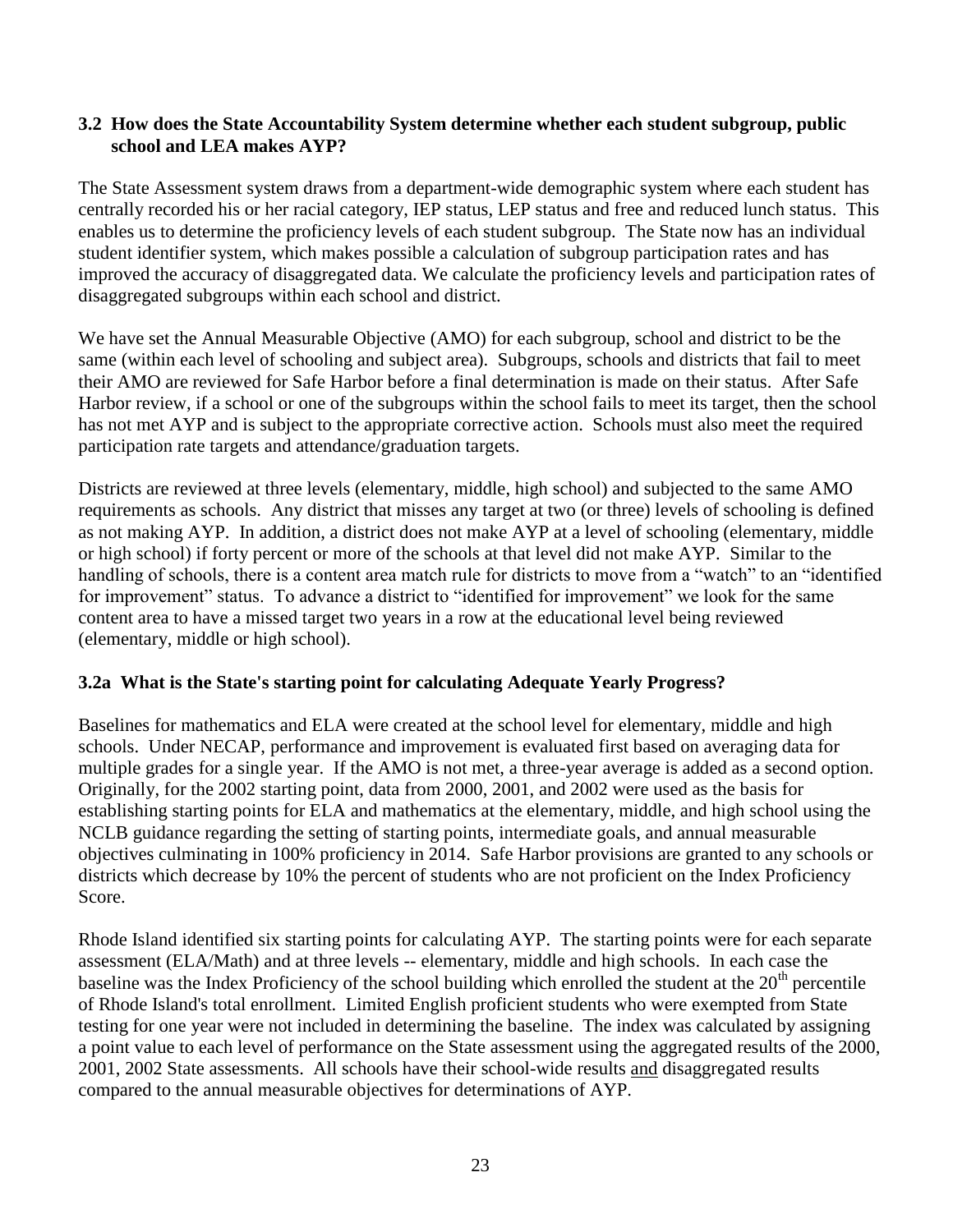## **NCLB STARTING POINT CALCULATION**

Starting points were determined for the subjects English language arts and mathematics for elementary, middle and high school grades. For each grade and subject, we combined three years of New Standards Reference Exam data from 2000 to 2002. Subtests were aggregated over the three-year interval to get cumulative results for the subject.

The proficiency index in each subject was calculated by summing over three years and over all subtests the index value of all students and dividing that number by the grade level enrollments which were also summed over three-years and over the subtests.

The schools were then ranked by the proficiency index for each subject. We calculated 20 percent of the total enrollment described above. The proficiency index of the school that was within the  $20<sup>th</sup>$  percentile of enrollment was defined as the baseline or starting point for that subject and level of schooling.

## **FIGURE 6**

### **BASELINES (2002)**

| <b>GRADE LEVEL</b> | <b>ELA</b> | <b>MATH</b> |
|--------------------|------------|-------------|
|                    |            |             |
| <b>Elementary</b>  | 76.1       | 61.7        |
|                    |            |             |
| <b>Middle</b>      | 68.0       | 46.1        |
|                    |            |             |
| <b>High</b>        | 62.6       | 44.8        |

#### **Examples of Evidence:**

- "Making valid and reliable decisions in achieving Adequate Yearly Progress" developed by Council of Chief State School Officers
- NCLB "Rules" for establishing baseline/starting points

## **3.2b What are the State's annual measurable objectives for determining adequate yearly progress?**

Rhode Island established its annual measurable objective based on the proficiency index using the assessment data from the 2000, 2001, and 2002 school years. To make AYP, schools and student subgroups must meet the annual measurable objectives for the year of testing or show improvement based on the "safe harbor" provisions. Rhode Island established separate ELA and mathematics annual measurable objectives for three levels -- elementary, middle, and high schools. The ELA and mathematics annual measurable objectives are applied to each school building and district, as well as to each subgroup at the school, district and state levels to determine AYP status.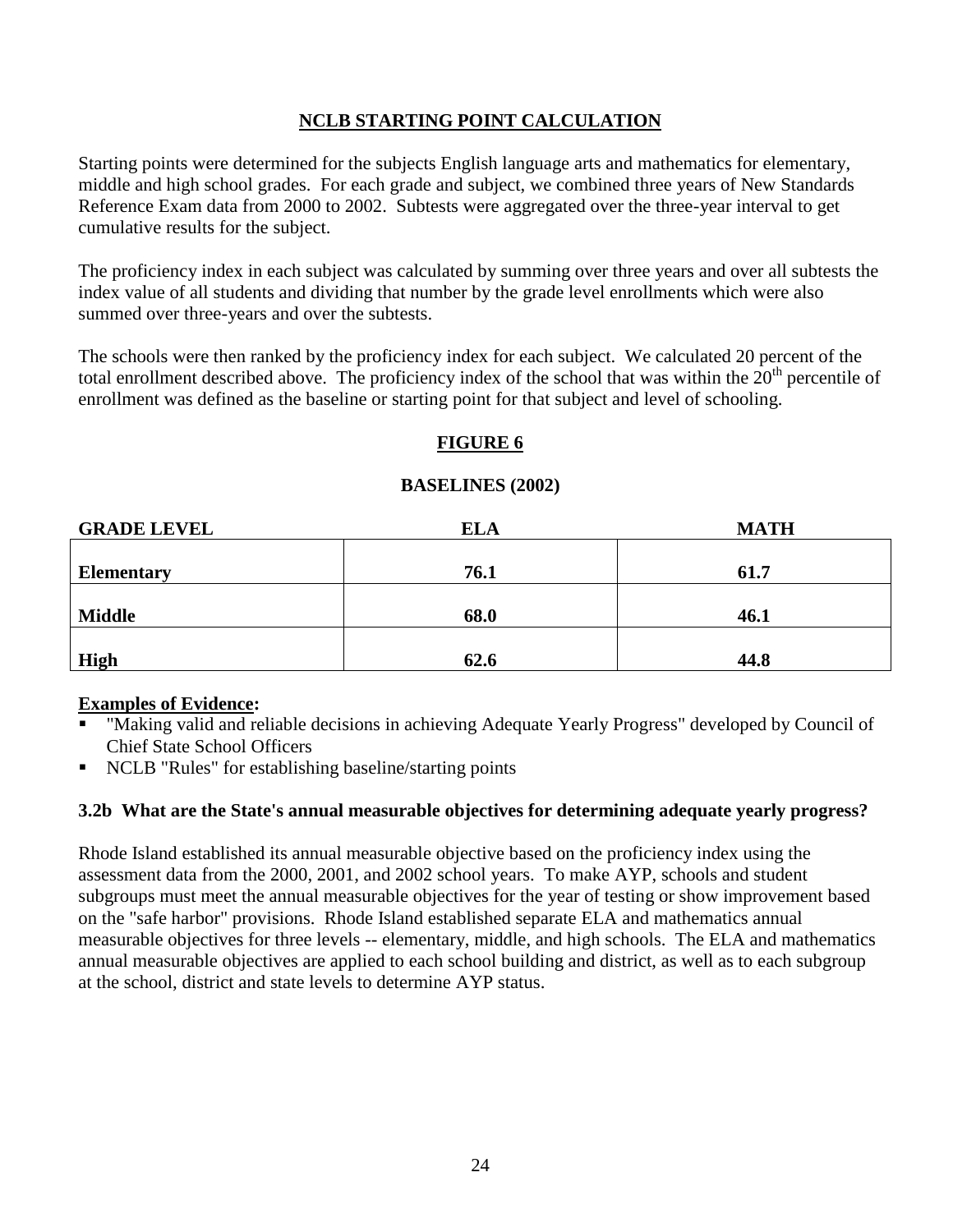## **FIGURE 7**

#### **RHODE ISLAND'S ANNUAL MEASURABLE OBJECTIVES**

|                                   | <b>ELEMENTARY</b> |             | <b>MIDDLE</b> |             |            | <b>HIGH</b> |  |
|-----------------------------------|-------------------|-------------|---------------|-------------|------------|-------------|--|
|                                   | <b>ELA</b>        | <b>Math</b> | <b>ELA</b>    | <b>Math</b> | <b>ELA</b> | <b>Math</b> |  |
| 2013-2014                         | <b>100</b>        | <b>100</b>  | <b>100</b>    | <b>100</b>  | <b>100</b> | <b>100</b>  |  |
| 5 <sup>th</sup> Intermediate Goal |                   |             |               |             |            |             |  |
| 2012-2013                         | 96.1              | 93.7        | 94.5          | 91.1        | 93.6       | 90.8        |  |
| 4 <sup>th</sup> Intermediate Goal |                   |             |               |             |            |             |  |
| 2011-2012                         | 92.1              | 87.3        | 89.2          | 82.1        | 87.4       | 81.6        |  |
| 3 <sup>rd</sup> Intermediate Goal |                   |             |               |             |            |             |  |
| 2010-2011                         | 88.1              | 80.9        | 83.9          | 73.1        | 81.2       | 72.4        |  |
| 2009-2010                         | 84.1              | 74.5        | 78.6          | 64.1        | 75.0       | 63.2        |  |
| 2008-2009                         | 84.1              | 74.5        | 78.6          | 64.1        | 75.0       | 63.2        |  |
| 2 <sup>nd</sup> Intermediate Goal |                   |             |               |             |            |             |  |
| 2007-2008                         | 84.1              | 74.5        | 78.6          | 64.1        | 75.0       | 63.2        |  |
| 2006-2007                         | 80.1              | 68.1        | 73.3          | 55.1        | 68.8       | 54.0        |  |
| 2005-2006                         | 80.1              | 68.1        | 73.3          | 55.1        | 68.8       | 54.0        |  |
| 1 <sup>st</sup> Intermediate Goal |                   |             |               |             |            |             |  |
| 2004-2005                         | 80.1              | 68.1        | 73.3          | 55.1        | 68.8       | 54.0        |  |
| 2003-2004                         | 76.1              | 61.7        | 68.0          | 46.1        | 62.6       | 44.8        |  |
| 2002-2003                         | 76.1              | 61.7        | 68.0          | 46.1        | 62.6       | 44.8        |  |
| <b>Baseline</b>                   | 76.1              | 61.7        | 68.0          | 46.1        | 62.6       | 44.8        |  |

## **Examples of Evidence:**

3.2 Table

Baseline Tables and example of School Profiles for all schools and districts

#### **3.2c What are the State's intermediate goals for determining Adequate Yearly Progress?**

Rhode Island established five Intermediate Goals based on the Proficiency Index using the assessment data from the 2000, 2001, and 2002 school years. The Intermediate Goals for elementary, middle and high school increase in five equal increments over the 12-year timeline. The first Intermediate Goal took effect in the 2004-2005 school year (see below). We anticipate that the strongest academic gains will be seen in later years as the grade level expectations, assessments, teacher practices and school culture align and respond to improvement initiatives tracked and assessed by RI's SALT Accountability Process, In\$ight Data, and our Learning Support Indicators. The Intermediate Goals provide time for school reform efforts to take hold. (see also 3.1)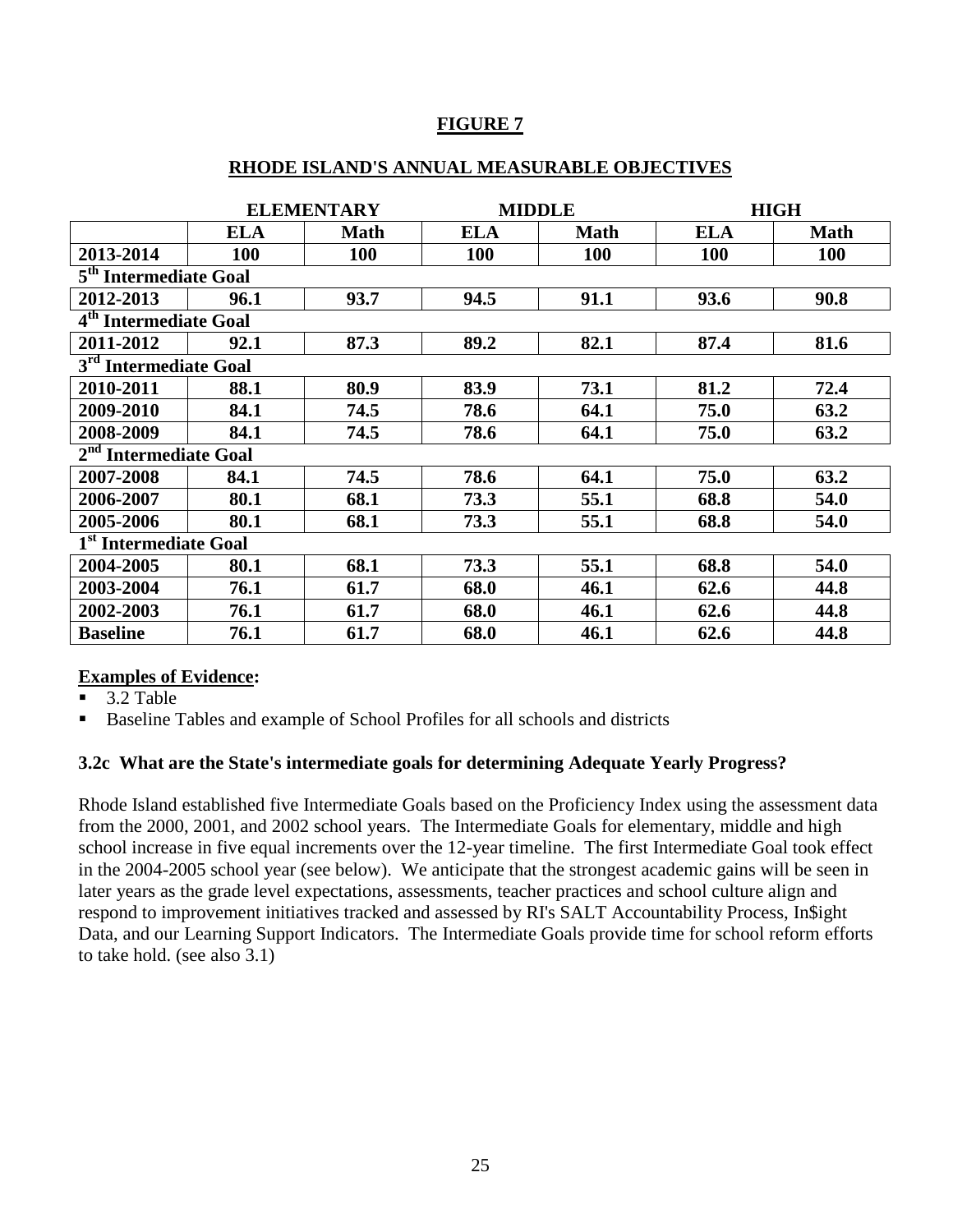## **FIGURE 8**

## **SEQUENCE OF SIX INTERMEDIATE GOALS FROM ORIGINAL 2002 BASELINE**

| <b>ELEMENTARY</b> |            |             |            | <b>MIDDLE</b> | <b>HIGH</b> |             |
|-------------------|------------|-------------|------------|---------------|-------------|-------------|
|                   | <b>ELA</b> | <b>Math</b> | <b>ELA</b> | <b>Math</b>   | <b>ELA</b>  | <b>Math</b> |
| 2014              | 100        | 100         | 100        | 100           | 100         | 100         |
| 2013              | 96.1       | 93.7        | 94.5       | 91.1          | 93.6        | 90.8        |
| 2012              | 92.1       | 87.3        | 89.2       | 82.1          | 87.4        | 81.6        |
| 2011              | 88.1       | 80.9        | 83.9       | 73.1          | 81.2        | 72.4        |
| 2008              | 84.1       | 74.5        | 78.6       | 64.1          | 75.0        | 63.2        |
| 2005              | 80.1       | 68.1        | 73.3       | 55.1          | 68.8        | 54.0        |
| 2002              | 76.1       | 61.7        | 68.0       | 46.1          | 62.6        | 44.8        |
| <b>Baseline</b>   |            |             |            |               |             |             |

#### **Examples of Evidence:**

- Learning Support Indicators, Information Works, 2008
- **In** Sight Data
- SALT Accountability Process
- **•** "Progressive Support and Intervention" (November 2003)

#### **PRINCIPLE 4. State makes annual decisions about the achievement of all public schools and LEAs.**

#### **4.1 How does the State Accountability System make an annual determination of whether each public school and LEA in the State made AYP?**

State Assessments are administered annually to all students at grades 3-8 plus 11 in mathematics and English language arts. From the results of these tests, we determine the proficiency levels of all schools, districts, and disaggregated subgroups within schools and districts. Using the NECAP assessments, a school's performance and improvement is evaluated first based on data for a single year. If the AMO is not met, a three-year average can be used as a second option. Thus, the Rhode Island system of accountability allows a second comparison option. The following table illustrates the difference between the three-year versus single year comparison.

#### **FIGURE 9**

| <b>IN YEAR</b> | <b>1-YEAR SCORE</b> | <b>OR</b> | <b>3-YEAR AGGREGATION</b> |
|----------------|---------------------|-----------|---------------------------|
| 2006           | 2006                |           | 2004-2006                 |
| 2007           | 2007                |           | 2005-2007                 |
| 2008           | 2008                |           | 2006-2008                 |

**Examples of Evidence:**

- **Annual State Assessment Data**
- **RI School and District Accountability System Technical Bulletin (July 2008)**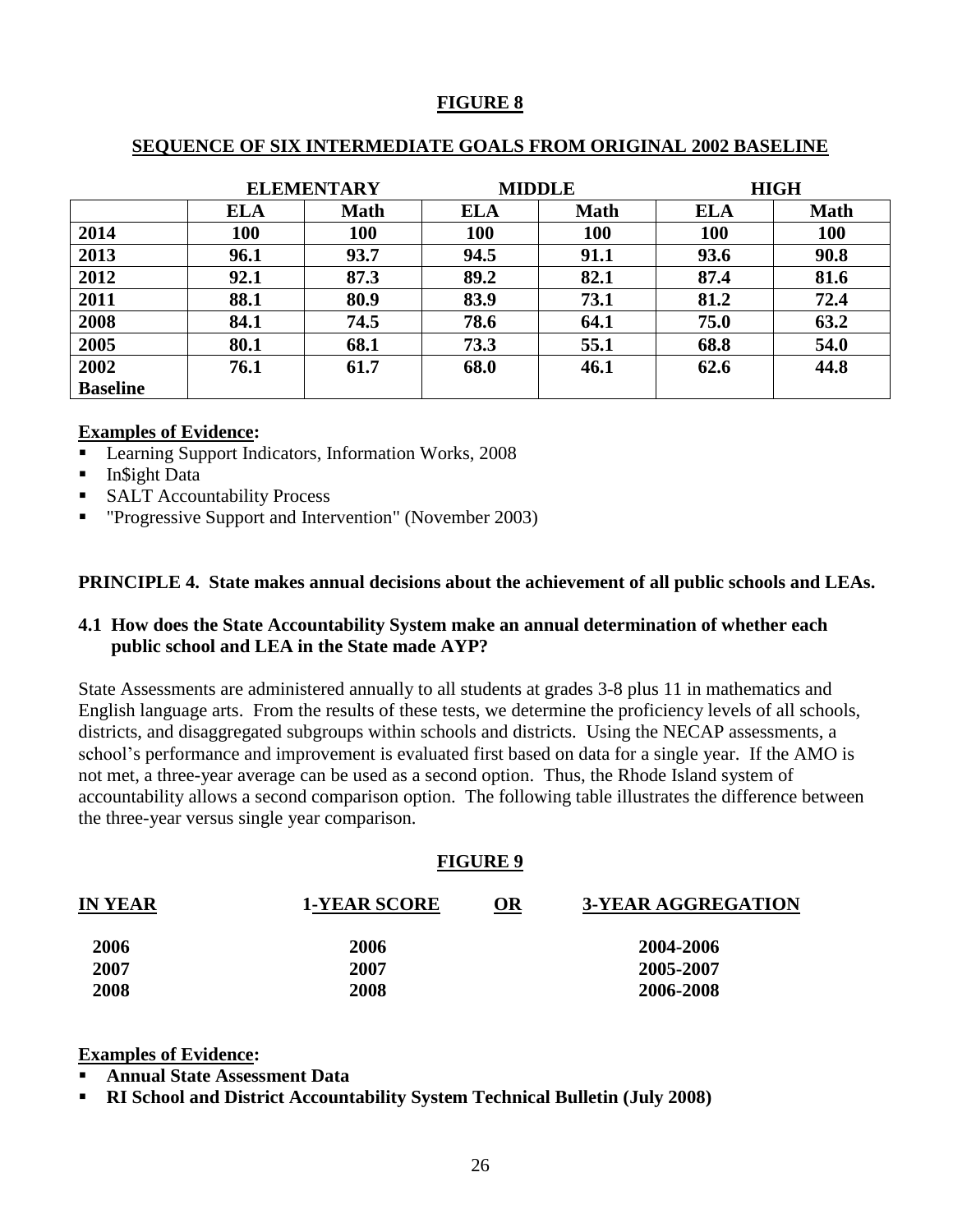## **PRINCIPAL 5. All public schools and LEAs are held accountable for the achievement of individual subgroups.**

## **5.1 How does the definition of Adequate Yearly Progress include all the required student subgroups?**

The Rhode Island Accountability System has already included all of the NCLB required student subgroups, disaggregated the achievement data for those groups and reported their progress in the official state report cards for schools and districts and in *Information Works*! Annual Measurable Objectives (AMO) and intermediate goals are uniformly applied for schools, districts, the State and all disaggregated subgroups.

Under our Accountability System, every NCLB identified disaggregated group must have achieved the AMO or improved sufficiently in its proficiency index in order for the school or district to meet its AYP.

## **Examples of Evidence:**

- October 1<sup>st</sup> Collection System
- Header Sheets (Demographic Sheets)
- eRIDE template for required demographics
- Test Administration Manuals for Each Test
- Information Works! [\(www.infoworks.ride.uri.edu\)](http://www.infoworks.ride.uri.edu/) Charts
- June Report Forms (pupil summary data)
- Limited English Proficient and Special Education Student Census
- *Information Works*! [\(www.infoworks.ride.uri.edu\)](http://www.infoworks.ride.uri.edu/)
- RI Department of Education Website [\(www.ride.ri.gov\)](http://www.ride.ri.gov/)
- Statewide Disaggregations for 2008

## **5.2 How are public schools and LEAs held accountable for the progress of student subgroups in the determination of Adequate Yearly Progress?**

The State Assessment system draws demographic information from the statewide student information system in which each student is centrally identified by racial category, IEP status, LEP status and freereduced lunch status. This enables us to determine the proficiency levels of each student subgroup. The State now has an individual student identifier. We are thus able to calculate the proficiency levels and participation rates of disaggregated subgroups within the school or district. The accuracy of this process became possible as we phased in the student identifier in 2005 to cover all students.

We have set the Annual Measurable Objective (AMO) for each subgroup, school and district to be the same within each level of schooling and subject area. Subgroups, schools and districts that fail to meet their AMO are reviewed for Safe Harbor before a final determination is made of their status. After Safe Harbor review, if a school or one of the subgroups within the school fails to meet its target, then the school has not met its AYP and is a subject for the appropriate corrective action. Each subgroup evaluated must also meet the minimum assessment participation rate requirement.

# **Examples of Evidence:**

- Rhode Island School and District Accountability System: Technical Bulletin (July 2008)
- *Information Works*! [\(www.infoworks.ride.uri.edu\)](http://www.infoworks.ride.uri.edu/)
- Progressive Support and Intervention (November 2003)
- Statewide disaggregations for 2008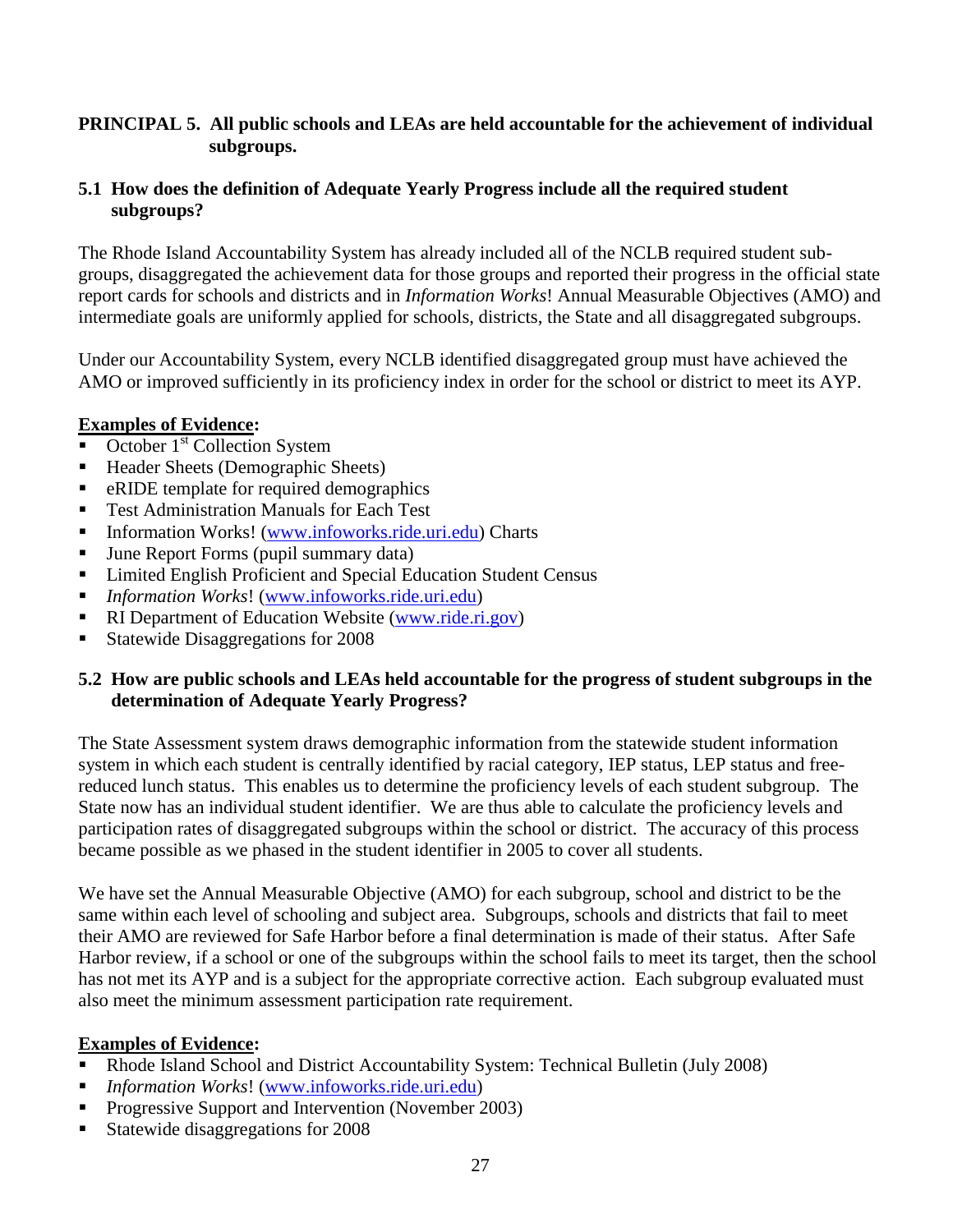## **5.3 How are students with disabilities included in the State's definition of Adequate Yearly Progress?**

All students with disabilities participate fully in the Statewide Assessments (sometimes with testing accommodations) or they are tested using the Alternate Assessment system if they meet the eligibility criteria. Less than 1% of all students are eligible to participate in the Rhode Island Alternate Assessment system. Thus, all students with special needs are included in the State accountability system.

With a statewide student identifier system in place (2005), we can assign test results of students who have recently exited special education to this subgroup for purposes of disaggregation in determining AYP for that group. Students who receive section 504 services are not included in determining IEP disaggregations. The assignment of exited students to the special needs disaggregated group is for two years. This concept is similar to the way ELL-exited students are handled in disaggregations. The introduction of the statewide student identifier system ensures greater accuracy in Rhode Island's ability to account for all students.

### **Examples of Evidence**

- Rhode Island School and District Accountability System: Technical Bulletin (July 2008)
- Special Education Regulations
- Individualized Education Program Guidebook
- Alternate Assessment Manual
- eRIDE template for required demographic information

## **5.4 How are students with limited English proficiency included in the State's definition of Adequate Yearly Progress?**

Rhode Island mandates the assessment of all students including students who have limited English language abilities. Rhode Island has adopted the definition of a Limited English Proficient student in Title IX of NCLB, Part A Definitions, Section 9101. A limited English proficient student is defined as a student who is enrolled or preparing to enroll in an elementary or secondary school; who was not born in the United States or whose native language is a language other than English; who is a Native American or Alaskan Native, or a native resident of the outlying areas; and who comes from an environment where a language other than English has had a significant impact on the individual's level of English language proficiency; or who is migratory, whose native language is a language other than English, and who comes from an environment where a language other than English is dominant; and whose difficulties in speaking, reading, writing, or understanding the English language may be sufficient to deny the individual the ability to meet the State's proficient level of achievement on State assessments; the ability to successfully achieve in classrooms where the language of instruction is English; or the opportunity to participate fully in society. Students who are learning English are assessed with the NECAP exams, with accommodations as needed, just like those who do not receive Limited English Proficient (LEP) services (except that students who have been in the US less than one year are not assessed in English language arts). In addition, LEP students are assessed in English language proficiency (reading, writing, speaking and listening) at all grade levels -- K through 12.

Rhode Island had used the Maculaitis II (MAC II) as its statewide measure of English language acquisition for all students in Kindergarten through grade 12 enrolled in ESL or bilingual programs. It now uses the WIDA ACCESS for ELLs exam, first administered in March 2006. The results of this assessment are used to monitor the growth of all English language learners statewide. The State has Title III AMAO targets for students on this exam. Students who receive LEP services, like all other students, take the NECAP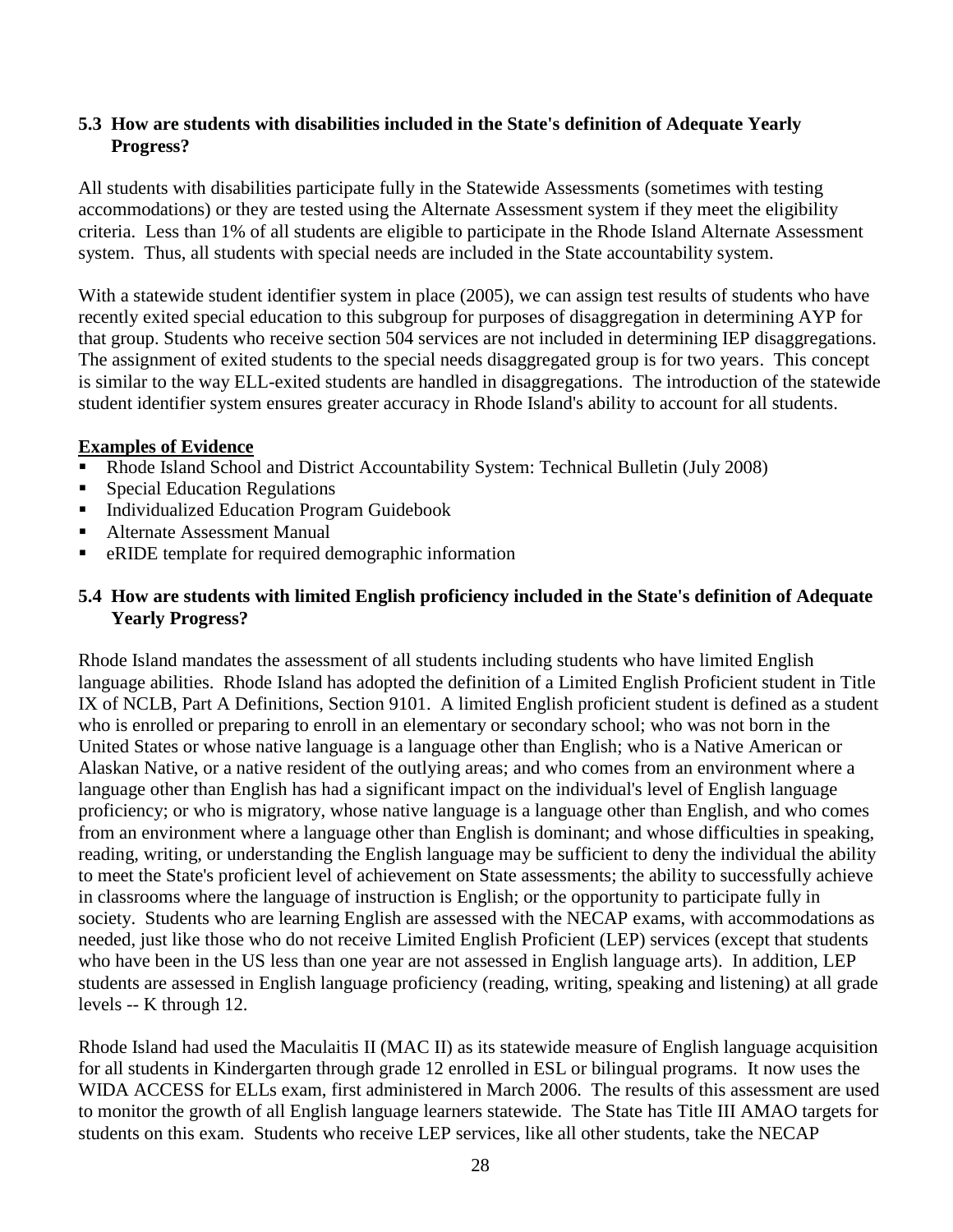assessments for accountability purposes. In addition to this, LEP students take the ACCESS English language proficiency test.

Rhode Island developed English language proficiency standards in partnership with WIDA. This process began in May of 2003. Rhode Island wanted to ensure that there was alignment between its newly developed English language proficiency standards and its English language proficiency assessment. To maximize this alignment Rhode Island adopted a new English language proficiency assessment (ACCESS) in Spring 2006.

With a statewide student identifier system in place, we can assign the test results of students who exited LEP services to this subgroup for purposes of disaggregation in determining AYP for that group. The assignment of exited students to the LEP disaggregated group is for two years subsequent to exit from program services in accordance with federal guidance. The introduction of a universal student identifier system ensures greater accuracy in Rhode Island's ability to account for all students. The LEP census system was the first program subsystem to be fully integrated into the new statewide student identifier system. In accordance with federal guidance, LEP students in the United States less than one year will not be included in the accountability analyses. They must, however, take the mathematics assessment, but may be exempted from the ELA assessment.

# **Examples of Evidence:**

- Rhode Island School and District Accountability System: Technical Bulletin (July 2008)
- School and District Test Coordinator's Manual (2005)
- **NECAP Accommodation Guidelines**
- NECAP Coordinator's Manual (2005)

## **5.5 What is the State's definition of the minimum number of students in a subgroup required for reporting purposes? For accountability purposes?**

The process of identifying schools meeting their annual goals, and the resulting sanctions associated with such decisions is full of pitfalls that can lead to spurious conclusions and render the entire accountability system meaningless. Accountability decisions must thus be subject to standard statistical evaluations. Variations in school proficiency rates can be attributed to actual improvement over time, as well as to measurement and sampling errors. While it is not possible to eliminate the errors completely, we can at a minimum measure the effects of the errors and take those into consideration in our decision-making process. Several studies 1'2'3 have shown that measurement and sampling errors can be accounted for by the standard error associated with the school proficiency rate. These studies and our own analyses indicate that variation of the standard error with N is small for similar-size schools if a minimum value of N is selected. The schools at elementary, middle and high school levels meet this condition and it makes sense to attach a standard error for each school or subgroup.

Hypothesis testing is the tool we chose to determine whether a school or subgroup met its Annual Measurable Objective (AMO). Type I Errors - wrongly identifying schools for expensive corrective measures when the schools have actually met their annual measurable goals, and Type II Errors - failing to identify low performing schools for corrective measures are the two errors we encounter here. Marion and others ² have offered a method to overcome these and we were using this approach for accountability prior to the introduction of NECAP assessments. We subjected our system to the process described below to minimize errors and improve reliability and validity.

A school with N students within a population of mean, π, has an accompanying standard error, z, given:

 $z=(σ/N)<sup>1</sup>$ <sup>2</sup> =(π(1-π)/N)<sup>1</sup><sup>2</sup>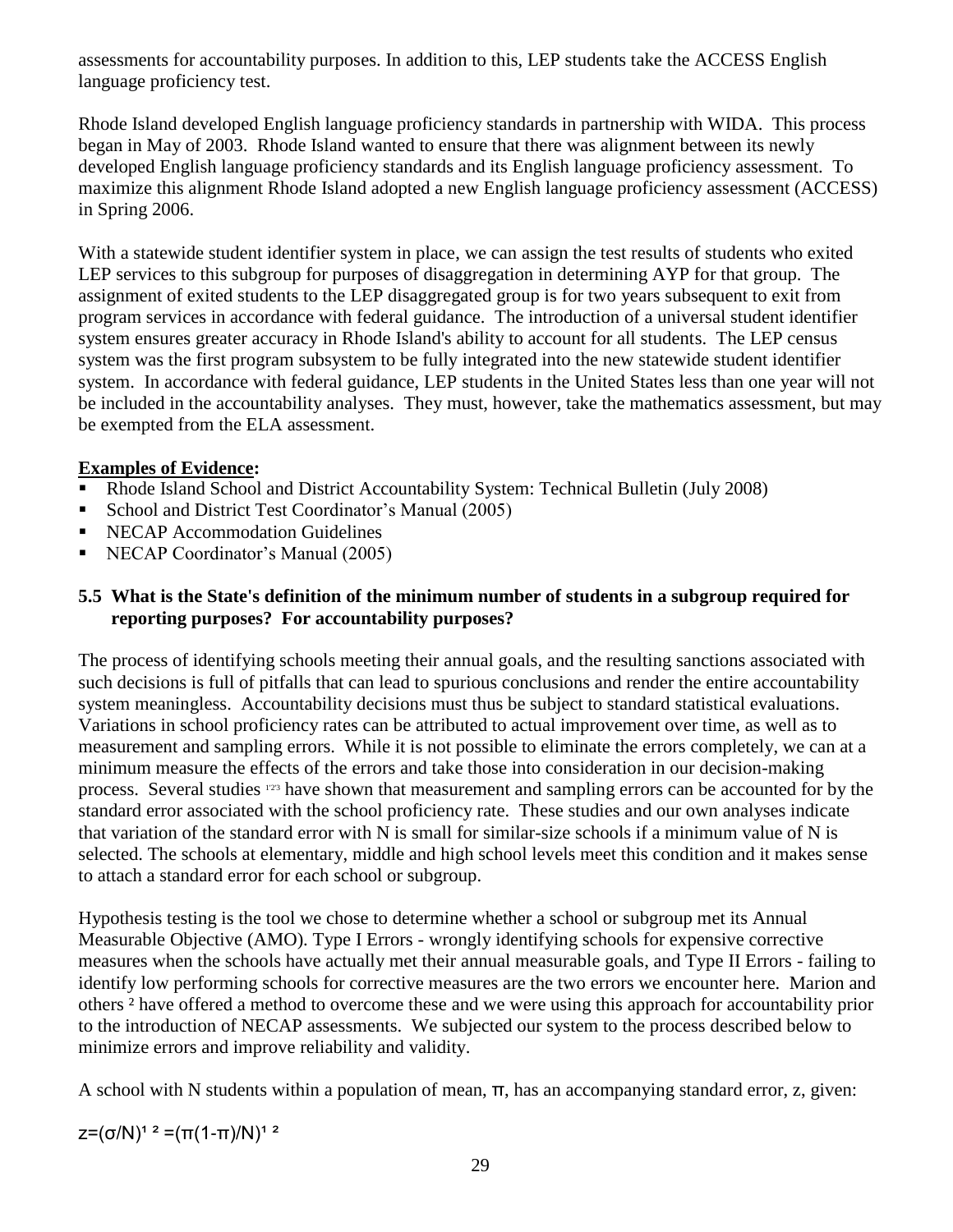Using a two-tail z-statistic at 95% confidence level, we determined the variation of standard errors with N for different subgroups, grades and subjects. The errors decrease as N increases, thereby increasing the reliability of our decisions. However, for large values of N, the number of schools included in our accountability system decreases, thereby decreasing the validity of the system. Students with IEPs produce the highest standard error at about 2 percentage points in proficiency level when N=45. *However, all schools regardless of size are classified.* For other subgroups, comparable errors are obtained at lower values of N. However, we have decided to use one value of N in all groups, subjects and grades. We found a single value of N to be simple and easier to explain to our constituents. We compromised on the competing variables by selecting N=45.

Thus, in our original accountability workbook, we decided that no accountability decision will be made on any subgroup unless its population is 45. *However, all schools regardless of size will be classified.* The value of N=10 will continue to be used for reporting purposes.

How was the above equation applied to schools? The three-year enrollments of our schools at tested grades in 2002 varied from 5 to 764. If  $\pi$  in the equation above is the school mean score instead of the population mean, then school level variances do not depend upon the size of the school. Arguably, our schools are not similar in size and placing all of them in one group penalizes those with high populations (low standard errors) and rewards those with low populations (high standard errors). To minimize these effects, we divided the schools into different groups based on their sizes. As an example, the groups for elementary grade level are shown below.

### **FIGURE 10**

| <b>GROUP#</b> | <b>POPULATION</b> |
|---------------|-------------------|
|               | $45 - 100$        |
|               | 101-150           |
|               | 151-200           |
|               | 201-250           |
|               | 251-300           |
|               | 301-350           |
|               | 351-400           |
|               | $401+$            |

## **SCHOOL SIZE GROUPS**

If schools are grouped based on population, the variances from one group to the other is the most important variable from one group to the other. In determining the reliability of our assessment measurements, we originally evaluated the Index Proficiency scores of all schools in English language arts and mathematics at the elementary, middle and high school levels. The schools within each of the three levels were then divided into different groups based on their sizes. A school in a specified group has a standard error associated with the Index Proficiency score, which is defined as the square root of the group variance divided by the number of students in the school. The result is multiplied by a factor of 1.96 to convert the degree of confidence to 95% using a two-tail z-statistic. Using this approach at grade 4, all schools in our accountability system had standard errors less than 0.5% points. The standard errors for each school are doubled if we placed all the schools at a grade level into one group. The population variations of subgroups are not as dramatic as the school level. As a result of this, we placed all schools at each grade level in a single group in determining the standard errors of the subgroups. Graphs 7 and 8 below show the variation of the standard error of the Proficiency Index with changes in N for students with IEPs.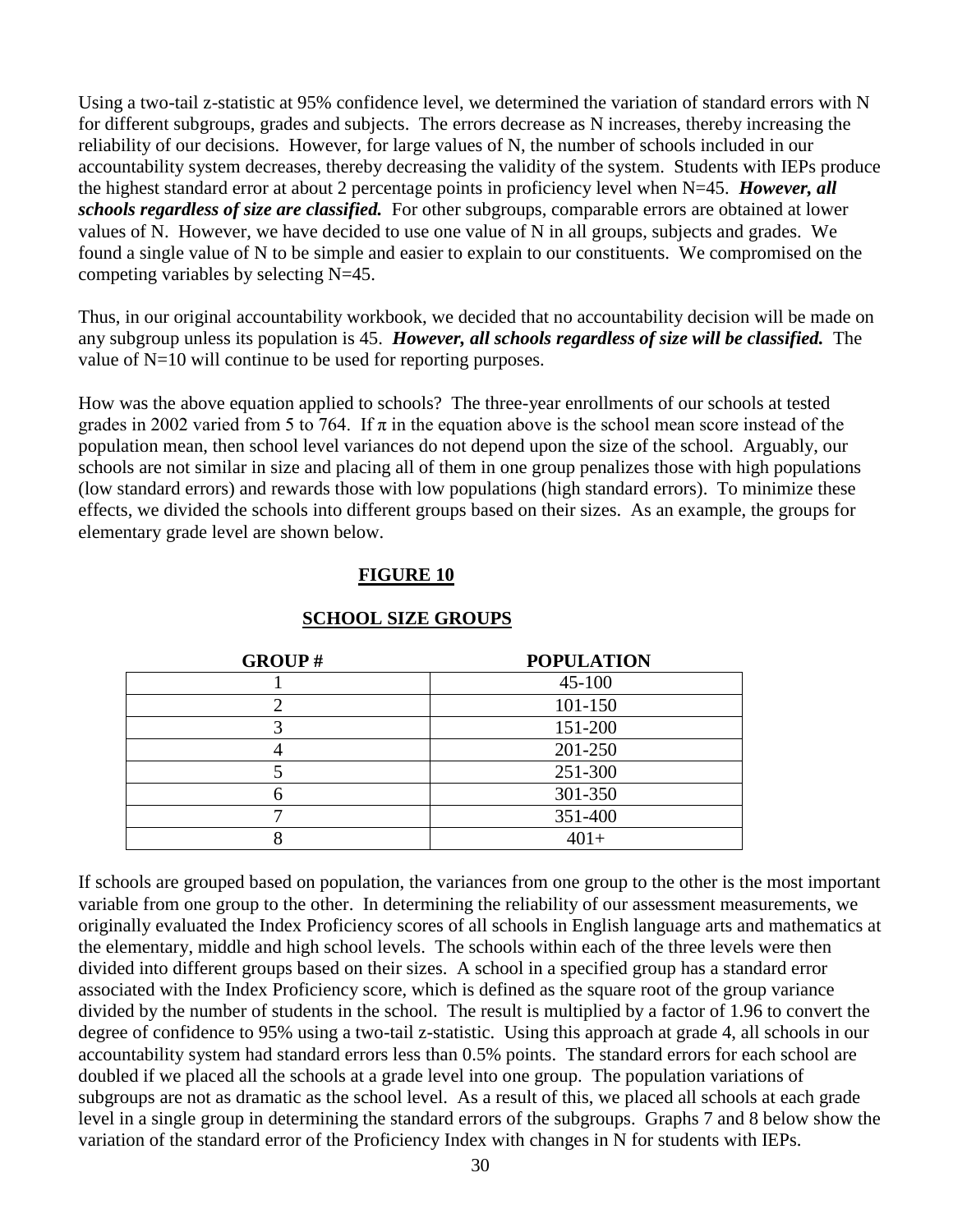

This approach to error bands was modified with the introduction of the NECAP assessment system (2005- 06 for elementary and middle schools and 2007-08 for high schools).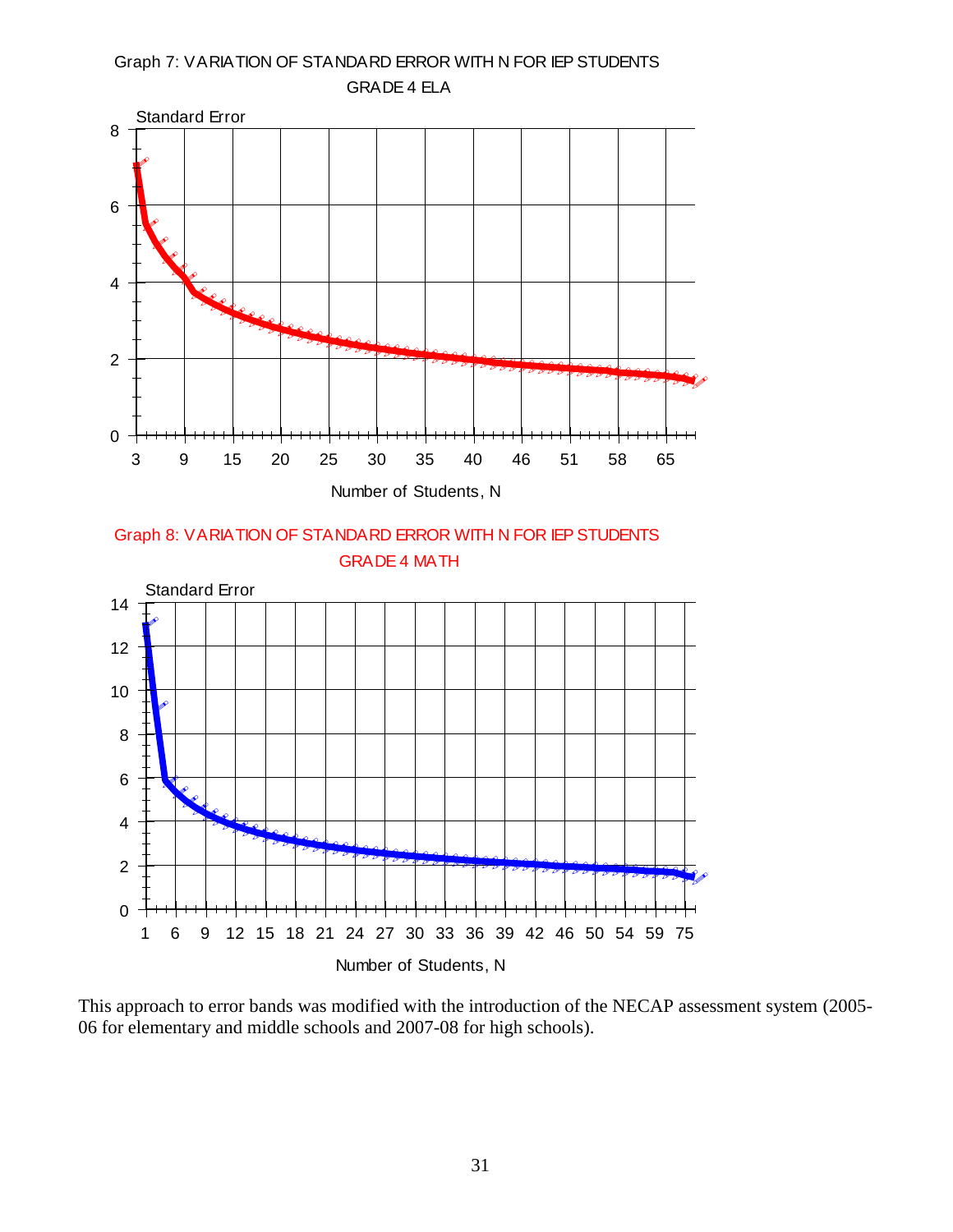For the NECAP assessments, we have chosen Confidence Interval (CI) as our method of error estimation. From most introductory test books on statistics, a sample of size N with standard deviation  $\sigma$  and a mean of P has an upper limit, U, defined by

$$
U=P{+}Z\text{ }*\text{\ }\sigma\text{ }/\text{\ }\sqrt{N}
$$

where Z is a measure of the level of confidence in the measurement. For  $95\%$  CI, Z=1.96 from statistical tables. What this means is that a school or subgroup with an index score of P will actually be given a score of U. The value of U is then compared to the AMO to determine whether the school or subgroup has met the AMO. Values of U are for schools or subgroups and are content area dependent.

We previously carried out an analysis on the effect of  $N=45$  on student subgroup coverage in our accountability system. The chart below shows original runs using the New Standards Reference Exams on the percent of the disaggregated subgroups who are included in the system when N=45. At the State level, every student is accounted for and we have 100 in each cell. At the school level, there are many schools in which the population of the disaggregated subgroups falls below 45. This explains why the coverage rates at the school level are much lower. There is considerable improvement in coverage rates at the district level.

The N size in the analysis was based on a 3-year aggregation of students. Going forward as of 2005-06, the N size for elementary and middle schools refers to the current testing year but aggregates students across all tested grades within the school. Thus, under NECAP testing the majority of school reach the minimum N more easily.

#### **FIGURE 11**

## **ORIGINAL SCHOOL, DISTRICT AND STATE LEVEL ANALYSIS OF COVERAGE RATES**

# **ELA ANALYSIS (Schools)**

| GRADE | <b>ALL</b><br><b>GROUPS</b> | <b>LUNCH</b> | AMERICAN<br><b>INDIAN</b> | <b>ASIAN</b> | <b>BLACK</b> | <b>HISPANIC</b> | <b>WHITE</b> | <b>IEP</b> |
|-------|-----------------------------|--------------|---------------------------|--------------|--------------|-----------------|--------------|------------|
| 4     | 100                         | 85           | 0                         | 10           | 49           | 79              | 98           | 34         |
| 8     | 100                         | 96           | 21                        | 49           | 82           | 85              | 99           | 95         |
| 10    | 100                         | 90           | 31                        | 48           | 76           | 85              | 100          | 92         |

# **MATH ANALYSIS (Schools)**

| GRADE | <b>ALL</b><br><b>GROUPS</b> | <b>LUNCH</b> | AMERICAN<br><b>INDIAN</b> | ASIAN | <b>BLACK</b> | <b>HISPANIC</b> | <b>WHITE</b> | <b>IEP</b> |
|-------|-----------------------------|--------------|---------------------------|-------|--------------|-----------------|--------------|------------|
| 4     | 100                         | 82           | 0                         | 10    | 44           | 80              | 98           | 28         |
| 8     | 100                         | 96           | 5                         | 52    | 80           | 87              | 100          | 94         |
| 10    | 100                         | 91           | 12                        | 50    | 72           | 80              | 99           | 95         |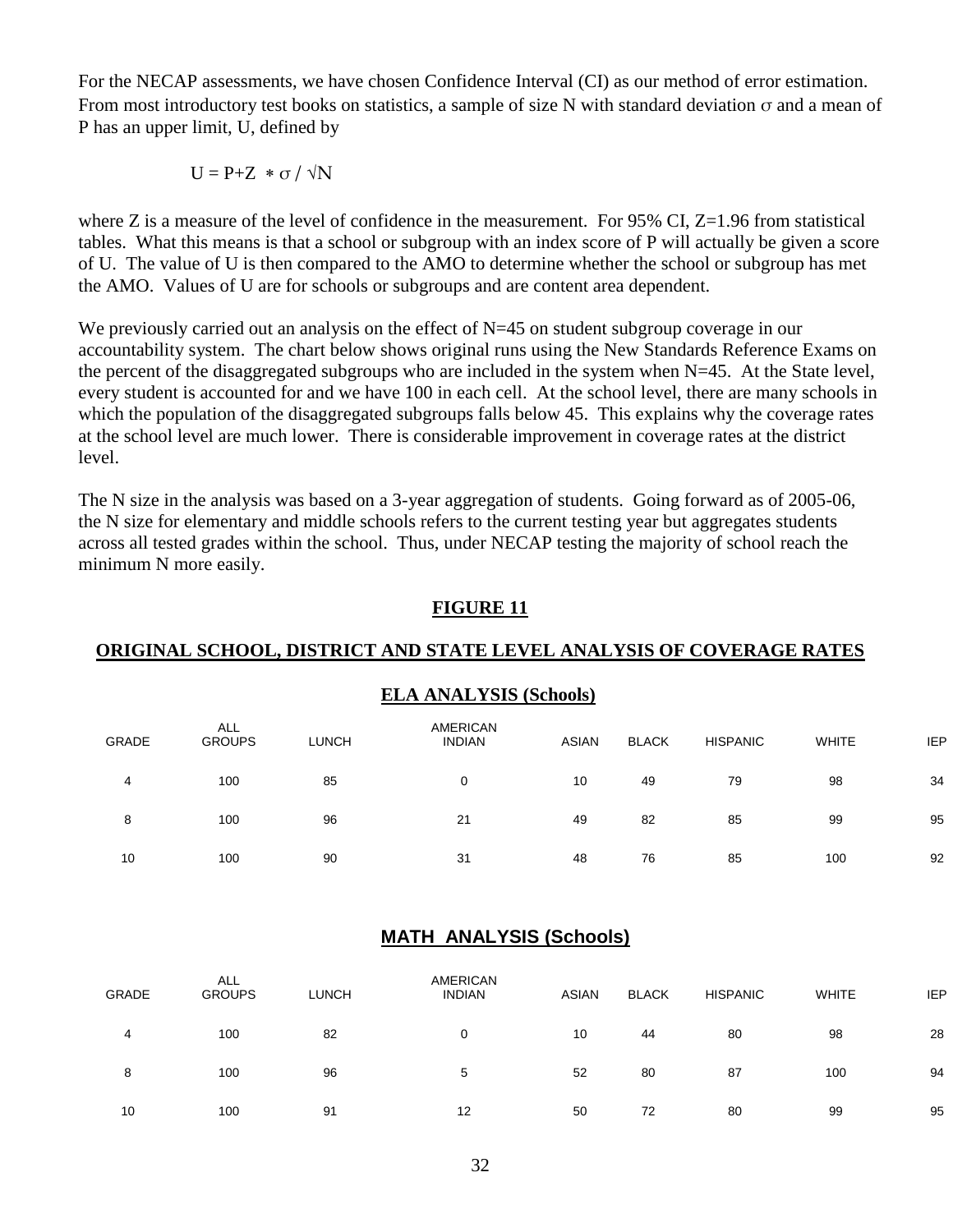## **DISTRICT LEVEL ANALYSIS**

## **ELA ANALYSIS (Districts)**

| <b>GRADE</b> | <b>ALL</b><br><b>GROUPS</b> | <b>LUNCH</b> | <b>AMERICAN</b><br><b>INDIAN</b> | <b>ASIAN</b> | <b>BLACK</b> | <b>HISPANIC</b> | <b>WHITE</b> |
|--------------|-----------------------------|--------------|----------------------------------|--------------|--------------|-----------------|--------------|
| 4            | 100                         | 99           | 59                               | 69           | 88           | 94              | 100          |
| 8            | 100                         | 98           | 60                               | 69           | 91           | 92              | 100          |
| 10           | 100                         | 96           | 54                               | 67           | 85           | 90              | 100          |

## **MATH ANALYSIS (Districts)**

|    | <b>ALL</b><br><b>GROUPS</b> | <b>LUNCH</b> | <b>AMERICAN</b><br><b>INDIAN</b> | <b>ASIAN</b> | <b>BLACK</b> | <b>HISPANIC</b> | <b>WHITE</b> |
|----|-----------------------------|--------------|----------------------------------|--------------|--------------|-----------------|--------------|
| 4  | 100                         | 99           | 42                               | 68           | 89           | 95              | 100          |
| 8  | 100                         | 98           | 55                               | 66           | 89           | 91              | 100          |
| 10 | 100                         | 97           | 50                               | 68           | 86           | 88              | 100          |

### **STATE LEVEL ANALYSIS**

#### **ELA ANALYSIS (State)**

| <b>GRADE</b> | <b>ALL</b><br><b>GROUPS</b> | <b>LUNCH</b> | <b>AMERICAN</b><br><b>INDIAN</b> | <b>ASIAN</b> | <b>BLACK</b> | <b>HISPANIC</b> | <b>WHITE</b> |
|--------------|-----------------------------|--------------|----------------------------------|--------------|--------------|-----------------|--------------|
| 4            | 100                         | 100          | 100                              | 100          | 100          | 100             | 100          |
| 8            | 100                         | 100          | 100                              | 100          | 100          | 100             | 100          |
| 10           | 100                         | 100          | 100                              | 100          | 100          | 100             | 100          |

### **MATH ANALYSIS (State)**

| <b>GRADE</b> | <b>ALL</b><br><b>GROUPS</b> | <b>LUNCH</b> | <b>AMERICAN</b><br><b>INDIAN</b> | <b>ASIAN</b> | <b>BLACK</b> | <b>HISPANIC</b> | <b>WHITE</b> |
|--------------|-----------------------------|--------------|----------------------------------|--------------|--------------|-----------------|--------------|
| 4            | 100                         | 100          | 100                              | 100          | 100          | 100             | 100          |
| 8            | 100                         | 100          | 100                              | 100          | 100          | 100             | 100          |
| 10           | 100                         | 100          | 100                              | 100          | 100          | 100             | 100          |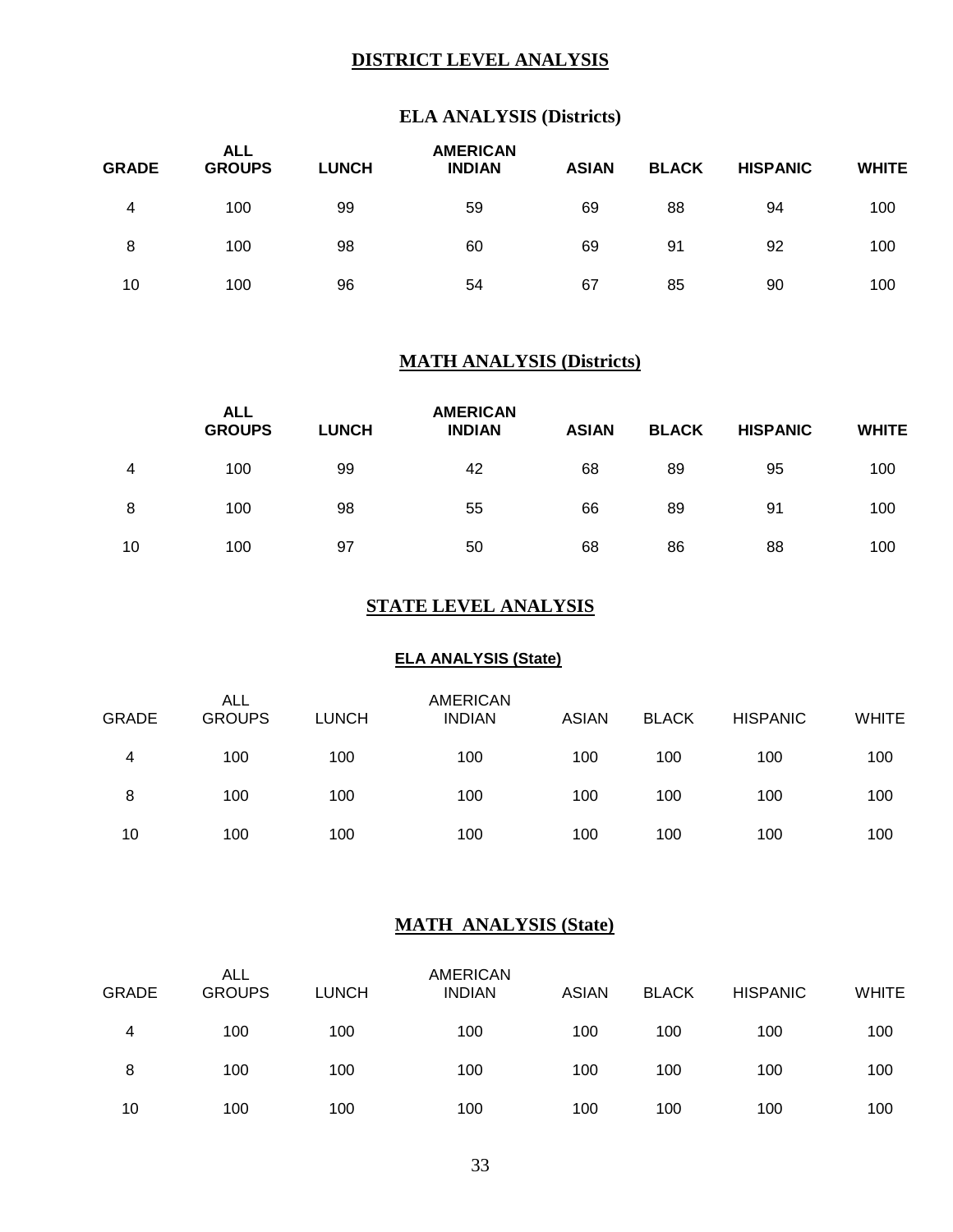# **FIGURE 12**

# **RHODE ISLAND'S MINIMUM-N SIZE**

| <b>Reporting</b> |    | Participation |
|------------------|----|---------------|
|                  | 70 |               |

# Schools With Population Less Than Minimum N=45.

Rhode Island has a few schools with population less than 45. For these schools, the process described above will lead to large standard errors since the standard error is inversely proportional to the square root of N. These schools with small populations are not in sufficient numbers to constitute a group by themselves. To obtain comparable error bands for these schools, student-level records within each school will be used to calculate the associated standard error for that school. The standard error, then, is the square root of the variance of the individual student scores within the school divided by the number of students in the school. This does not take into consideration the scores of other schools with similar populations and the results need to be interpreted very carefully. Thus, even those schools with a population of less than 45 are included in our Accountability system.

## **References:**

- 1. Richard, Hill (2000) The Reliability of California's API, The National Center for the Improvement of Educational Assessment.
- 2. Marion, S.F., White, C., Carlson, D., Erpenbach, W.J., Rabinowitz, S., Sheinker, J. (2002) making valid and reliable decisions in the determination of Adequate Yearly Progress: A pater in the series: Implementing The State Accountability System Requirements Under the No Child Left Behind Act of 2001. Washington, D.C.: Council of Chief State Schools Officers.
- 3. Robert, Lee (2003) Massachusetts Department of Education, Personal Communication.
- 4. Richard, Hill (2002) Determining the Reliability of School Scores, The National Center for the Improvement of Educational Assessment.

## **Examples of Evidence:**

- ASR-CAS Joint Study Group on Adequate Yearly Progress: *Making Valid and Reliable Decisions in Determining Adequate Yearly Progress (2002)*, Prepared for the Council of Chief State School Officers with support from the U.S. Department of Education, Washington, D.C.
- Blischke, W R. and Muphy, D.N. P (2000). *Reliability: Modeling, Prediction and Optimization,*  Wiley, New York.

### **5.6 How does the State Accountability System protect the privacy of students when reporting results and when determining AYP?**

The Rhode Island Accountability System does not reveal personally identifiable information in any public reports. Our policy does not permit us to report student results in groups of less than ten so as to not create a situation in which an individual student can be identified from context. (See also Figure 12)

## **Examples of Evidence:**

*Information Works*! [\(www.infoworks.ride.uri.edu\)](http://www.infoworks.ride.uri.edu/) User's Guide in beginning of document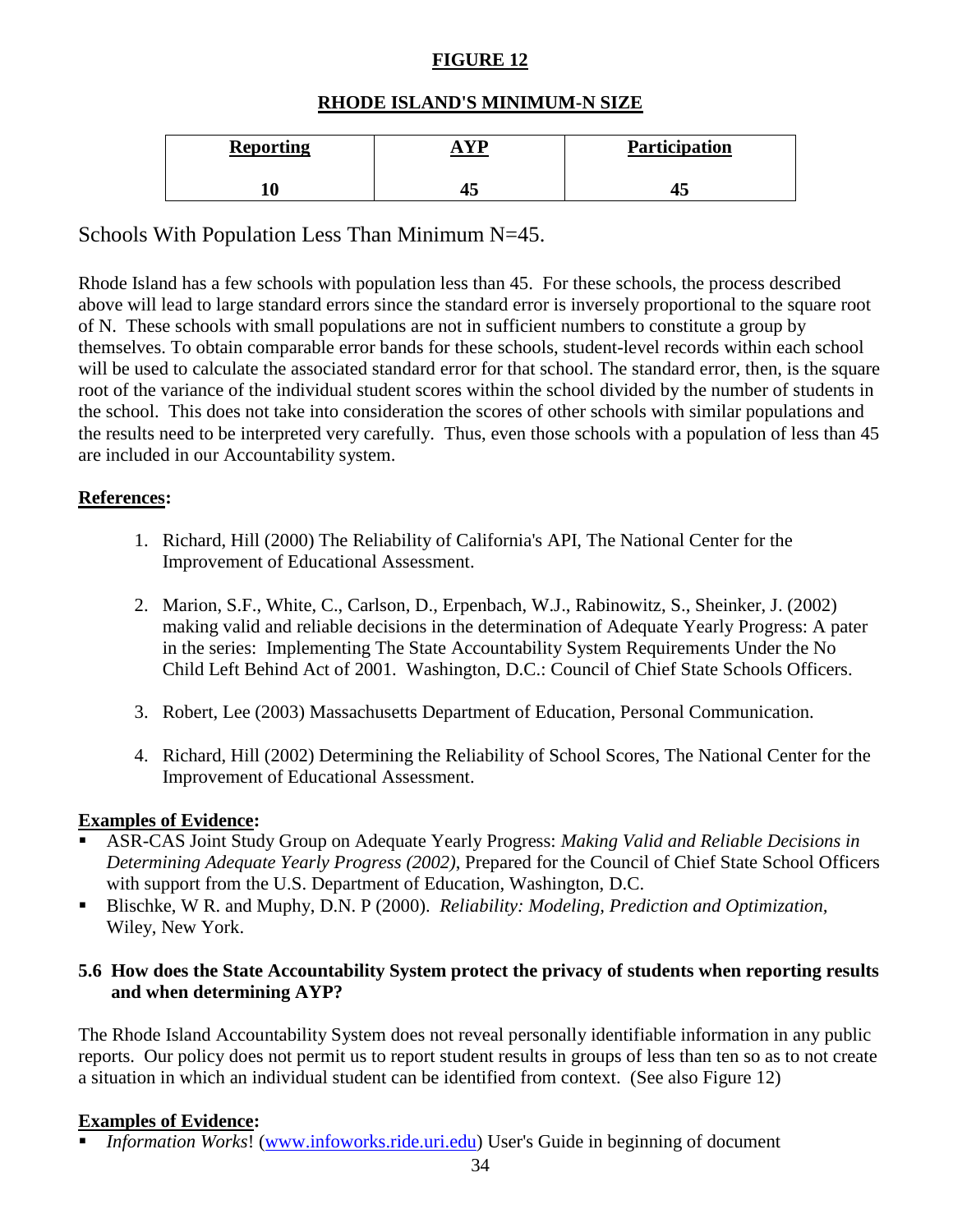## **PRINCIPLE 6. State definition of AYP is based primarily on the State's academic assessments.**

## **6.1 How is the State's definition of Adequate Yearly Progress based primarily on academic assessments?**

Rhode Island's existing State Assessment Program is implemented statewide and legislatively mandated through Article 31. It is conducted annually, assessing students at grades 3-8 plus 11 in reading and mathematics and assessing writing at grades 5, 8 and 11 using the NECAP Examinations. These assessments cover both basic skills and higher order thinking, aligned to the NECAP Grade Level Expectations (GLEs) in mathematics and English language arts (both reading and writing).

To meet the State assessment system requirements of No Child Left Behind, a number of changes, adaptations and additions were required to our original state accountability system. With new assessments introduced in grades 3-8 in October 2005 and at grade 11 in October 2007, standard setting and other technical issues were addressed so that assessment results would continue to reflect the improved teaching and learning which is occurring in Rhode Island's schools. No change was required in our Index Proficiency approach or in the Intermediate Goals or Annual Measurable Objectives for grades 3-8. Whenever possible, determinations of Adequate Yearly Progress will continue in a manner parallel to past practice. High school scores on the new high school NECAP assessment (October 2007) were reviewed and no adjustment to the existing high school AMO trajectory was made.

### **Language Arts and Mathematics**

Through Rhode Island's partnership in the New England Common Assessment Program (NECAP), work on grade level standards and student expectations for grades 3-8 and high school was completed for English language arts and mathematics. District Standards Teams met with stakeholders beginning in June 2003 to align curriculum and instruction. The high school grade of focus for State assessment is grade 11. Subsequent teams worked to extend the grade level standards and student expectations for language arts and mathematics into the high school grades.

In Summer and Fall 2003, an assessment blueprint in each content area was created based on the grade level student expectations for grades 3-8 and high school. Each blueprint aligns with the GLEs, establishes priority expectations across grade levels, and delineates how frequently and to what extent the expectations will be measured. The blueprints also incorporated universal design concepts, defined the balance between selected response and constructed response items, and maintained the content and cognitive complexity expectations that have been embedded in the *New Standards* Reference Examinations and the NECAP exams. Such an approach embraces the requirements of No Child Left Behind to assess higher order thinking, as well as basic skills, while also providing for a logical and a technically feasible transition from the *New Standards* exams to the NECAP assessments.

By late Fall 2003 and continuing into 2004, the first cycle of item development occurred at grades 3-8 in accordance with the stipulations of the relevant assessment blueprint. Bias reviews preceded formal field testing. Because of the volume of ongoing field testing required at all grades, items are embedded and spiraled in the existing State assessments each year. As test forms are created, they undergo alignment analyses to ensure that the component items in each form in each content area meet the requirements of the blueprint. A parallel process applied to the new grade 11 assessment introduced in Fall 2007. New items and test forms will be required annually. Thus, item development and the entire development process will be ongoing in annual cycles.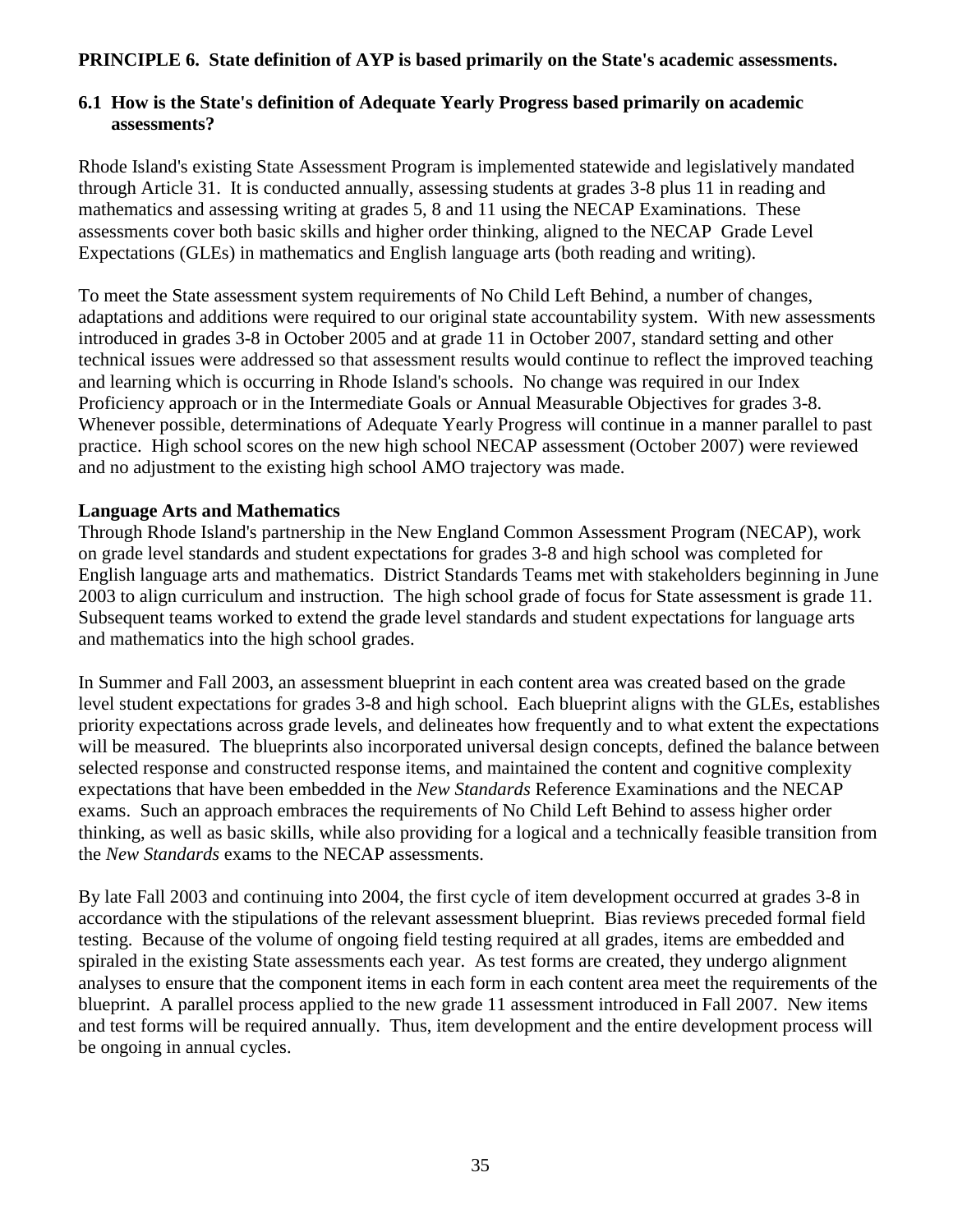#### **Assessment in the Early Grades**

The Developmental Reading Assessment (DRA) assessments is administered at grades K and 1 in the early childhood schools. (Grade 2 at a school can be evaluated using October NECAP scores from grade 3 testing). The DRA provides screening and ongoing monitoring as well as summative evaluations of progress.

#### **Science Assessment**

In preparation for the Spring 2008 implementation of science assessments at grades 4, 8 and 11, work began in 2005 with a committee of science practitioners to revisit/ revise Rhode Island's science standards and to create grade span expectations. By Summer 2005, student assessment targets in science were written. An assessment blueprint was developed and released as part of the Science Assessment RFP in Fall 2005. The blueprint incorporates universal design concepts, defines the balance between selected response and constructed response items, defines the number and extent of "hands-on" assessment circumstances/stations/labs, and addresses content and cognitive complexity for different types of items. Test development tasks, as enumerated for language arts and mathematics above, were then carried out so that science assessments were ready for full implementation in Spring 2008. As with language arts and mathematics, item development and the entire development process will be ongoing in annual cycles.

#### **Alternate Assessment**

Rhode Island's Alternate Assessment for the less than 1% of special needs students who are not able to take the regular State assessments even with accommodations has been fully implemented since Spring 2002. The datafolio scores, reported according to the same proficiency labels as the regular State assessments, are included in the calculations of school performance levels and of improvement. A pilot of a revised RI Alternate Assessment occurred in 2005-6. A formal standard setting occurred for the revised alternate assessment which became operational in 2006-07. Due to the number of new teachers working with this population each year, orientation to and professional development about the nature of this datafolio assessment is required annually.

## **Assessment of English Language Learners**

For English language learners, Spring 2003 was the first full implementation of the Maculaitis II English language proficiency exam in Rhode Island. This annual assessment of all English language learners receiving LEP services measures the progress of these students' acquisition of English over time in the areas of reading, writing, listening and speaking. This assessment was replaced by the WIDA ACCESS for ELLs assessment in March 2006.

Due to the number of new teachers working with the ELL population each year, orientation to and professional development about how to administer assessments is required annually. Rhode Island introduced its new English language proficiency test (ACCESS) in Spring 2006 to more accurately align with the State's English language proficiency standards.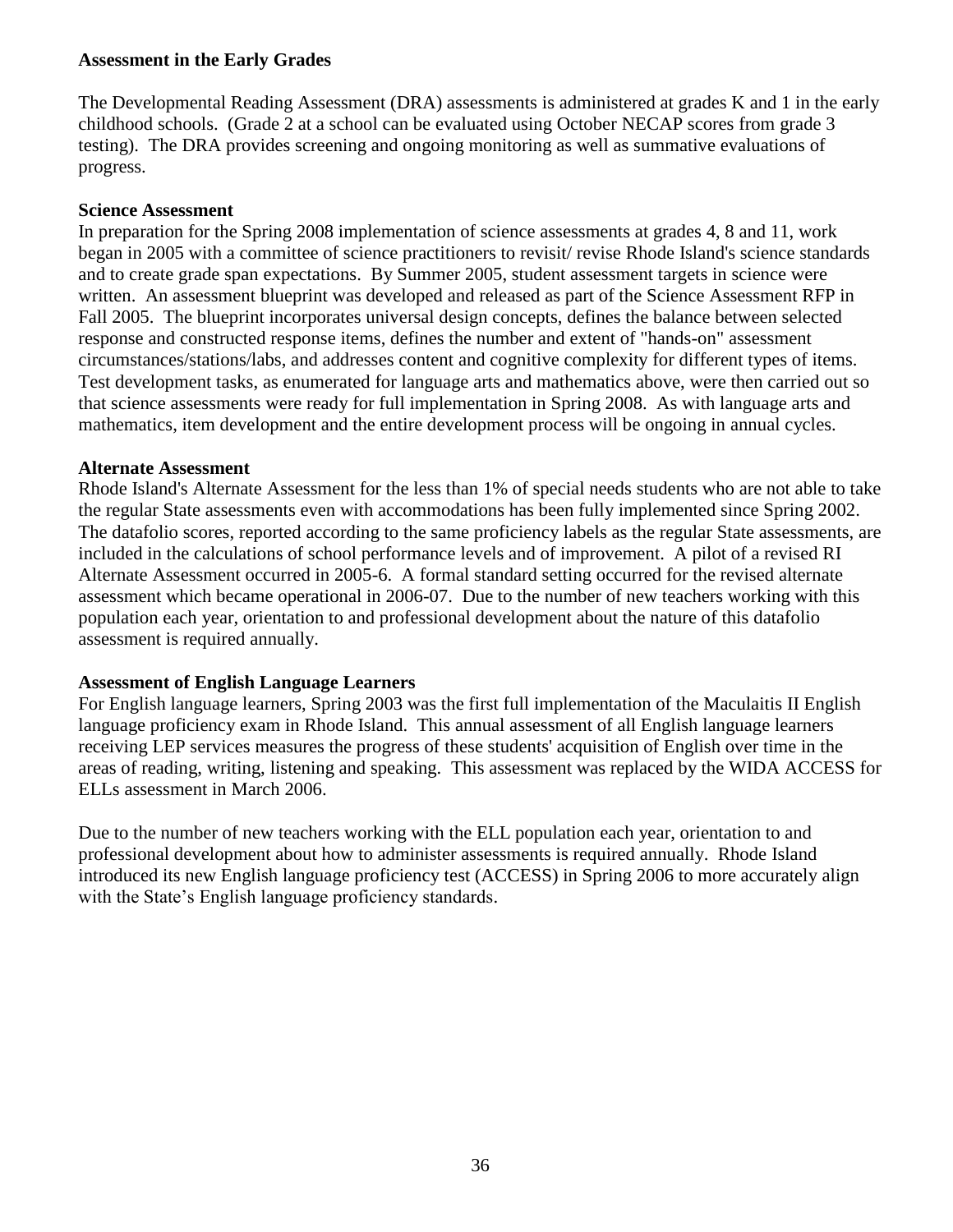## **PRINCIPLE 7. State definition of AYP includes graduation rates for public high schools and an additional indicator selected by the State for public middle and public elementary schools (such as attendance rates).**

## **7.1 What is the State definition for the public high school graduation rate?**

Rhode Island will use the graduation rate as the additional indicator of performance for high schools. If a high school fails to meet targets for the high school graduation rate, it will be classified as a school not making adequate yearly progress regardless of its test score performance.

For the first year of NCLB accountability implementation, a statewide baseline measure was established for the high school graduation rate. The procedure for defining the baseline paralleled the procedure for defining the baseline for the academic measures. Schools were ranked by graduation rate and the cumulative number of students calculated. The graduation rate of the school where the cumulative count of graduates plus dropouts reached 20 percent of students statewide became the baseline (class of 2002).

Annual measurable objectives and intermediate goals were established working forward from the baseline to achieve a 2013-14 graduate rate of 95 percent. The progression of these goals followed the same pattern and logic as that applied to the assessment measures. High schools that did not keep pace with these goals were classified as not meeting AYP.

For fifteen prior years, Rhode Island consistently had used a synthetic cohort formula to calculate the dropout rate for high schools. That formula used current grade-specific dropout rates at grades 9, 10, 11 and 12 to simulate the retention of an entering cohort of  $9<sup>th</sup>$  grade students. Beginning with the graduating class of 2002, Rhode Island changed to a more direct cohort estimation formula, which reconstructs an actual class of students moving through high school. We have been phasing in race, LEP, IEP and poverty data since 2004 using the new statewide student identifier system to have subpopulation graduation rates for these groups.

Rhode Island used the following NCES cohort estimation formula to calculate the dropout rate for the graduating classes of 2001-02 through 2006-07. Students who were GED recipients were treated as nongraduates. This formula will be used through the class of 2007 to report on whether schools meet annual measurable objectives. This NCES cohort estimation formula is defined as:

# **FIGURE 13**

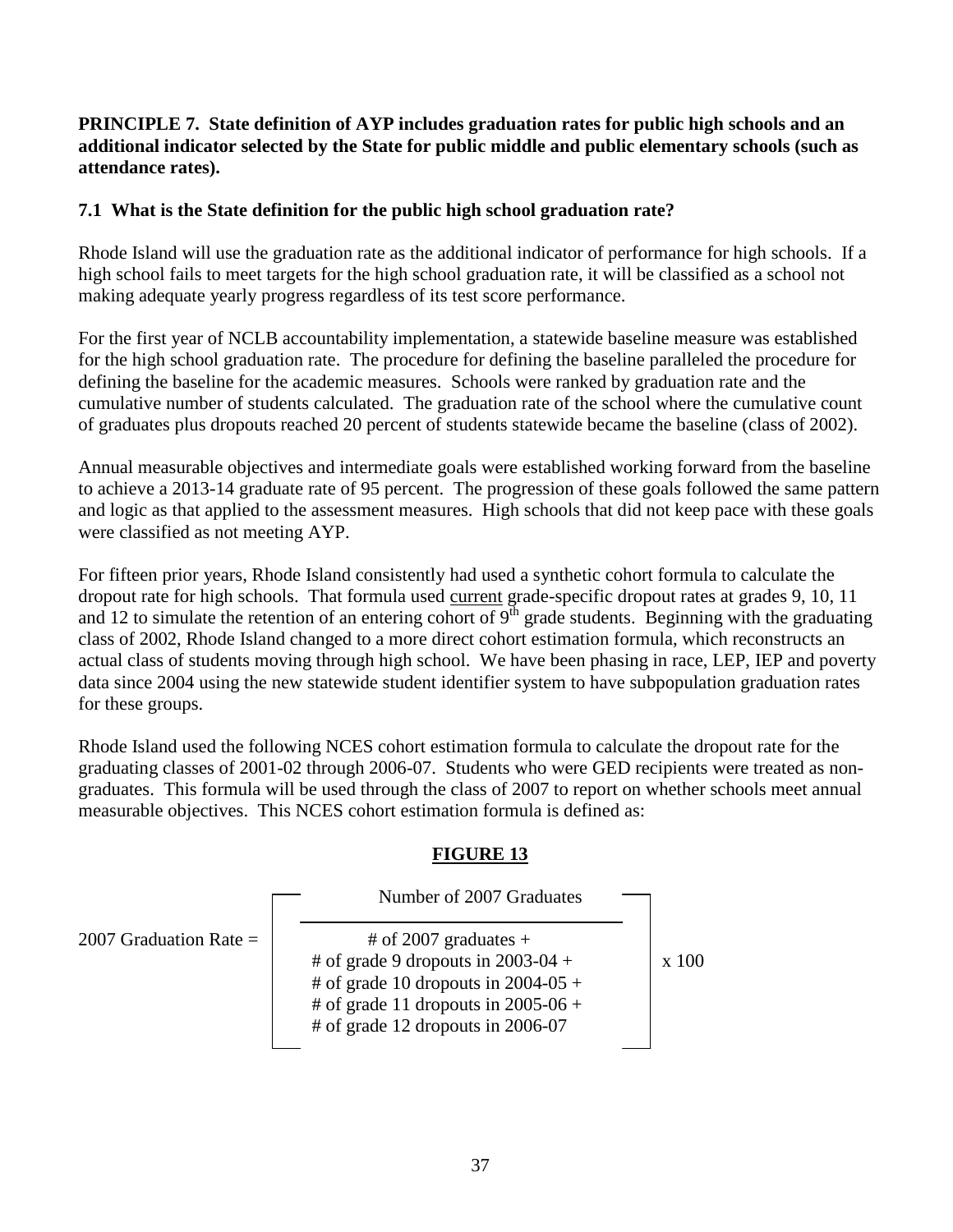Beginning with school data submissions in October 2003, Rhode Island began converting to an exact student roster tracking method for calculating graduation rates. For the first school year (2003-04), schools submitted a complete roster of 9<sup>th</sup> grade students with demographic and program information (race, IEP, LEP, poverty) for each named student identified by a unique student identifier. Dropout transactions were maintained against this data file. Starting from October 2004, schools submitted complete rosters for grades 9-12 with necessary demographic and program information. This phase-in is summarized on the accompanying chart (Figure 14). For the graduating class of 2007 a new graduation rate baseline will be set using the student roster tracking method. Annual measurable objectives (AMOs) for the classes of 2008-14 will be based on the new student roster tracking method. The graduation rate trajectory in use through the graduating class of 2007 is presented in the middle column of Figure 15.

### **FIGURE 14**

| <b>Graduating</b> | <b>NCES Cohort</b> | <b>Student Roster</b>  | <b>Graduation Rate</b> |
|-------------------|--------------------|------------------------|------------------------|
| <b>Class of</b>   | <b>Estimation</b>  | <b>Tracking Method</b> | <b>Disaggregations</b> |
|                   | <b>Formula</b>     |                        |                        |
| 2002              | <b>Baseline</b>    | Not Available          |                        |
| 2003              | Report for AMO     | Not Available          |                        |
| 2004              | Report for AMO     | (Grade 9 enrollees for |                        |
|                   |                    | class of 2007)         |                        |
| 2005              | Report for AMO     | (Grades 9, 10)         |                        |
| 2006              | Report for AMO     | (Grades 9, 10, 11)     |                        |
| 2007              | Report for AMO     | Grades 9, 10, 11, 12   |                        |
|                   |                    | (Publish new Baseline) |                        |
| 2008              | (Discontinue)      | Report for AMO         | All                    |
| 2009              |                    | Report for AMO         | All                    |
| 2010              |                    | Report for AMO         | All                    |
| 2011              |                    | Report for AMO         | All                    |
| 2012              |                    | Report for AMO         | All                    |
| 2013              |                    | Report for AMO         | All                    |
| 2014              |                    | Report for AMO         | All                    |

#### **TIMELINE AND METHOD FOR GRADUATION RATE STATISTICS**

Beginning with the graduating class of 2008, the Rhode Island Department of Education introduced a new computation of the graduation rate based on the tracking of individual students using the relatively recent student identification numbers. More specifically, Rhode Island uses the four-year adjusted cohort graduation rate as defined in USDOE non-regulatory guidance of December 22, 2008. A new state baseline was established from which an AMO growth trajectory was defined (Table 15). Because Rhode Island changed its month of high school testing from March to October in the 2007-08 school year allowing for an earlier release of NCLB classifications, the graduation rate of the class of 2007 will be used for the AYP review of 2007-08, but using the higher AMO target (79.2) that was assigned in Figure 15 to the class of 2008.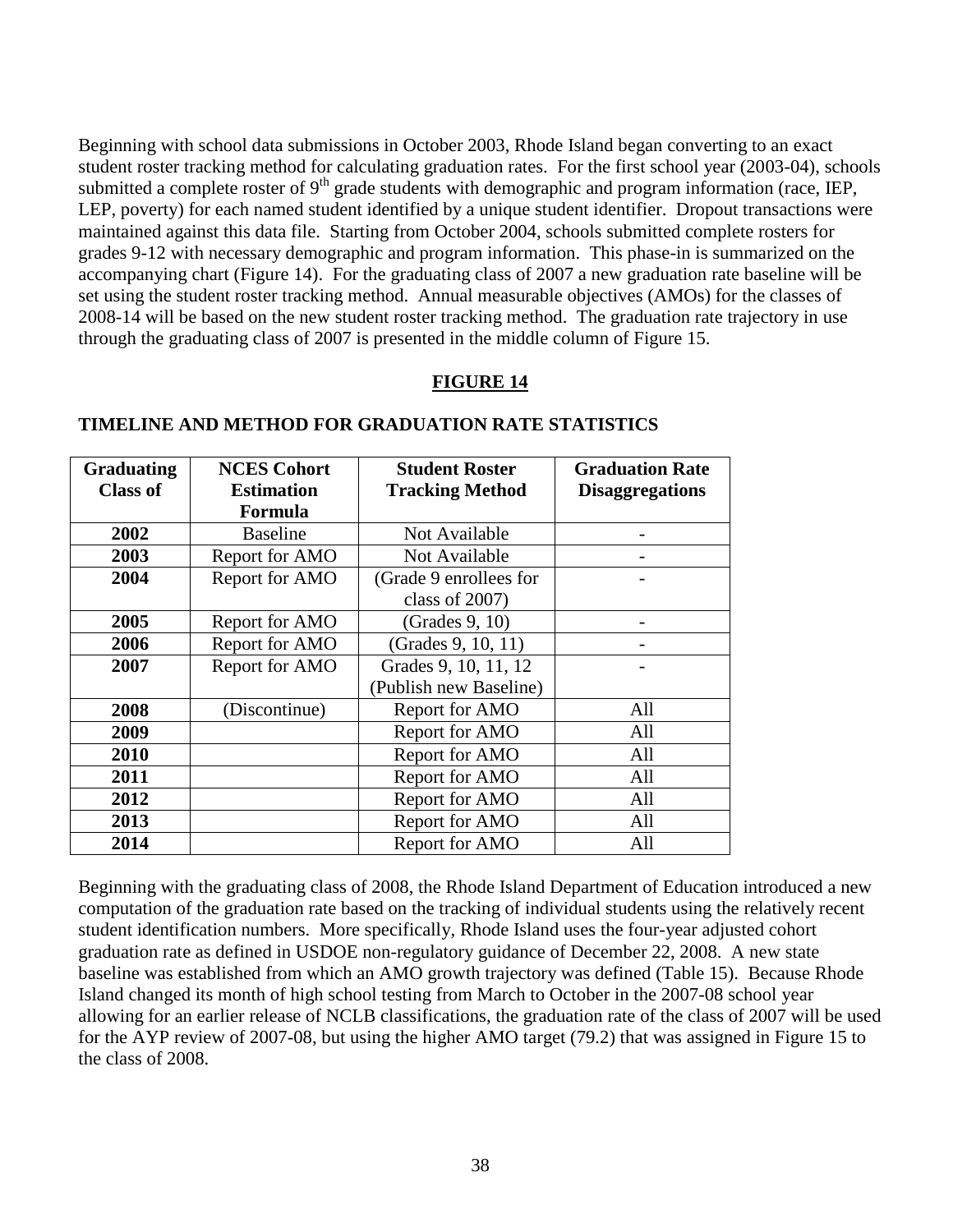In 2010, Rhode Island requested permission from the US Department of Education to amend its workbook and include five year cohort graduation rates in determining AYP, starting with the school year 2010-11. The process to combine the 4-year cohort and 5-year cohort in determining AYP is described below.

- 1 The graduation-rate AMO trajectory, as shown in Figure 15, will remain unchanged.
- 2 Each year, we will calculate both the 4-year cohort rate and the 5-year cohort rates. Rhode Island will define a combined rate for AYP purposes that includes 60% of the 4-year cohort rate and 40% of the 5-year cohort rate. This combination of rates gives predominant weight to the 4-year rate, as required in the guidance, while it benefits most of our schools by also recognizing the 5-year rate.
- 3 If the combined rate is equal to or higher than the AMO, then the school has met the graduationrate requirement for AYP. For schools that fail to meet the requirement in this manner, we will use an alternate improvement measure. This alternate measure will require at least a 10% reduction of the gap between the graduation rate of the prior year and the 2013-14 target rate of 90%.
- 4 In compliance with the original guidance, NCLB disaggregation groups cannot make AYP based on improvement on the English-language arts and mathematics assessments ("safe harbor") if they do not also meet the graduation-rate requirement for AYP.

The graduation-rate indicator is very important in determining the AYP status of our high schools. Using the 5-year graduation rate in addition to the 4-year rates would lead us to a more fair way to assess the progress of our high schools and would encourage our high schools to continue to serve the best interest of their students.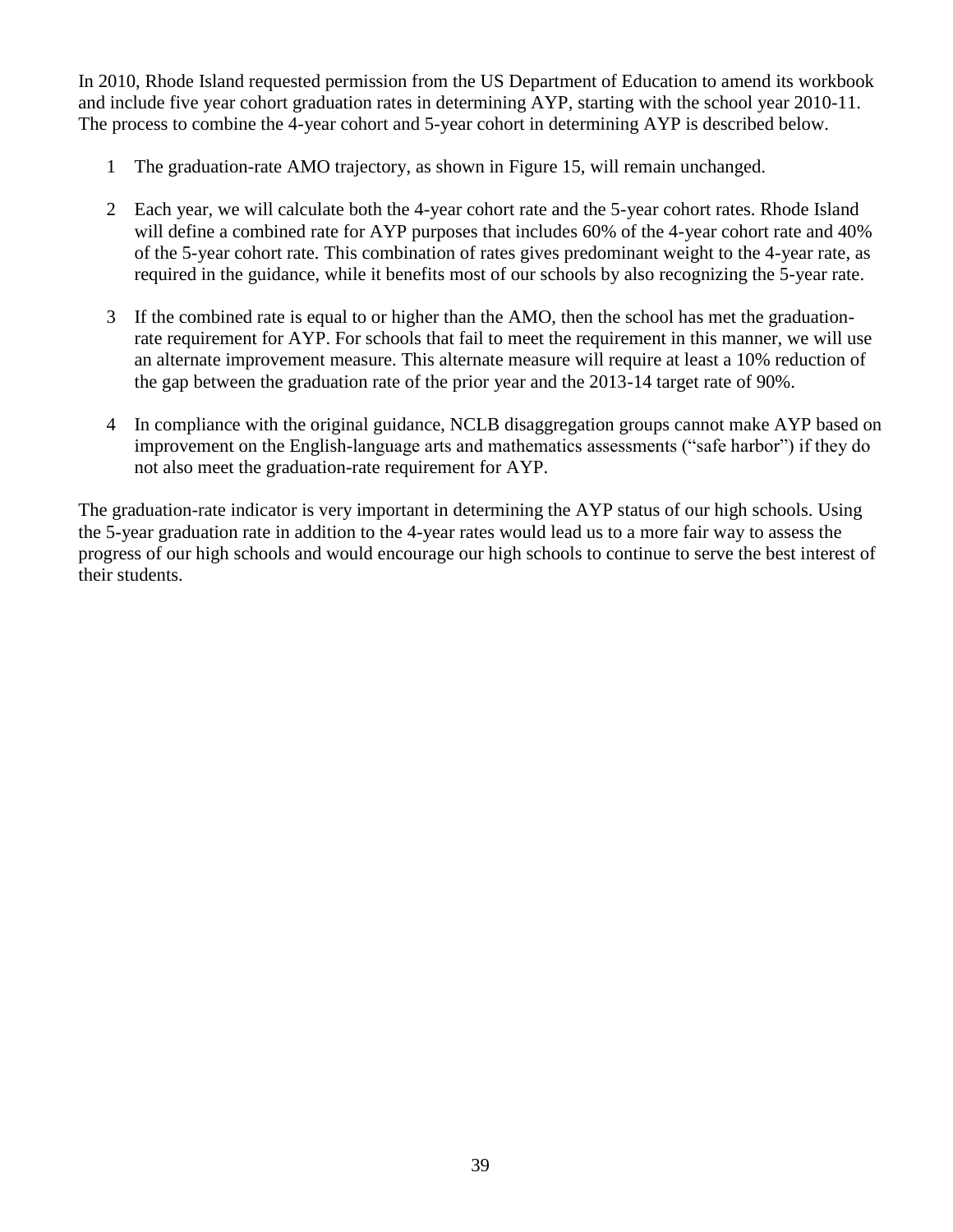## **FIGURE 15**

| <b>HIGH SCHOOL GRADUATES</b> |                                          |                                             |  |  |  |  |  |  |
|------------------------------|------------------------------------------|---------------------------------------------|--|--|--|--|--|--|
| Year                         | <b>AMO Graduation Rate</b>               |                                             |  |  |  |  |  |  |
|                              | <b>NCES Cohort Estimation</b><br>Formula | <b>Four-Year Adjusted Cohort</b><br>Formula |  |  |  |  |  |  |
| 2002-2003                    | 71.4                                     |                                             |  |  |  |  |  |  |
| 2003-2004                    | 71.4                                     |                                             |  |  |  |  |  |  |
| 2004-2005                    | 75.3                                     |                                             |  |  |  |  |  |  |
| 2005-2006                    | 75.3                                     |                                             |  |  |  |  |  |  |
| 2006-2007*                   | 75.3                                     |                                             |  |  |  |  |  |  |
| 2007-2008                    | 79.2                                     | 70.1                                        |  |  |  |  |  |  |
| 2008-2009                    | 79.2                                     | 73.4                                        |  |  |  |  |  |  |
| 2009-2010                    | 79.2                                     | 76.7                                        |  |  |  |  |  |  |
| 2010-2011                    | 83.1                                     | 80.0                                        |  |  |  |  |  |  |
| 2011-2012                    | 87.0                                     | 83.3                                        |  |  |  |  |  |  |
| 2012-2013                    | 90.9                                     | 86.6                                        |  |  |  |  |  |  |
| 2013-2014                    | 95.0                                     | 90.0                                        |  |  |  |  |  |  |

\* A new baseline will be set using data from the graduating class of 2007. Computations will be based on four years of accumulated data and will use the federal four-year adjusted cohort formula.

The third column of Figure 15 presents the new baseline and trajectory for the four-year adjusted cohort graduation rate. The baseline value of 70.1 percent is actually the empirical mean statewide graduation rate found when the four-year adjusted cohort formula was applied to the class of 2007 in Rhode Island.

The existence of a statewide student identification number has been established for enough years now to allow Rhode Island to compute four-year adjusted cohort graduation rates for each of the NCLB required disaggregation groups starting with the graduating class of 2008. Graduation rates from this class will be combined with assessment data from October, 2008 to establish NCLB classifications for school year 2008-09. In compliance with original guidance, NCLB disaggregation sub-groups cannot be given a safeharbor "improvement" test for academic targets (English language arts and mathematics) if they do not meet the graduation rate requirement for adequate yearly progress (AYP). For districts, schools and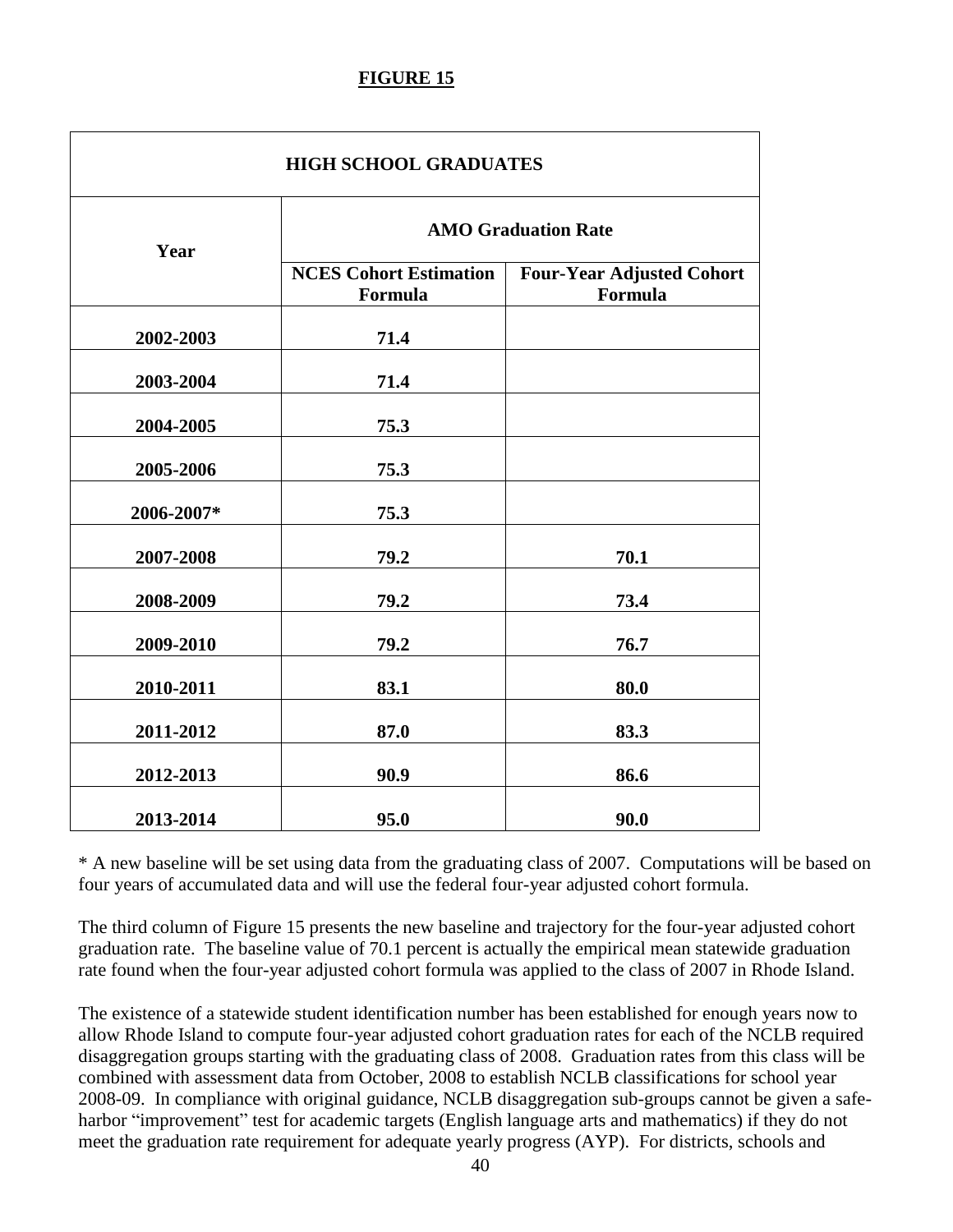disaggregation groups that do not meet the annual graduation rate target as defined in Figure 15, Rhode Island will use the safe-harbor formula for "improvement" as an alternate way of meeting the graduation rate requirement. The safe-harbor formula is the same as that used for academic targets; it requires at least a ten percent reduction of the gap between the graduation rate of the prior year and the 2013-14 target rate of 90.0 percent.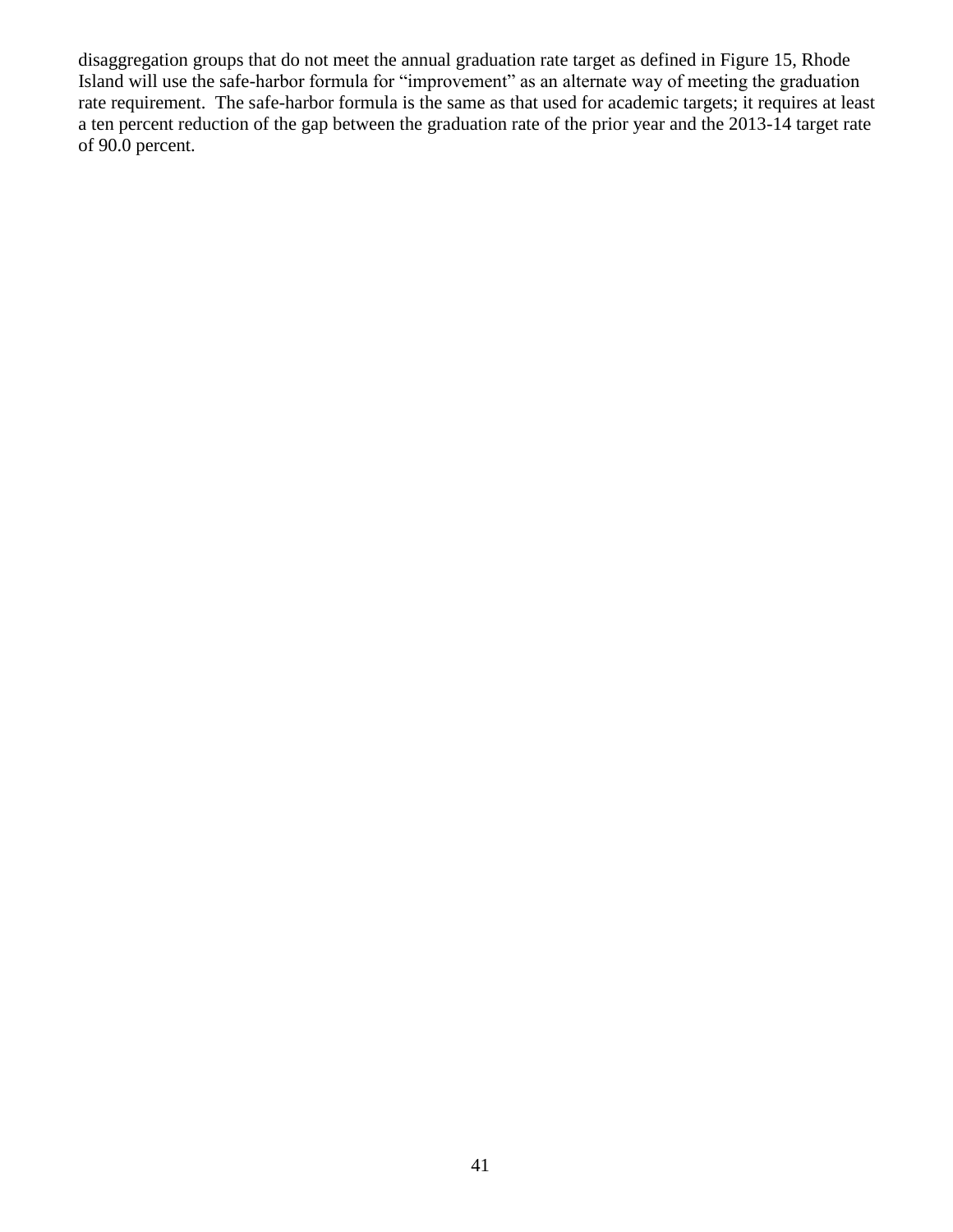## **7.2 What is the State's additional academic indicator for public elementary schools for the definition of AYP? For public middle school for the definition of AYP?**

Attendance in Rhode Island is defined as the percent of actual attendance days of students in a school divided by the number of days those students are registered in the school.

actual attendance days in an academic year Attendance  $= 100$  X membership days in an academic year

As suggested by NCLB, this was chosen as the additional academic indicator for middle schools and elementary schools. This indicator is generated from grade-level membership and attendance figures submitted by schools to RIDE as part of their pupil data summary. This data is audited annually and is the basis for state aid.

The statewide AMO for attendance is 90%.

Schools that have an attendance rate of 90% or more will be identified as meeting this AYP target. Schools that have an attendance rate of less than 90% will be identified as schools not making adequate yearly progress (AYP) *unless attendance has improved enough to close the gap between the previous year's rate and the 2014 target by at least 10%.* Schools that meet or exceed the threshold will have met this other academic indicator for purposes of calculating AYP. A school below the attendance AMO may pass AYP if it is improving its attendance rate by an adequate amount.

Despite having met its AYP assessment measures in mathematics and English language arts, if an elementary or middle school fails to meets its goals for attendance, it will become a school not making adequate yearly progress under the NCLB guidelines.

# **Examples of Evidence:**

- 2008 Elementary Attendance Rates by School
- 2008 Middle School Attendance Rates by School
- **Process for Auditing Attendance Report from School Districts**
- Audited Attendance Reports

# **7.3 Are the State's academic indicators valid and reliable?**

The Rhode Island Assessment System has been approved by the USDOE. The vendors of these tests have produced technical studies which demonstrate their validity, reliability and psychometric integrity. They were aligned to the content standards for Rhode Island. RIDE will subject any new assessments to the same technical rigor as it has with previous assessments. Rhode Island offered new evidence for assessment system approval to USDOE during 2007 as part of the standard cycle of peer review.

The data collected relative to attendance and graduation is currently part of the RI Accountability System in terms of its Learning Support Indicators. An audit process is also required for pupil summary data.

# **AUDIT REQUIRED**

All school districts within Rhode Island shall be required to have audits performed in accordance with Uniform Accounting and Reporting Standards for Rhode Island Municipalities issued by the General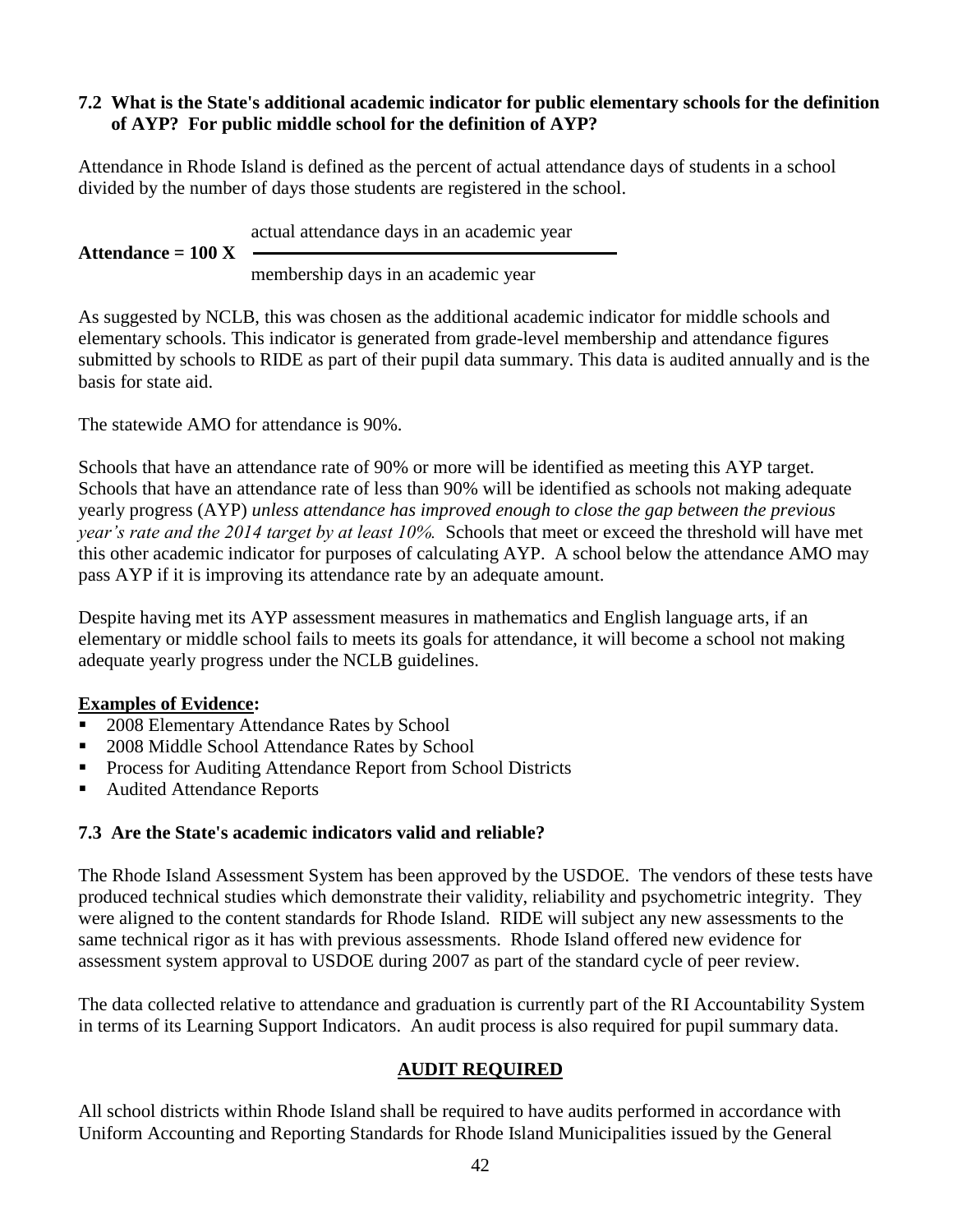Assembly, Office of the Auditor General using when appropriate; the Office of Management and Budget Circular A-128, Audits of State and Local Governments; and Rules for Rhode Island School Districts Regarding the Reporting and Auditing of Special Purpose Forms Pertaining to Education.

## **Examples of Evidence:**

- "Learning Support Indicators" as described in Information Works (annual report)
- Technical Report NECAP

## **PRINCIPLE 8. AYP is based on reading/language arts and mathematics achievement objectives.**

## **8.1 Does the State measure achievement in reading/language arts and mathematics separately for determining AYP?**

The Rhode Island AYP/Accountability model for NCLB incorporates the required elements of No Child Left Behind Act. For each cycle of school performance categories, school and district performance is assessed using an index proficiency that measures the progress students/schools and districts are making toward 100% proficiency in the year 2013/2014 in both ELA and mathematics. The index scores are constructed by content area (ELA and mathematics) to apply to every school, district and subgroup. The ELA index at grades 3-8 and at grade 11 is weighted for 80 percent reading and 20 percent writing. AYP calculations are done annually as part of RI's accountability process. See Figure 5 which illustrates both the intermediate goals and the annual measurable objectives for both subject areas by school level (elementary, middle, high). Each set of assessments has a trajectory which is the basis for schools and districts to be evaluated on AYP targets in accordance with NCLB.

The following example is given to demonstrate the calculation of an index proficiency score.

Each student is assigned an achievement level or performance score for reading, writing and mathematics.

We calculate an aggregated performance of a school or subgroup in reading as follows:

- 1. Determine the number of students at each achievement performance level.
- 2. Multiply the number of students in each achievement level by the index weighting assigned to that level (see Figure 2).

#### **Number of Students by Achievement Level**

|       | Level 1              | <b>Level 2</b> | <b>Level 3</b> | Level 4 Level 5 |         | <b>No Scores</b> | <b>Total</b> |
|-------|----------------------|----------------|----------------|-----------------|---------|------------------|--------------|
| Total | 10                   | 153            | 109            | 131             | 5       | 8                | 416          |
|       | Index Wghtg. $25*10$ | 50*153         | 75*109         | 100*131         | $100*5$ |                  | $0*8$ 29,675 |

Adding the index values (29,675) and dividing by the number of students (416) yields an average index score of 71.33.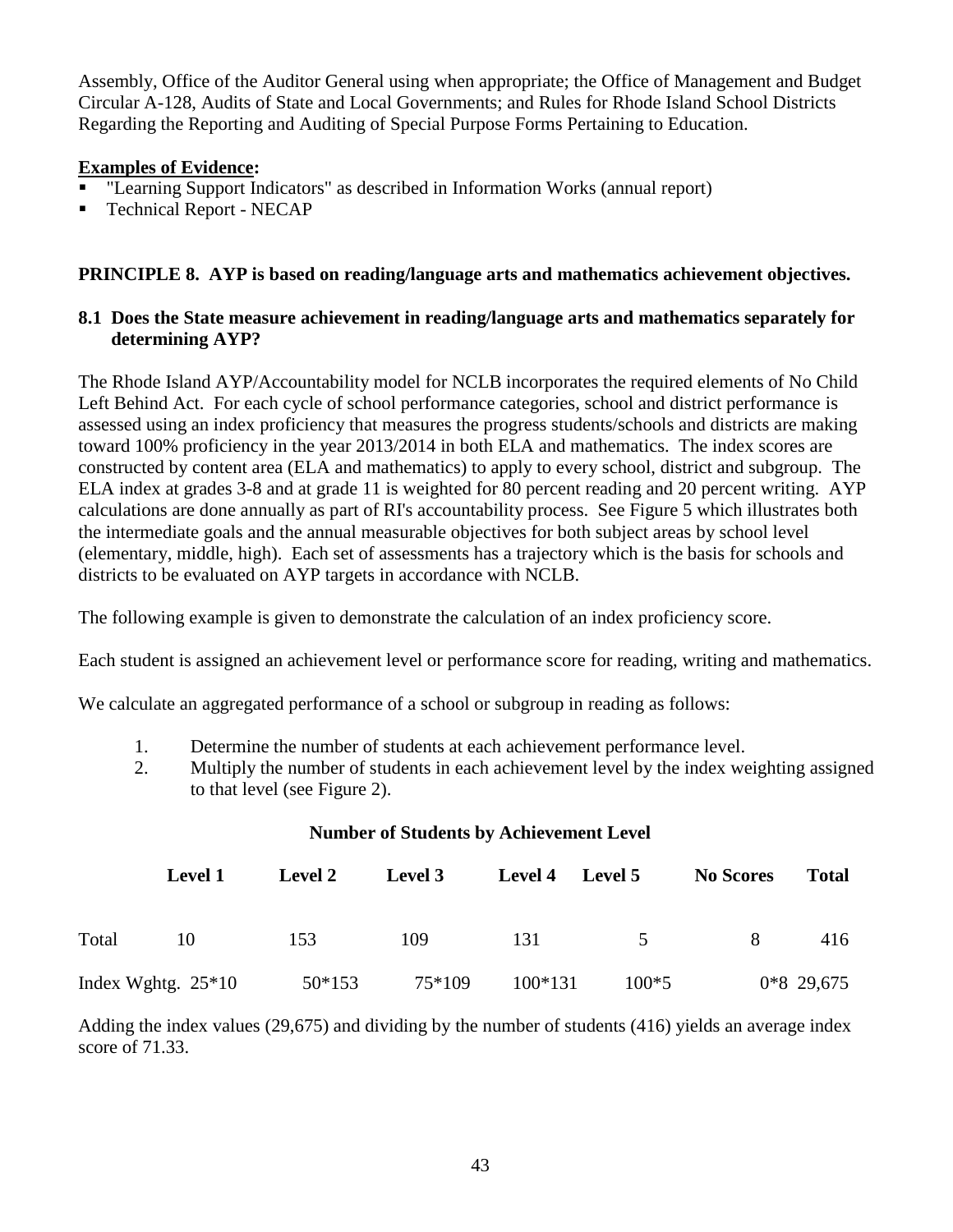NECAP index scores are calculated in the same manner for writing and mathematics. A final English language arts index score is determined for all schools by weighting the reading score at 80% and the writing score at 20% of the final index.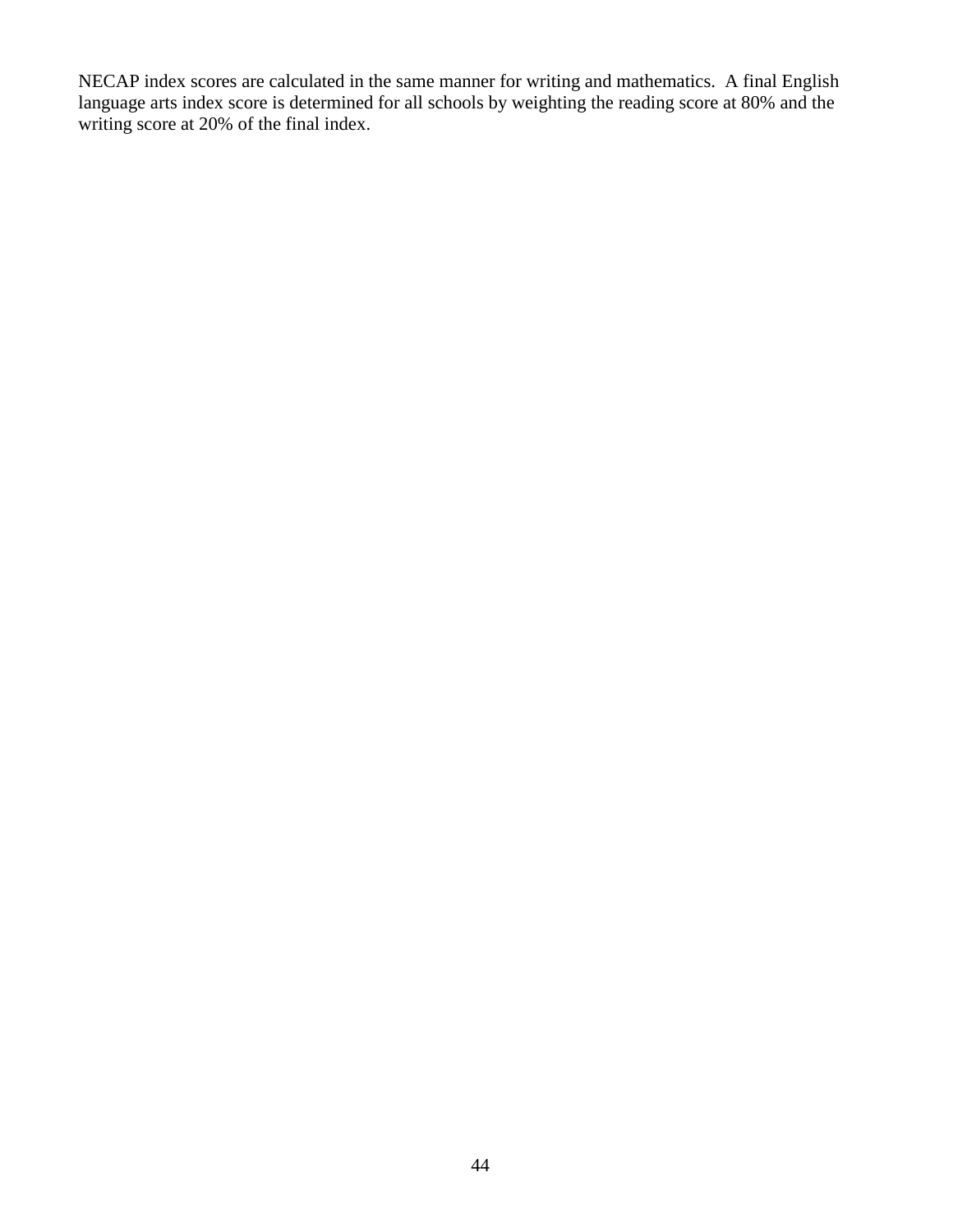## **DATA ACROSS YEARS**

Data across multiple years, when applied, is handled in a similar manner. We combine data for several years to obtain the cumulative results. We illustrate this with an example for mathematics.

| <b>Achievement Level by Year</b> |  |  |
|----------------------------------|--|--|
|                                  |  |  |

| Year              | <b>Level 1</b>                   | <b>Level 2</b> | Level 3 | <b>Level 4</b> | Level 5 | <b>No Score</b> | <b>Total</b> |
|-------------------|----------------------------------|----------------|---------|----------------|---------|-----------------|--------------|
| 2008              | 40                               | 135            | 100     | 250            | 282     | 18              | 825          |
| 2007              | 47                               | 174            | 107     | 200            | 138     | 36              | 702          |
| 2006              | 50                               | 147            | 135     | 178            | 156     | 39              | 705          |
| 3-Year<br>(total) | 137                              | 456            | 342     | 628            | 576     | 93              | 2232         |
|                   | <b>Index Weighting</b><br>25*137 | 50*456         | 75*342  | 100*628        | 100*576 | $0*93$          | 172,275      |

#### **Index Score Numerator**

 $(25*137) + (50*456) + (75*342) + (100*628) + (100*576) + (0*93) = 172275$ 

**Student Count Denominator** (137 + 456 + 342 + 628 + 576 + 93)= 2,232

**Index Prof**  $172,275 = 77.18$ 2,232

## **Examples of Evidence:**

- 3.1 Tables and graphs
- Rhode Island School and District Accountability System Technical Bulletin (July 2008)
- AYP Runs for Each School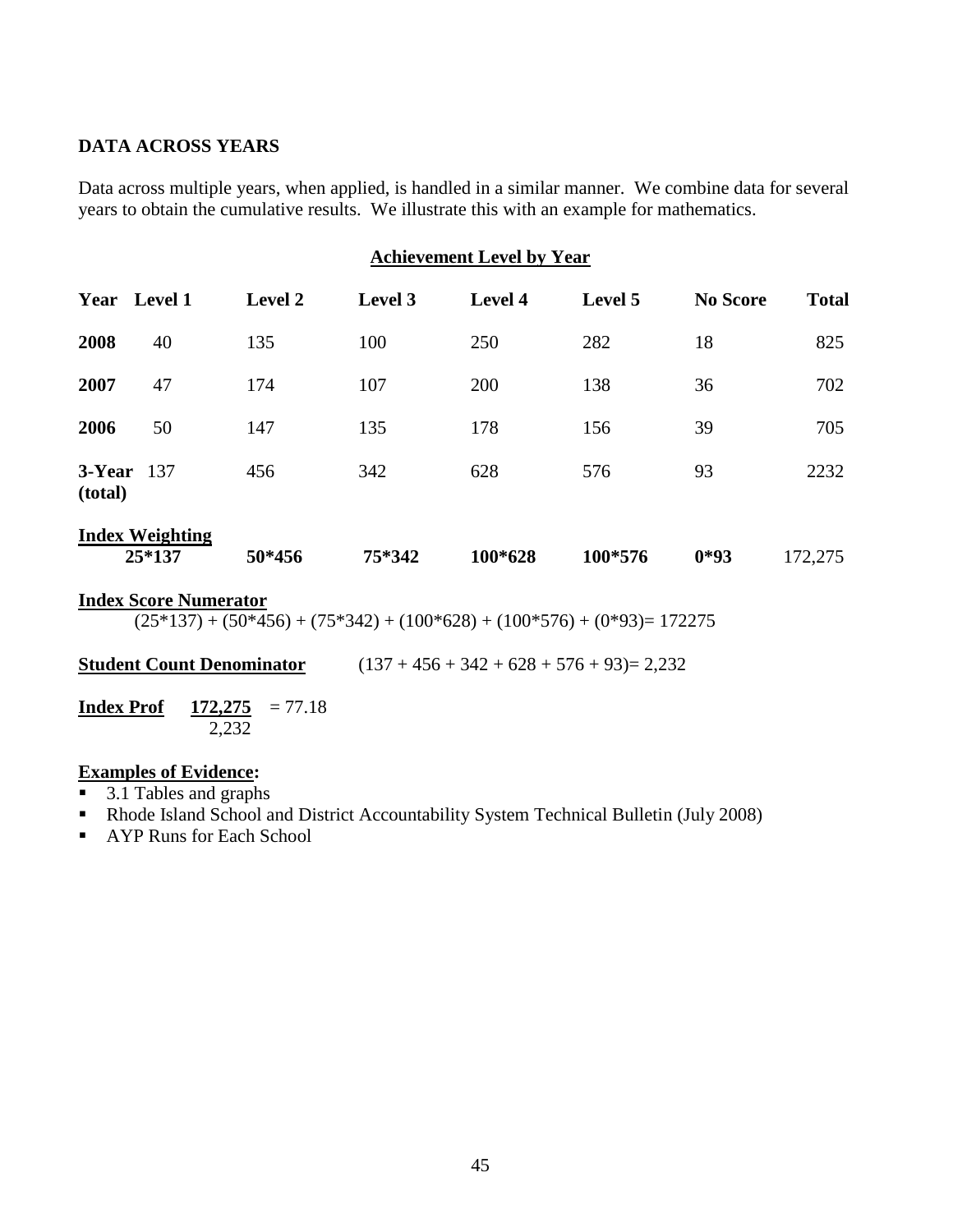## **PRINCIPLE 9. State Accountability System is statistically valid and reliable.**

## **9.1 How do AYP determinations meet the State's standard for acceptable reliability?**

Studies  $12$ , including our own analysis, have shown that school level variances of student proficiency rates do not depend upon the size of the school. However, if schools are grouped based on population, then the school level proficiency variances from one group to the other become distinctively different. In originally determining the reliability of our assessment measurements, we evaluated the Index Proficiency scores of all schools and subgroups in English language arts and mathematics at the elementary, middle and high school levels. The schools within each of the three levels were then divided into different groups based on their sizes. A school in a specified group has a standard error associated with the Index Proficiency score, which is defined as the square root of the group variance divided by the number of students in the school. The result is multiplied by a factor of 1.96 to convert the degree of confidence to 95% using a two-tail zstatistic. If all the schools with varying populations are placed in one group, we find the standard error for each school is doubled. Thus, AYP decisions made with the grouping of schools based on size are found to be more reliable.

Using a process similar to the one described above, we defined our minimum N to be 45. Rhode Island has a few schools with population less than 45. For these schools, the process described above will lead to large standard errors since the standard error is inversely proportional to the square root of N. These schools with small populations are not in sufficient numbers to constitute a group by themselves. To obtain comparable error bands for these schools, student level records within each school were used to calculate the associated standard error for those schools. The standard error, then, was the square root of the variance of the individual student scores within the school divided by the number of students in the school. This does not take into consideration the scores of other schools with similar populations and the results need to be interpreted very carefully.

Through the 2006-07 school year at the high school level, we combine three years of data to determine a school or subgroup's Index Proficiency. The use of the Index Proficiency is a measure that takes into account the proficiency status of each student. We used a minimum "n" size of 45 to make AYP decisions. These are factors that increase the reliability of our system.

For elementary and middle schools beginning in 2005-06, assessment data are available for all grades in the range 3-8. With more grades having assessment data, the N count of 45 will be based on the number of students enrolled in the current year of testing aggregated across all tested grades within the school. A revised formula for the error band described in section 5.5 was initiated for elementary and middle schools and this formula will also be used to interpret the new NECAP exam for grade 11.

All schools, even those with a population of less than 45, will be included in our accountability system.

## **References:**

- 1. Richard, Hill (2000) The Reliability of California's API, The National Center for the Improvement of Educational Assessment.
- 2. Richard, Hill (2002) Determining the Reliability of School Scores, The National Center for the Improvement of Educational Assessment.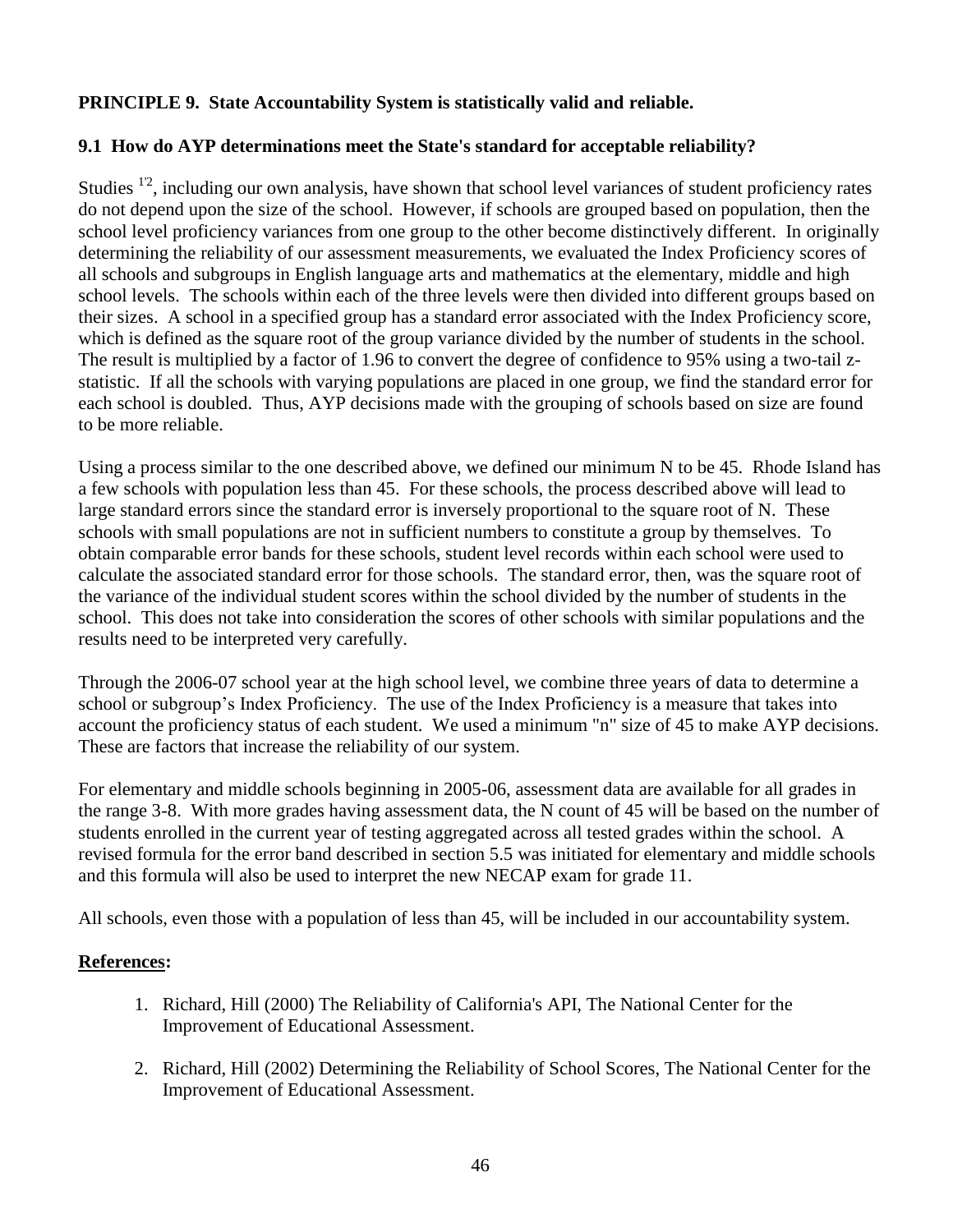## **Examples of Evidence:**

- Assessment Data
- Standard Error vs. "n" Graphs
- Technical Report NECAP

## **9.2 What is the State's process for making valid AYP determinations?**

Rhode Island accounts for all students enrolled at the time of the State assessments. By phasing in a statewide student identification system, we are now able to ensure that 95% of each subgroup has been assessed, rather than relying primarily on coding of student demographics on test booklets. Thus, the results of the State assessments will more accurately reflect the achievement level of disaggregation groups.

## **Option - 1 year vs. 3 years of data**

Under NECAP, the performance for all schools will be evaluated first based on averaging data for multiple grades for a single year. If the AMO is not met, a three-year average will be used as a second option.

## **Accountability System Validity and Reliability**

The principal approaches to assuring the validity of the accountability system are:

- Quality control procedures for data including 30-day appeals review for schools to review the data elements underlying the accountability classification.
- "Reasonable" continuity with prior classifications of schools when a new series of assessments is introduced.
- Using our Technical Advisory Committee, a team of external experts, to provide informed advice.

The principal approaches to assuring the reliability of the accountability system are:

- Combine multiple grades or years of assessment data to improve the stability of data and reduce unique cohorts effects.
- Establish minimum N-counts for allowing disaggregation analyses that have a demonstrated statistical basis.
- Allow standard errors to be applied to assessment scores, thereby obtaining 95% confidence levels in measurement.

## **9.3 How has the State planned for incorporating into its definition of AYP anticipated changes in assessments?**

With the NCLB expectations for grades 3-8 testing, Rhode Island expanded the number of grades tested and introduced the NECAP exams for grades 3-8 in 2005-06. A new NECAP assessment at grade 11 was introduced in 2007-08. For grades 3-8, Rhode Island reviewed starting points (baseline), intermediate goals and annual measurable objectives for the 2005-2006 school year. No changes were required in the AMO trajectory. Similarly, when NECAP was introduced in grade 11 in October 2007, no changes were made to the AMO trajectory. Rhode Island is still engaged in the work of the New England Common Assessment Program (NECAP) with New Hampshire and Vermont, including common Grade Level Expectations (GLEs) common aligned assessments and now a new Science assessments in May 2008 developed cooperatively by the three states.